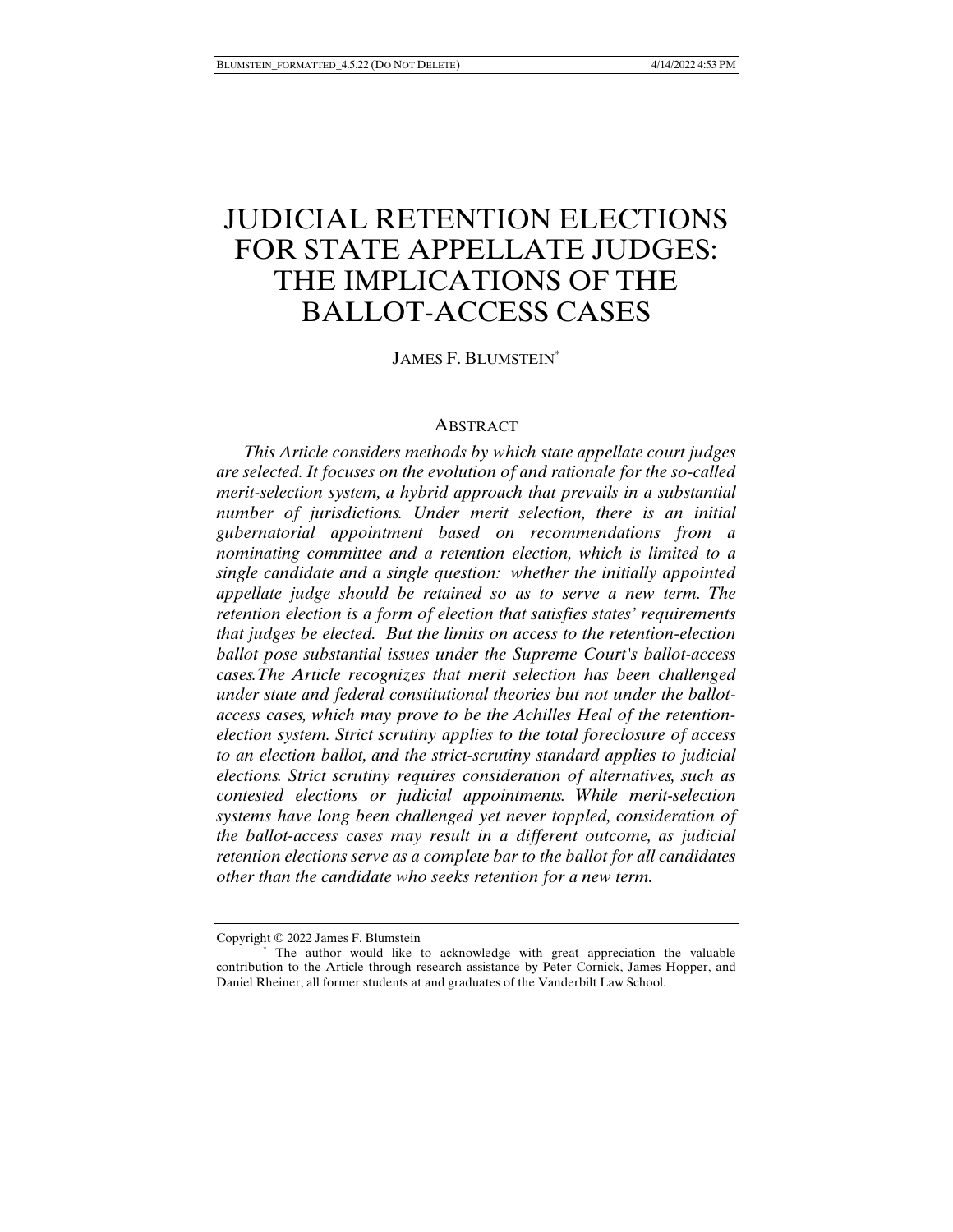| A. Judicial Selection in the Nineteenth Century 106<br>C. Previous Challenges to Judicial Retention Elections 111<br><b>III. DOCTRINAL FRAMEWORK FOR BALLOT-ACCESS CHALLENGES</b> |
|-----------------------------------------------------------------------------------------------------------------------------------------------------------------------------------|
|                                                                                                                                                                                   |
|                                                                                                                                                                                   |
|                                                                                                                                                                                   |
|                                                                                                                                                                                   |
|                                                                                                                                                                                   |
|                                                                                                                                                                                   |
| A. Ballot-Access Restrictions: A Look at the Cases  115                                                                                                                           |
| B. First Amendment Challenges to Judicial Elections 119                                                                                                                           |
| C. Conventional Analysis Applies to Judicial Elections 121                                                                                                                        |
| IV. RETENTION ELECTIONS UNDER STRICT SCRUTINY ANALYSIS.124                                                                                                                        |
| A. Compelling Interests and Narrow Tailoring: Judicial Integrity                                                                                                                  |
| $-125$                                                                                                                                                                            |
| 1. Public Confidence in Judicial Integrity and Narrow Tailoring                                                                                                                   |
|                                                                                                                                                                                   |
|                                                                                                                                                                                   |
| B. Narrow Tailoring: Alternatives to Judicial Retention Elections                                                                                                                 |
|                                                                                                                                                                                   |
|                                                                                                                                                                                   |
| V. DO RETENTION ELECTIONS FIT WITHIN THE RECALL ELECTION                                                                                                                          |
|                                                                                                                                                                                   |
|                                                                                                                                                                                   |
| B. Should Judicial Retention Elections Be Characterized as Recall                                                                                                                 |
|                                                                                                                                                                                   |
|                                                                                                                                                                                   |

# I. INTRODUCTION

The method by which state appellate court judges are selected has been a contested issue for a long time. This Article will discuss the various perspectives on the issue—including their respective drawbacks and advantages—and describe the evolution of the so-called "merit-selection" approach, a hybrid process that prevails in a substantial number of states. The Article will conclude that a federal constitutional vulnerability likely serves as an Achilles Heel to the merit-selection system. That system is characterized by (i) initial gubernatorial appointment as constrained by recommendations from a nominating commission, and (ii) a retention election, an election limited to a single candidate and a single question: whether the initially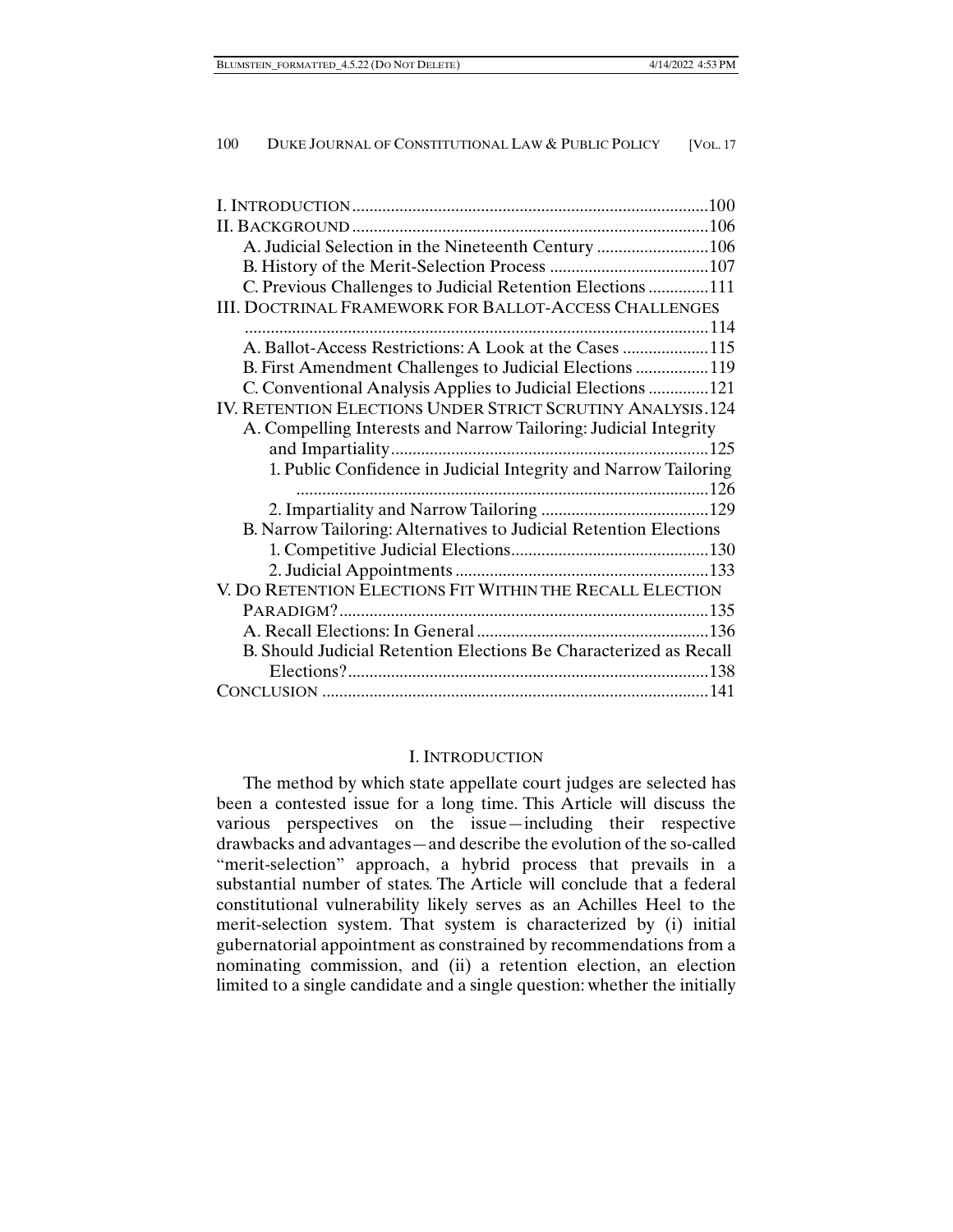appointed appellate judge is to be retained.<sup>1</sup>

The vulnerability arises from the nature of the retention election. The strategy of merit selection is to limit the number of the candidates in the retention election, so that the voters' choice is not among candidates, but for a single candidate, to determine whether he or she is to be retained in office for a new term of years. That strategy is a form of limitation on access to the election ballot and is in tension with the line of cases that places constraints on a state's ability to restrict candidate access to the ballot. The retention election that is at the core of merit selection has not previously been analyzed through the prism of the ballot-access cases.<sup>2</sup>

While the method of selecting state appellate judges is not a new issue, it remains a highly controversial one. Litigation challenging the merit-selection system has customarily focused on state constitutional issues—whether a process that includes a retention election qualifies as an "election" under state constitutional provisions that require appellate judges to be elected by the people.<sup>3</sup> After struggling with this issue, courts have uniformly found that retention elections do qualify as elections under such state constitutional provisions.4

Dissatisfaction with the merit-selection system has also led to some federal constitutional challenges. The focus of these federal challenges has been on the composition and electoral constituency for the nominating commissions.<sup>5</sup> These challenges have been framed in part by a thoughtful analysis of Professor Nelson Lund, which appeared in 2011.6 Three circuit courts have reviewed and rejected these challenges, although in one of the cases each of the three judges on the Court of Appeals panel put forth a separate analysis (two concurrences and a dissent).<sup>7</sup> The conclusion here, because the issue has not previously

 <sup>1.</sup> See *infra* notes 62-66.

 <sup>2.</sup> See *infra* notes 16–19 and accompanying text.

 <sup>3.</sup> *E.g.*, Hooker v. Haslam, 437 S.W.3d 409 (Tenn. 2014).

 <sup>4.</sup> *E.g.*, *id.*

 <sup>5.</sup> *E.g.*, Bradley v. Work, 154 F.3d 704 (7th Cir. 1998); Kirk v. Carpeneti, 623 F.3d 889 (9th Cir. 2010); Dool v. Burke, 497 Fed. Appx. 782 (10th Cir. 2012) (*per curiam*), *cert. denied*, 133 S.Ct. 992 (2013); Moncier v. Haslam, 570 Fed. Appx. 553 (6th Cir. 2014).

 <sup>6.</sup> *See generally* Nelson Lund, *May Lawyers Be Given the Power to Elect Those Who Choose Our Judges? "Merit Selection" and Constitutional Law*, 34 HARV. J. L. & PUB. POL'Y 1043 (2011) (discussing federal challenges to merit selection). For a response to Lund, on Lund's own terms, see Cort A. Van Ostran, *Justice Not for Sale: A Constitutional Defense of the Missouri Plan for Judicial Selection*, 44 WASH. U. J. L. & POL'Y 159 (2014).

 <sup>7.</sup> *See Dool*, 497 Fed. Appx. at 784–95 (affirming the constitutionality of Kansas' election process with concurring and dissenting opinions).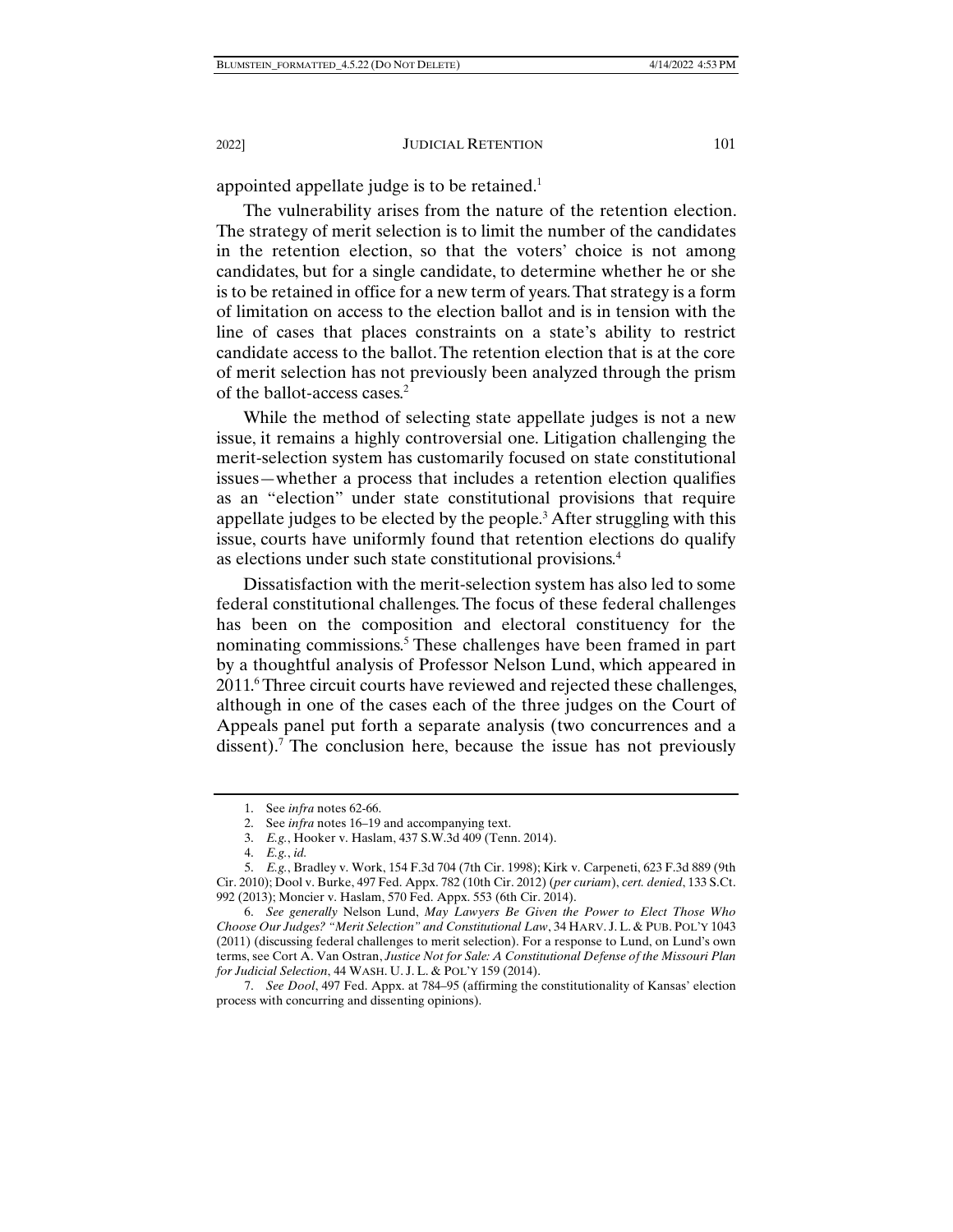been properly framed or characterized, is that the challengers' disaffection rings true from a federal constitutional perspective.

The very design of the merit-selection structure has a federal constitutional Achilles Heel, specifically with the retention election. The challengers' dissatisfaction has a strong constitutional provenance, but the challenges have not been dressed up in quite the right constitutional suit of clothing. The result has been that the constitutional challenges to this point have been deemed wide of the mark. The contention of this Article is that a properly directed and focused federal constitutional challenge through the Court's ballotaccess jurisprudence is worthy of serious analysis, should be viewed from the perspective of prospective voters, and must be subjected to heightened ("strict") scrutiny under the Supreme Court's ballot-access jurisprudence.

At this point, please indulge a brief analytical detour, a *Baedeker* to other examples of constitutional challenges that failed when constitutionally mis-attired, but then succeeded when they were dressed in constitutionally appropriate outfits. In *Bendix Autolite Corp. v. Midwesco Enterprises*, 8 Ohio tolled its statute of limitations for any period that a person or a corporation was not "present" in Ohio.<sup>9</sup> In earlier litigation, *G.D. Searle & Co. v. Cohn*,<sup>10</sup> the Supreme Court had upheld, in a challenge under the Equal Protection Clause, differential treatment in terms of statutes of limitations for in-state and out-of-state defendants.11 The Court in *G.D. Searle* recognized that a state could permissibly make differential adjustments in the statutes of limitation for the greater difficulty in serving nonresident corporations or persons in contrast to in-state defendants.12 In *Bendix Autolite*, on the other hand, the Court sided with challengers to the tolling of statutes of limitations for nonresident entities.13 The successful challenge raised claims of discrimination under the Commerce Clause, with the Court acknowledging that "state interests that are legitimate for equal protection or due process purposes may be insufficient to withstand Commerce Clause scrutiny."14 Identifying the appropriate constitutional category and framing the issue in appropriate

 <sup>8. 486</sup> U.S. 888 (1988).

 <sup>9.</sup> *Id.* 

 <sup>10. 455</sup> U.S. 404 (1982).

 <sup>11.</sup> *Id.* 

 <sup>12.</sup> *Id.* at 404–05.

 <sup>13.</sup> *Bendix Autolite*, 486 U.S. at 888–89.

 <sup>14.</sup> *Id.* at 894.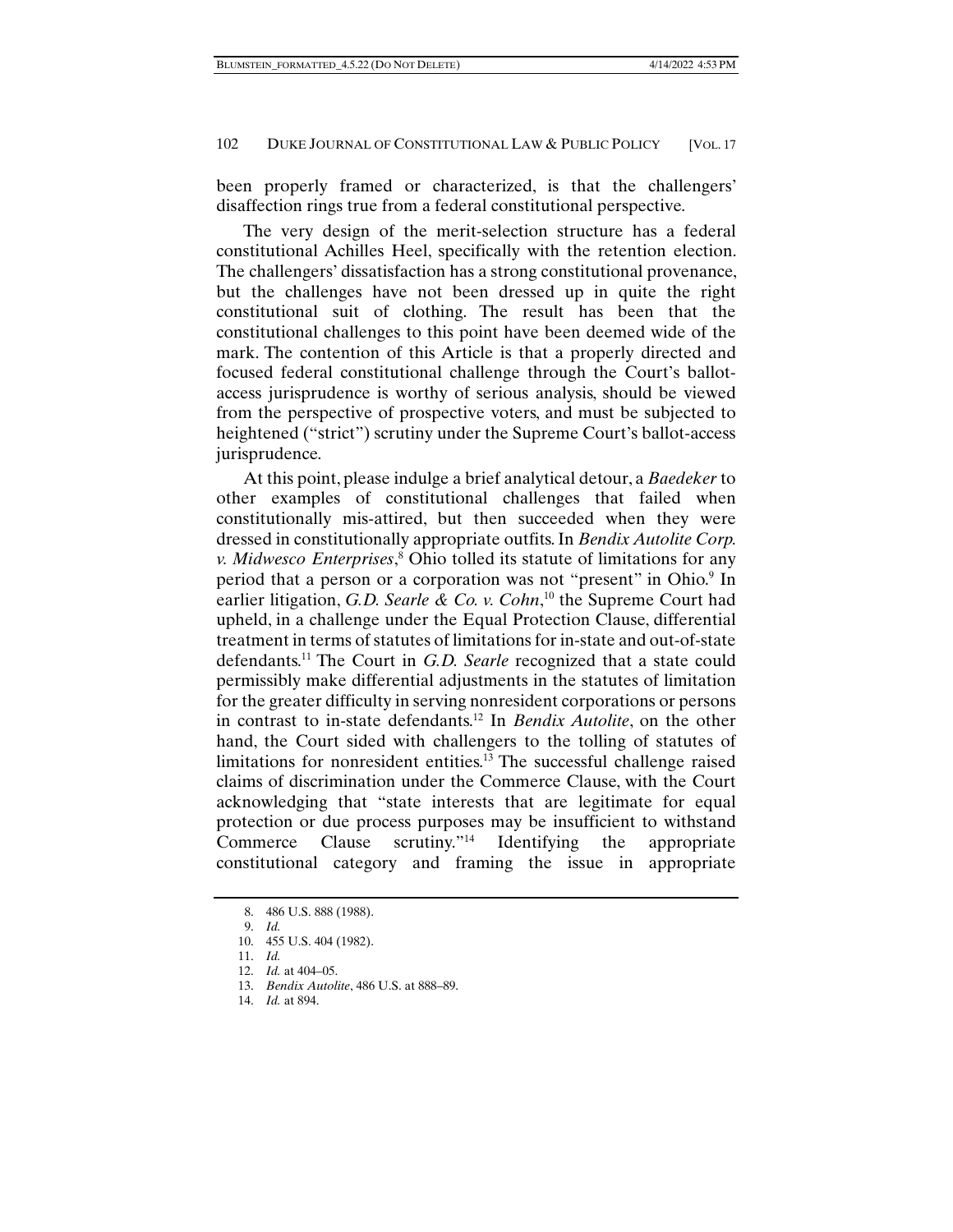constitutional clothes were essential to understanding the constitutional flaw at issue.15

So it is with respect to the merit-selection system of appellate judges. The constitutional vulnerability is the retention election—an "election" under state constitutions that makes the merit-selection system subject to federal constitutional election-law principles.<sup>16</sup> After all, what is the concept underlying the judicial retention election, which is one of the critical pillars of merit selection? The foundation of this electoral system is the fact that states limit access to the general election ballot to a single candidate; therefore, the merit-selection process is—and is designed to be—a mechanism for restricting access to an election ballot to one person, and thereby barring access to the election ballot by any other candidate. The retention-election form effectively and purposefully bars independent candidates from access to the election ballot.17 The preferred candidate is assured of no electoral competitors. Such total restriction of access by an

 <sup>15.</sup> Similar examples arise in the context of access to judicial proceedings and municipal residency requirements for city workers and workers on city projects. *Compare* Neb. Press Ass'n v. Stuart, 427 U.S. 539 (1976) (holding that Sixth Amendment, which guarantees the accused a public trial, does not give the public or the press a right of access to certain judicial proceedings), *with* Richmond Newspapers, Inc. v. Virginia, 448 U.S. 555 (1980) (deciding that First Amendment requires public to have access to a criminal trial); McCarthy v. Phila. Civ. Serv. Comm'n, 424 U.S. 645 (1976) (rejecting equal protection challenge to municipal residency requirement for municipal workers), *and* White v. Mass. Council of Constr. Emps., Inc., 460 U.S. 204 (1983) (rejecting Commerce Clause challenge to municipal residency requirements for city workers and city contractors on city jobs) *with* United Bldg. & Constr. Trades Council v. City of Camden, 465 U.S. 208 (1988) (subjecting municipal residency requirement for contractors on city construction projects to heightened scrutiny under Privileges and Immunities Clause analysis).

 <sup>16.</sup> In Sailors v. Bd. of Educ. of Kent Cnty., 387 U.S. 105 (1967), the Supreme Court declined to apply election-law principles to an appointed county school board: "We find no constitutional reason why state or local officers of the nonlegislative character involved here may not be chosen . . . by some other appointive means rather than by an election." *Id*. at 108. In the absence of an election—and when no election is constitutionally mandated—election-law principles have no application. *Id*. at 111. *Sailors* strongly suggests that there is no federal constitutional requirement that state-court judges must be elected. A system of appointing state judges is not subject to successful challenge under election-law principles. *See* Moncier v. Haslam, 570 Fed. Appx. 553, 559 (6th Cir. 2014) (observing that "there is no federally protected interest in seeking a state-court judgeship that, under state law (as interpreted by the state supreme court), already has been lawfully filled by gubernatorial appointment"). That is, a person seeking a judicial position "has no recognized right under the United States Constitution to run for an office that, under state law, already has been filled" by gubernatorial appointment. *Id*.

 <sup>17.</sup> For a recent case holding unconstitutional a provision "that effectively limits service on state courts to members of the Democratic and Republican parties," and thereby precludes judicial service by independents, see Adams v. Governor of Del., 922 F.3d 166, 169 (3d Cir. 2019). The Supreme Court reversed that decision on grounds that the challenger lacked standing. Carney v. Adams, 141 S. Ct. 493 (2020). The judicial positions involved in that case are unelected positions and, therefore, not subject to the cases relating to elections. Sailors v. Board of Ed. of Kent Cty., 387 U.S. 105, 108 (1967).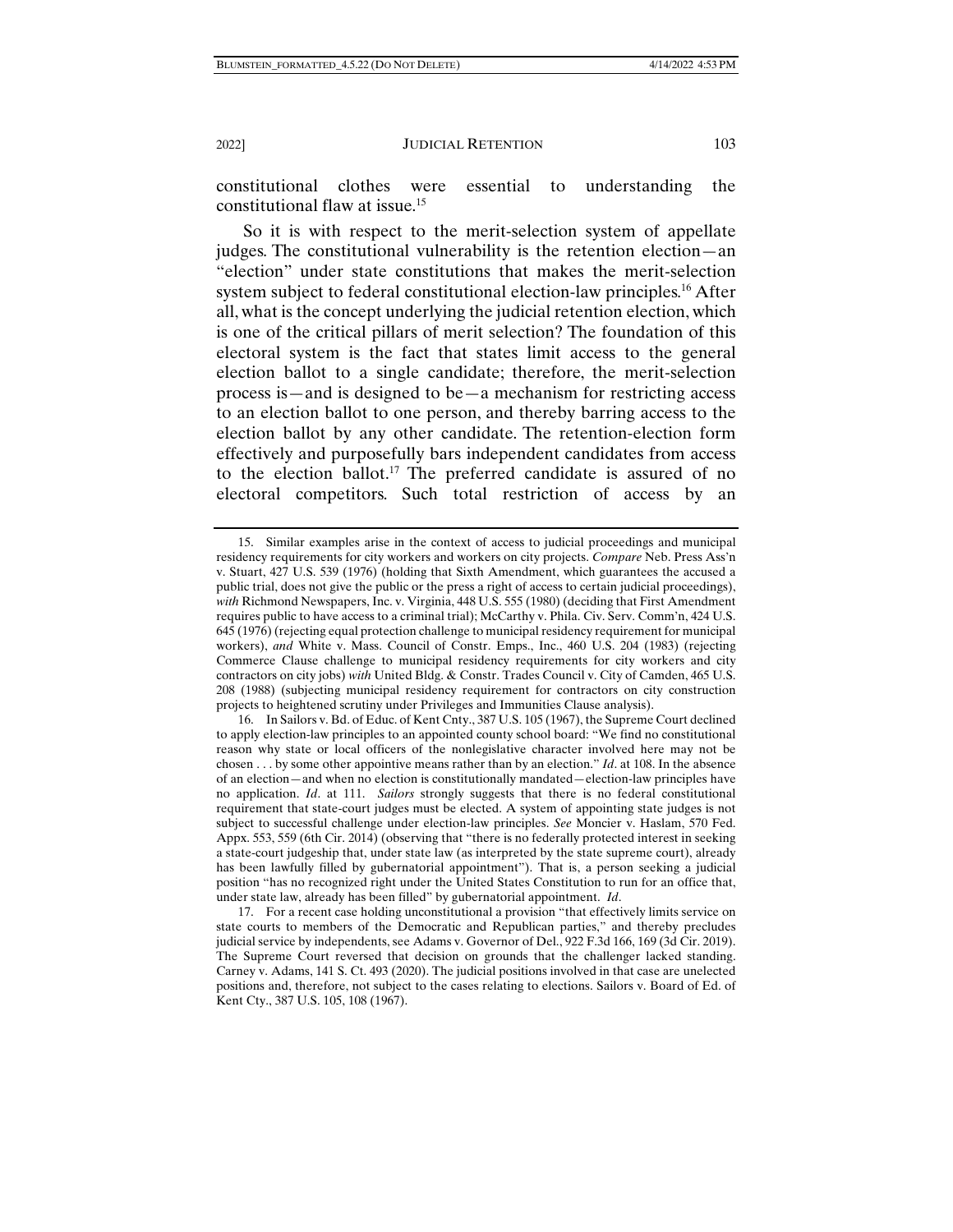independent candidate to an election ballot is what has been called, in another context, $18$  a "frontal assault" on a core constitutional interest that the Supreme Court has recognized since the landmark case of *Williams v. Rhodes*. 19

The Supreme Court in *Williams* recognized federal constitutional limits to government's ability to preference the established parties, Democrats and Republican, in terms of ballot access.<sup>20</sup> Some state interests might well justify some advantaging of the established parties, but a state could not erect barriers to ballot access for new or third parties that effectively precluded third parties from securing access to an electoral ballot.<sup>21</sup> Such preclusion of ballot access denies some voters "not only a choice of leadership but a choice on the issues as well."22

The focus in *Williams* was ballot access for third parties, but the Supreme Court quickly recognized that the First Amendment interests of voters extended to independent candidates as well: the state "must … provide feasible means for other political parties and other candidates to appear on the general election ballot."<sup>23</sup> Independent candidates must be assured reasonable access to the general election ballot, and they cannot be forced to form a political party so as to qualify for ballot access.24

The critical ballot-access interests at stake, as recognized in *Williams*, are those of voters, who express their political preferences through their votes for candidates for office.<sup>25</sup> Restrictive ballot-access laws "place burdens on two different, although overlapping, kinds of rights—the right of individuals to associate for the advancement of political beliefs [protected by the First Amendment], $^{26}$  and the right of qualified voters, regardless of their political persuasion, to cast their

 <sup>18.</sup> Nat'l Soc'y of Pro. Eng'g v. United States, 435 U.S. 679, 695 (1978) (rejecting a claim that a professional society's anticompetitive rule on contract bidding could be justified because of the "potential threat that competition poses to the public safety and the ethics of the profession" as "nothing less than a frontal assault on the basic policy of the Sherman Act").

 <sup>19. 393</sup> U.S. 23 (1968).

 <sup>20.</sup> *Id.* at 29.

 <sup>21.</sup> *Id.* at 31.

 <sup>22.</sup> *Id.* at 33.

 <sup>23.</sup> Storer v. Brown, 415 U.S. 724, 728 (1974).

 <sup>24.</sup> *Id.* at 746.

 <sup>25.</sup> *See* Lubin v. Panish, 415 U.S. 709, 716 (1974) ("[V]oters can assert their preferences only through candidates or parties or both."); Anderson v. Celebrezze, 460 U.S. 780, 787 (1983) (agreeing with this proposition from *Lubin*).

 <sup>26.</sup> *See Anderson*, 460 U.S. at 788 n.7 (recognizing fundamental First Amendment rights "implicated by restrictions on the eligibility of voters and candidates" to the election ballot).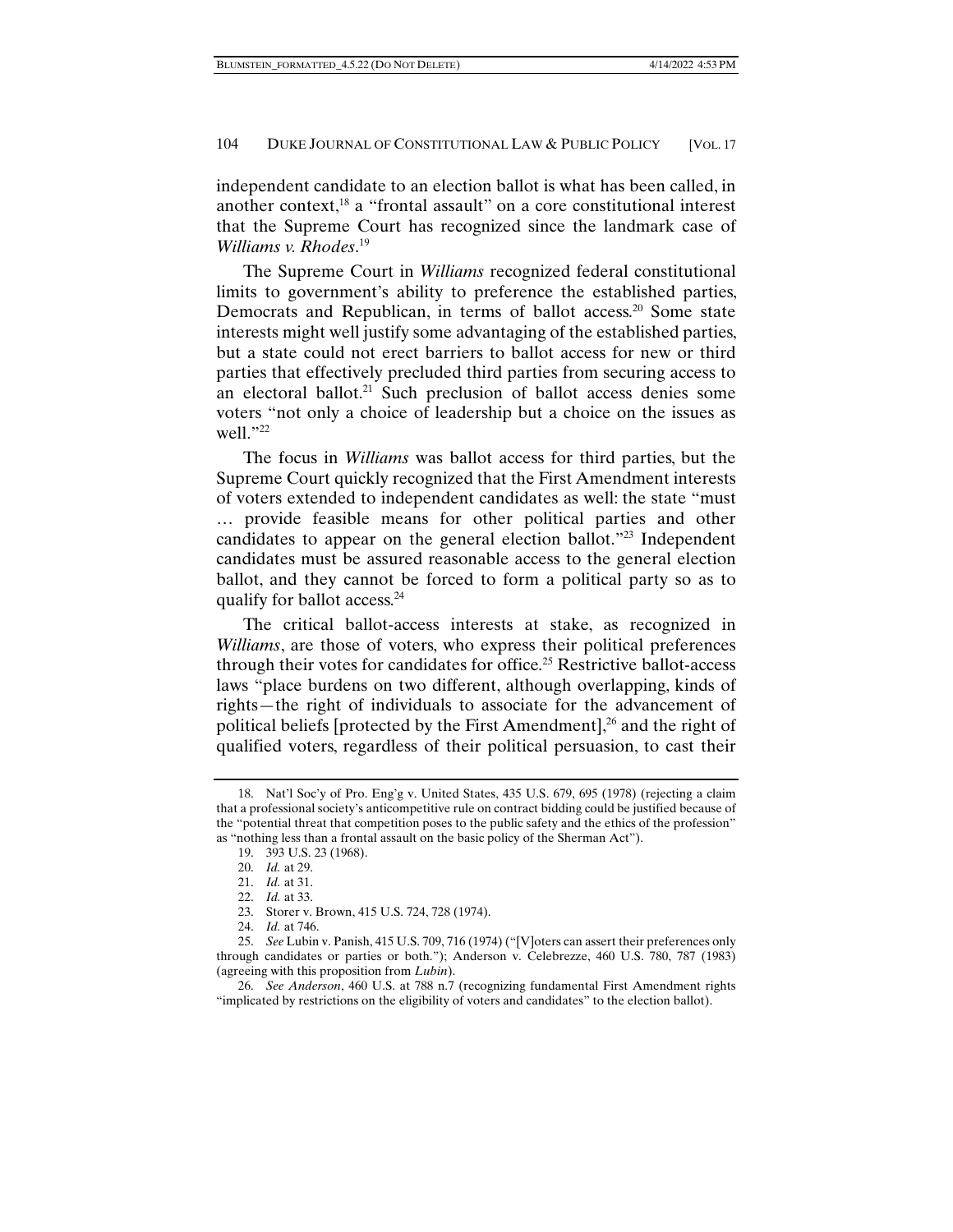votes effectively"—rights that "rank among our most precious freedoms."27 When a state limits candidates' access to the election ballot, it restricts "the choices available to voters" and thereby "impairs the voters' ability to express their political preferences."28 Since "[o]verbroad restrictions on ballot access jeopardize … political expression,"<sup>29</sup> they are subject to strict scrutiny, with the state having to show that its ballot-access restrictions are "necessary to serve a compelling interest."30

Although this point has not been addressed before in cases involving merit selection, the ballot-access line of cases indicates that the retention elections that form a critical component of merit selection must be subjected to strict scrutiny, justified by the state as "necessary" to serve an interest deemed "compelling." The necessity inquiry addresses the means adopted by a state to achieve a compelling interest. Courts applying strict scrutiny consider alternatives available through which a state can reasonably achieve its objectives. This consideration of alternatives under strict scrutiny affords states little or no deference.<sup>31</sup> It is far from clear that a state can succeed in making the type of showing required under strict scrutiny, unless a state could somehow establish that something about judicial elections is inherently different from other representative elections, such that the Court's traditional ballot-access analytical framework should not apply. Except in narrow circumstances, such as First Amendment claims involving personal campaign finance solicitation, $32$  the Supreme Court has declined to carve out exceptions for judicial elections to conventional election-law doctrine under strict scrutiny.33

 <sup>27.</sup> *Williams*, 393 U.S. at 30; *see also Anderson*, 460 U.S. at 786 ("The impact of candidate eligibility requirements on voters implicates basic constitutional rights").

 <sup>28.</sup> Ill. State Bd. of Elections v. Socialist Workers Party, 440 U.S. 173, 184 (1979).

 <sup>29.</sup> *Id.* at 186.

 <sup>30.</sup> *Id.* at 184.

 <sup>31.</sup> Fisher v. Univ. of Tex., 570 U.S. 297, 311 (2013) (explaining that government receives "no deference" under strict scrutiny in means-ends analysis).

 <sup>32.</sup> *See* Williams-Yulee v. Fla. Bar, 575 U.S. 433, 455 (2015) (upholding Florida's law restricting judges from personally soliciting campaign donations).

 <sup>33.</sup> *See* Republican Party of Minnesota v. White, 536 U.S. 765 (2002) (using strict scrutiny to strike down Minnesota's law that prohibited candidates for judicial office from announcing their political views); N.Y. State Bd. of Elections v. Lopez Torres, 552 U.S. 196 (2008) (upholding New York's system of choosing party nominees for the State Supreme Court); s*ee also* Chisom v. Roemer, 501 U.S. 380 (1991) (applying Voting Rights Act, Section 2, to context of judicial elections); Clark v. Roemer, 500 U.S. 646 (1991) (applying Voting Rights Act, Section 5, in context of judicial elections). *But see* Wells v. Edwards, 409 U.S. 1095 (1973) (affirming without opinion district court's refusal to apply conventional one person, one vote rules to judicial election context).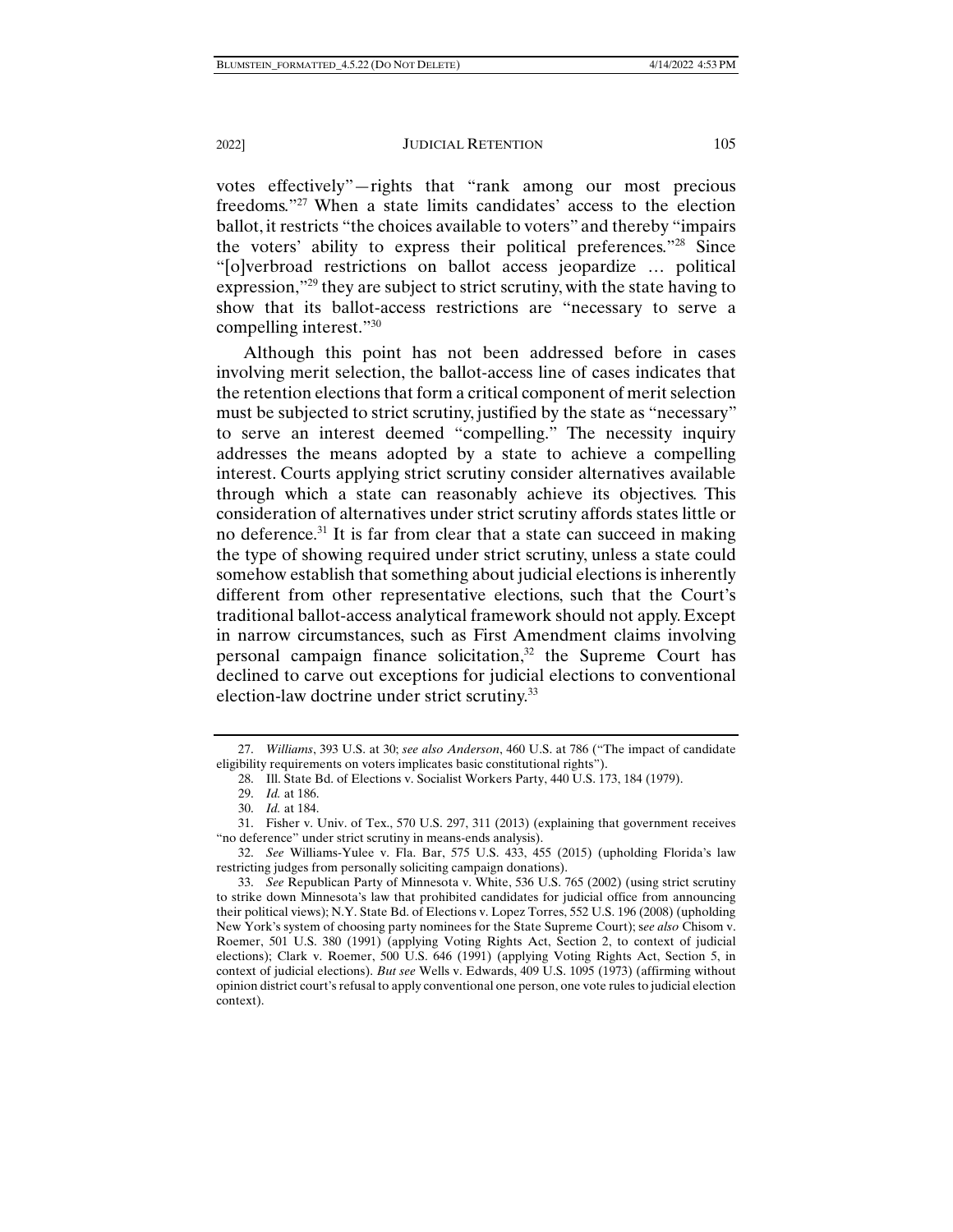This Article explores ballot-access issues related to merit-selection systems by proceeding in four parts. First, it provides background history on the development of judicial merit-selection systems and the legal challenges these systems have faced. Then, it provides a thorough constitutional analysis of ballot-access challenge issues, concluding that retention elections cannot survive the strict scrutiny analysis to which courts should subject them. After determining that the ballot-access framework is the proper clothing that merit-selection system challenges have been searching for, the Article explores one further matter—raising and rejecting counterarguments derived from a faulty comparison to recall elections, which are distinct from, but have some interesting factual similarities to, judicial selection and judicial retention elections.

### II. BACKGROUND

### *A. Judicial Selection in the Nineteenth Century*

Until the mid-nineteenth century, selection of state judges was typically part of the political appointment process—a hodgepodge of executive appointment and selection by legislatures. $34$  In 1832, Mississippi became the first state to elect all its judges.<sup>35</sup> The early state initiatives to elect judges were aimed at divesting control of judges from political officials, limiting judicial authority, and providing political accountability and oversight to the voters.36

Part of the rationale for the evolution of the judicial election method of selecting judges was the perceived need for courts to oversee political institutions. Judges appointed by legislatures were deemed too deferential to those legislative institutions that controlled judicial appointments. An elected judiciary was thought to be independent *i.e.*, independent of appointing legislatures and governors; such courts could exercise stronger judicial review, holding political institutions accountable by elected—and politically accountable—judges.37 And there is evidence that elected judges embraced this role of overseeing political institutions. In the mid-nineteenth century, courts were aggressive in striking down statutes, leading to a "more widespread

 <sup>34.</sup> Jed Handelsman Shugerman, *Economic Crisis and the Rise of Judicial Elections and Judicial Review*, 123 HARV. L. REV. 1061, 1074 (2010).

 <sup>35.</sup> *Id.* at 1066.

 <sup>36.</sup> *Id.* at 1072.

 <sup>37.</sup> *Id.* at 1089.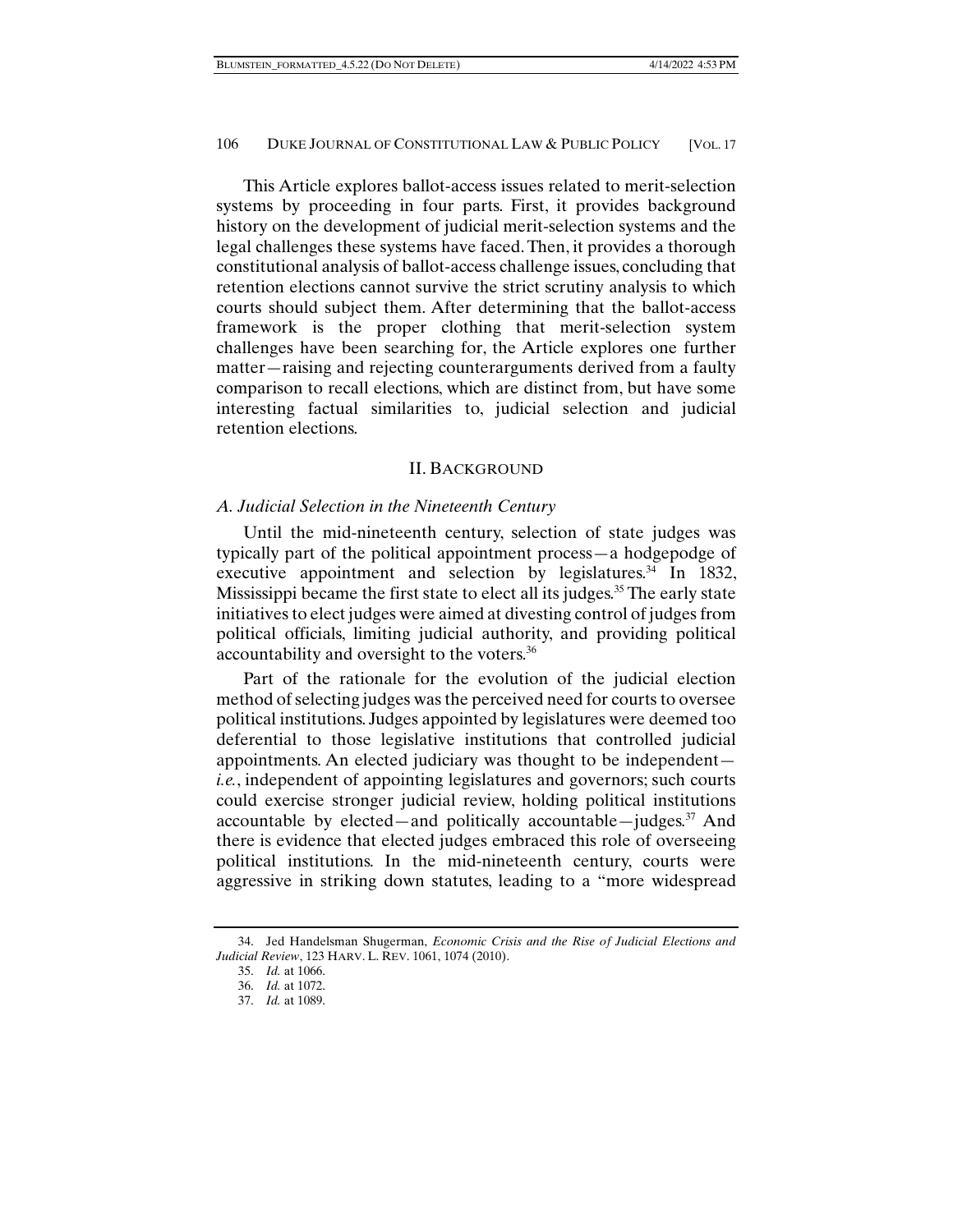practice and acceptance of judicial review."38

This was envisioned as a political role of courts, in aggressively overseeing the conduct of the political branches. The early rationale for judicial elections was a belief that judicial review would serve as an effective majoritarian check on the political branches, with judicial elections providing legitimacy and political accountability for that expanded and enhanced judicial role.<sup>39</sup> Judges would protect the people from their government, and elections provided a political and legitimating check on the judges.<sup>40</sup>

Over time, as courts developed counter-majoritarian and antipopulist theories and doctrines, the wisdom of the expanded political role for courts was called into question. Courts were seen as opposing democratizing initiatives; their political role became fodder for critics who took issue with courts' intrusion into the territory of the other political branches. The policy push back took the form of expanding judicial deference and, in turn, reducing the political dimensions of the judicial role, as well as opposition to judicial elections, especially for appellate courts.41 The practical problem was the widespread presence in state constitutions of provisions assuring that state judges would be elected by the people.<sup>42</sup> The so-called merit-selection process was developed in response to the desire for less politicization of courts and, legally, as a work-around for the state constitutional requirements that judges must be elected by the people.<sup>43</sup>

# *B. History of the Merit-Selection Process*

Missouri was the first state to adopt a merit-selection process for judges.44 Against a backdrop of Progressive Era reforms, Missouri voters approved a merit-selection plan in 1940.<sup>45</sup> The plan was designed

 <sup>38.</sup> *Id.* at 1115.

 <sup>39.</sup> *Id.* at 1128 (describing correspondence at the time that indicated a belief that "appointed judges were cowed by the democratic legitimacy of legislators, but elections gave judges more courage to assert their power on behalf of 'the people.'").

 <sup>40.</sup> *Id.*

 <sup>41.</sup> *Id.* at 1142–45.

 <sup>42.</sup> *See id.* at 1097 ("By 1860, out of thirty-one states in the Union, eighteen states elected all of their judges, and five more elected some of their judges.").

 <sup>43.</sup> *See* F. Andrew Hanssen, *Learning About Judicial Independence: Institutional Change in the State Courts*, 33 J.LEGAL STUD. 431, 451–52 (2004) (describing the impetus for merit-selection systems as "limit[ing] political influences on state judges").

 <sup>44.</sup> Laura Denvir Stith & Jeremy Root, *The Missouri Nonpartisan Court Plan: The Least Political Method of Selecting High Quality Judges*, 74 MO. L. REV. 711, 723 (2009).

 <sup>45.</sup> *Id.*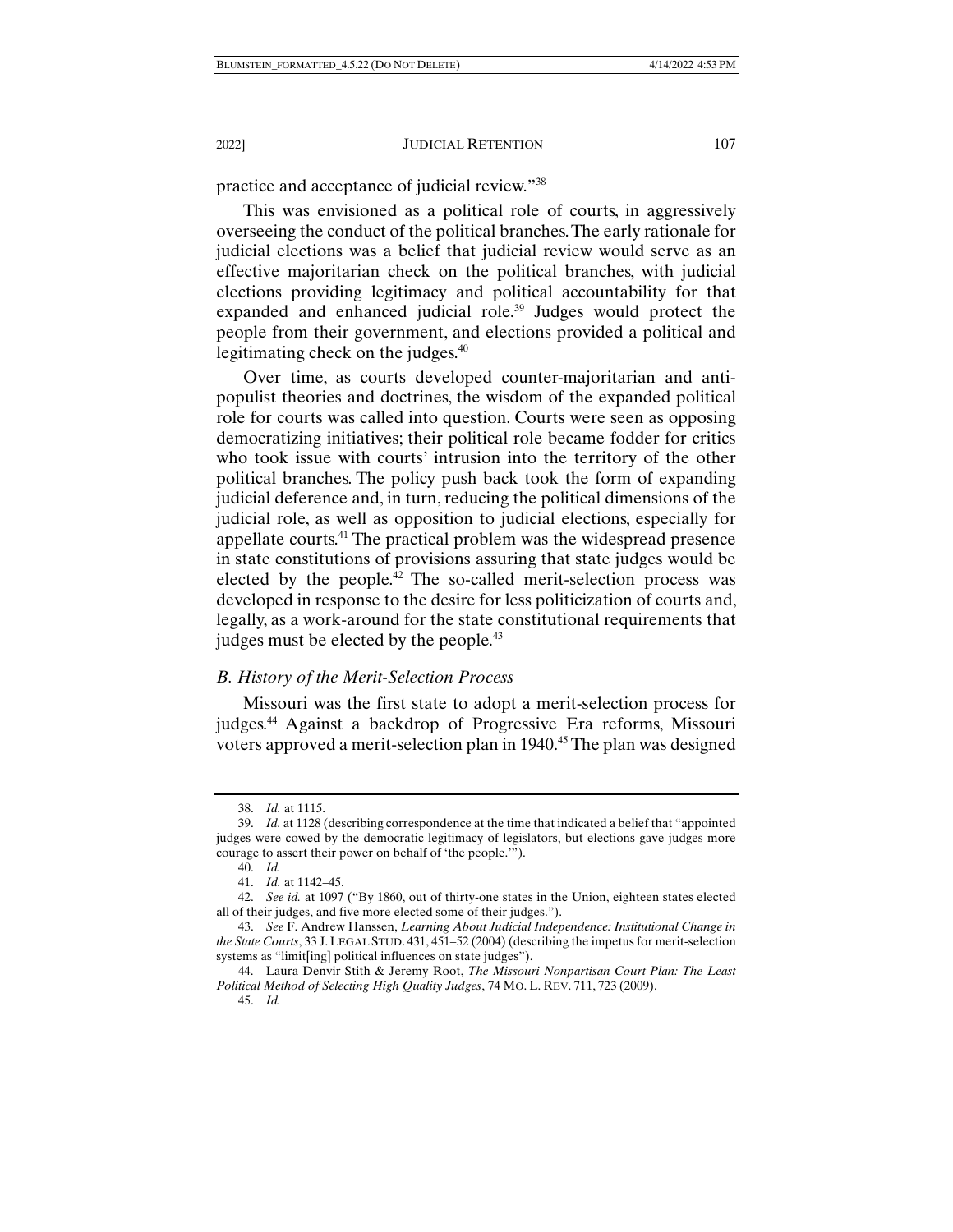to reduce the partisanship and corruption that had become rampant in the selection of judges.46 Many states followed in Missouri's footsteps, adopting the merit-selection process, which came to be known as the Missouri Plan.<sup>47</sup>

Before settling on a merit-selection process, Missouri experimented with both gubernatorial judicial appointments and contested judicial elections. The original Missouri constitution allowed the governor to appoint judges for life, mirroring the federal system.<sup>48</sup> In 1850, Missouri amended its constitution to require contested judicial elections.<sup>49</sup> That decision was intended to make judges directly accountable to the voters and to reduce the influence of the governor and the legislature over judges. $50$ 

Contested judicial elections in Missouri quickly became highly partisan and were largely controlled by powerful party bosses.<sup>51</sup> In the early 1900s, the Democratic political machine had almost complete control of electoral politics in Missouri.<sup>52</sup> This led to many elected officials, including judges, being selected by a small number of party bosses sitting in proverbial smoke-filled rooms.<sup>53</sup> As a result, judges were indebted to the Democratic political machine, and faced political retribution if they did not rule as the party bosses wished them to. $54$ Missouri voters rejected the partisanship of contested judicial elections in 1940,<sup>55</sup> when the merit-selection process was incorporated into the state's constitution.<sup>56</sup>

Responding to corruption arising out of gubernatorial judicial appointments, other states adopted merit-selection systems based on the Missouri Plan. Kansas adopted the Missouri Plan in 1956 after a scandal involving the state's governor.<sup>57</sup> After losing in the Republican primary, the governor resigned his office.58 The chief justice of the state

50. *Id.* 

 <sup>46.</sup> *Id.* 

 <sup>47.</sup> See text accompanying notes 57-61, *infra*..

 <sup>48.</sup> Stith & Root, *supra* note 44, at 720.

 <sup>49.</sup> *Id.* at 721.

 <sup>51.</sup> *See* Jay A. Daugherty, *The Missouri Non-Partisan Court Plan: A Dinosaur on the Edge of Extinction or A Survivor in A Changing Socio-Legal Environment?*, 62 MO. L. REV. 315, 318 (1997).

 <sup>52.</sup> *Id.* 

 <sup>53.</sup> Stith & Root, *supra* note 44, at 721–22.

 <sup>54.</sup> *Id.* 

 <sup>55.</sup> Daugherty, *supra* note 51, at 318.

 <sup>56.</sup> *Id.* 

 <sup>57.</sup> Lund, *supra* note 6, at 1067.

 <sup>58.</sup> *Id.*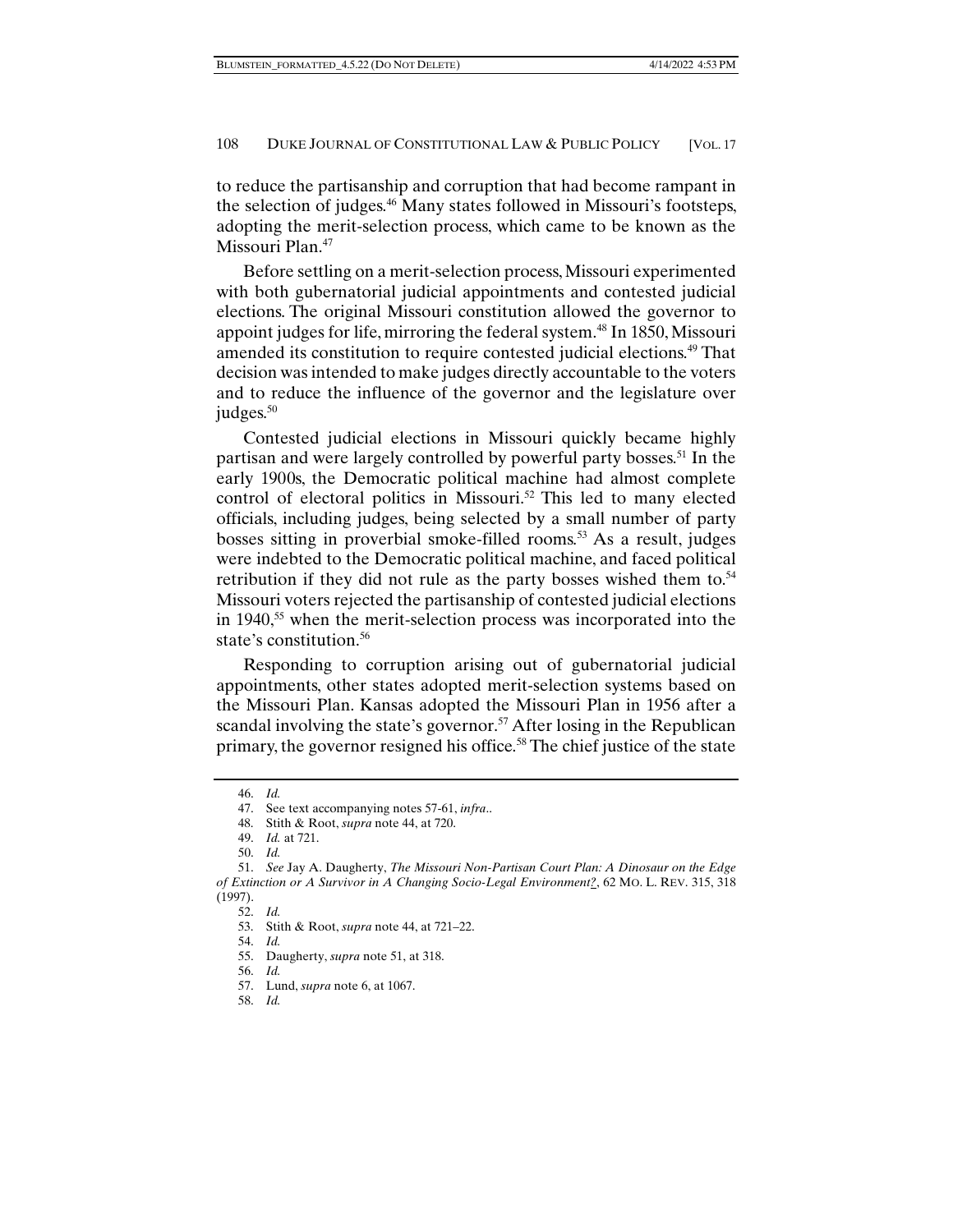supreme court, a friend of the governor's, resigned at the same time.<sup>59</sup> The state's lieutenant governor then became the state's interim governor and appointed the former governor to fill the newly created vacancy on the state's supreme court. $60$  This political horse trading demonstrated that partisanship and corruption were not limited to contested judicial elections, and gave momentum to the trend of states adopting merit-selection systems in an attempt to insulate the judicial selection process from political pressures. As of 2020, thirty-five states and the District of Columbia used some form or component of a meritselection system.<sup>61</sup>

The Missouri Plan employs a three-step process for selecting judges, which includes elements derived from the traditional systems of gubernatorial judicial appointments and judicial elections.<sup>62</sup> First, a judicial commission solicits and evaluates applications for judicial vacancies.63 The commission nominates three individuals it believes are qualified to fill the vacancy and sends them to the governor for consideration.64 Second, the governor selects one of the three nominees and appoints that person to the bench.<sup>65</sup> Third, the citizens of the state vote in retention elections to determine whether the judge can remain on the bench for a new term.<sup>66</sup> In Missouri, judges are subject to retention elections after a probationary period of one to two years.<sup>67</sup> If the judges are retained after this period, they serve a full term, after which they are again subject to a retention election for another new term.<sup>68</sup>

Membership on judicial commissions is typically dominated by lawyers. Missouri's Appellate Judicial Commission has seven members, four of whom are lawyers, and three of whom are not.<sup>69</sup> The lawyers include a judge from the Missouri Supreme Court and lawyers from the eastern, southern, and western districts of Missouri who are elected by

 <sup>59.</sup> *Id.* 

 <sup>60.</sup> *Id.* 

 <sup>61.</sup> *See Methods of Judicial Selection*, NATIONAL CENTER FOR STATE COURTS (last visited July 22,  $2020$ ,

http://www.judicialselection.us/judicial\_selection/methods/selection\_of\_judges.cfm?state (providing state-by-state analysis of judicial selection).

 <sup>62.</sup> Stith & Root, *supra* note 44, at 725–26.

 <sup>63.</sup> MO. CONST. art. V, § 25(a).

 <sup>64.</sup> *Id.* 

 <sup>65.</sup> *Id.* 

 <sup>66.</sup> MO. CONST. art. V, § 25(c)(1).

 <sup>67.</sup> *Id.*  68. *Id.* 

 <sup>69.</sup> Mo. Sup. Ct. R. 10.02.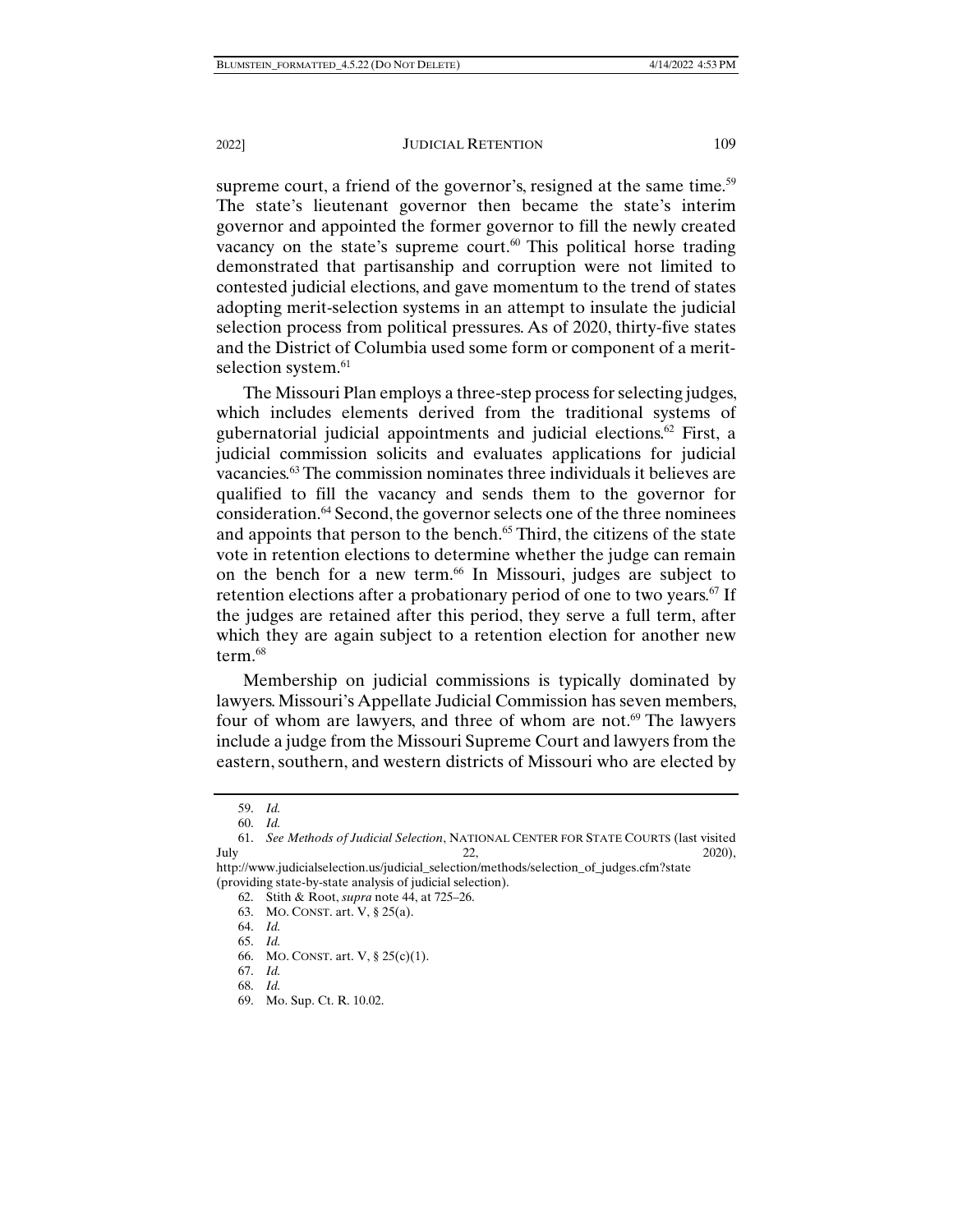their peers.70 The governor appoints one non-lawyer from each of these districts.<sup>71</sup> The other members serve staggered six-year terms.<sup>72</sup>

Other states have adopted modified versions of the Missouri Plan. Prior to the passage of Amendment 2 in 2014,<sup>73</sup> Tennessee used a meritselection system known as the Tennessee Plan.<sup>74</sup> Tennessee's constitution contained a requirement that judges be elected by the voters.75 The state fulfilled this requirement by making judges subject to uncontested retention elections.76 Tennessee statutorily created a Judicial Nominating Commission, which was responsible for submitting three candidates to the governor when a judicial vacancy occurred.<sup>77</sup> The governor then appointed one of these three nominees to fill the vacancy.78 At the end of a judge's term, the Judicial Performance Evaluation Committee evaluated the judge.<sup>79</sup> If the committee recommended that the judge be retained, the judge was placed on the ballot for an uncontested retention election.<sup>80</sup> If the committee recommended that the judge be replaced, a contested election was held.<sup>81</sup> Therefore, even though Tennessee's constitution required judicial elections, the Tennessee Plan was often functionally equivalent to the Missouri Plan.

Tennessee amended its constitution in 2014 through Amendment 2 so that the governor is responsible for appointing appellate judges who are confirmed by the state legislature.<sup>82</sup> Under Amendment 2, Tennessee continues to use uncontested retention elections.<sup>83</sup>

- 82. *Id.*
- 83. *Id.*

 <sup>70.</sup> *Id.* 

 <sup>71.</sup> *Id.* 

 <sup>72.</sup> Mo. Sup Ct. R. 10.03.

 <sup>73.</sup> Tennessee's voters ratified Amendment 2 in 2014, granting the governor the power to appoint state appellate and Supreme Court judges, the legislature the power to confirm them, and the voters the power to retain or not retain them in an election. The election takes place at the completion of a term, which is eight years. *See* TENN. CONST. art. VI, § 3. The ratification process used for all state constitutional amendments was challenged in response to a separate, controversial amendment on the ballot that same year. However, the Sixth Circuit affirmed Tennessee's amendment process in George v. Hargett, 879 F.3d 711, 730 (6th Cir. 2017), *cert. denied*, 129 S.Ct. 239 (2018).

 <sup>74.</sup> Hooker v. Haslam, 437 S.W.3d 409, 421–22 (Tenn. 2014).

 <sup>75.</sup> *Id.* 

 <sup>76.</sup> *Id.* 

 <sup>77.</sup> *Id.* at 416

 <sup>78.</sup> *Id.* 

 <sup>79.</sup> *Id.* at 421–22.

 <sup>80.</sup> *Id.* 

 <sup>81.</sup> *Id.*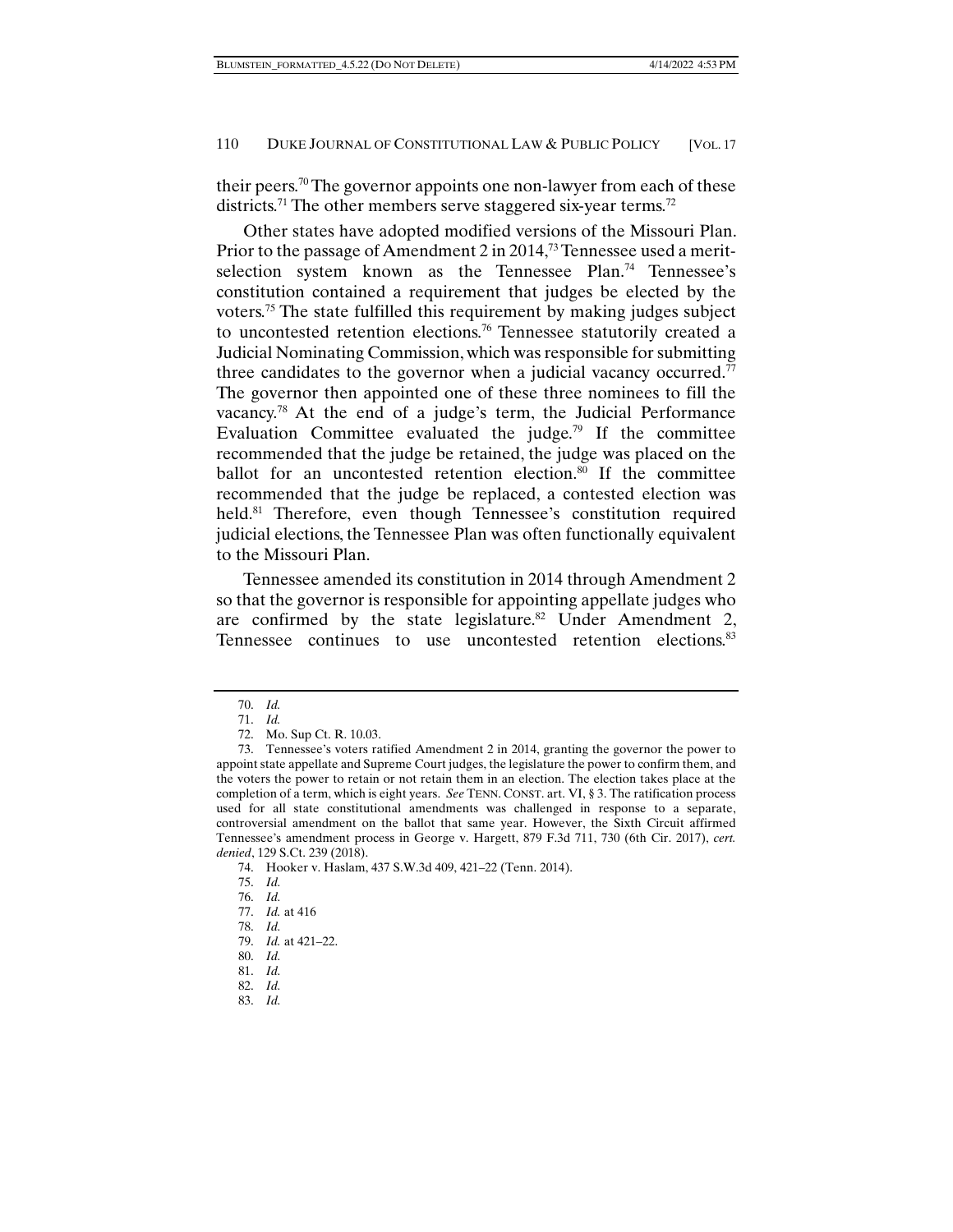Tennessee's constitution now mandates that the state's appellate judges, who have been appointed by the governor and confirmed by the legislature, be placed on the ballot for retention elections at the end of their terms, seeking a new term in office.<sup>84</sup>

#### *C. Previous Challenges to Judicial Retention Elections*

Uncontested judicial retention elections have been challenged on both state and federal constitutional grounds. State constitutional challenges have focused on whether judicial retention elections satisfy constitutional requirements that appellate judges be elected by the people. Federal constitutional challenges have focused on the composition and electoral constituency of judicial commissions. None of these challenges have succeeded in demonstrating that uncontested judicial retention elections are unconstitutional.

In 2014, a five-member Special Supreme Court in Tennessee held that the Tennessee Plan, which required appellate judges to appear on the ballot in uncontested judicial elections, did not violate the state's constitution.85 The court rejected a claim that Tennessee's constitution required contested judicial elections.<sup>86</sup> At the time, the Tennessee Constitution stated that "Judges of the Supreme Court shall be elected by the qualified voters of the State," and that "[t]he Judges of the Circuit and Chancery Courts, and of other inferior Courts, shall be elected by the qualified voters of the district or circuit to which they are to be assigned."87 The challenger argued that uncontested retention elections violated the state's constitution "because the phrase 'shall be elected by the qualified voters' in the Tennessee Constitution require[d] that the voters be given a choice of two or more candidates in a contested popular election."88

The court held that the phrase "elected by the qualified voters" included retention elections, as well as contested elections.89 The Court reasoned that "the Tennessee Plan's retention election ballot fully meets the definition of 'elect' because it is a process of choosing someone for public office by voting."90 While retention elections feature only one candidate, the ballot still gives voters a choice between

 <sup>84.</sup> *Id.* 

 <sup>85.</sup> *Id.* at 429.

 <sup>86.</sup> *Id.* at 422.

 <sup>87.</sup> *Id.* at 421.

 <sup>88.</sup> *Id.* at 422.

 <sup>89.</sup> *Id.* at 429.

 <sup>90.</sup> *Id.* at 428.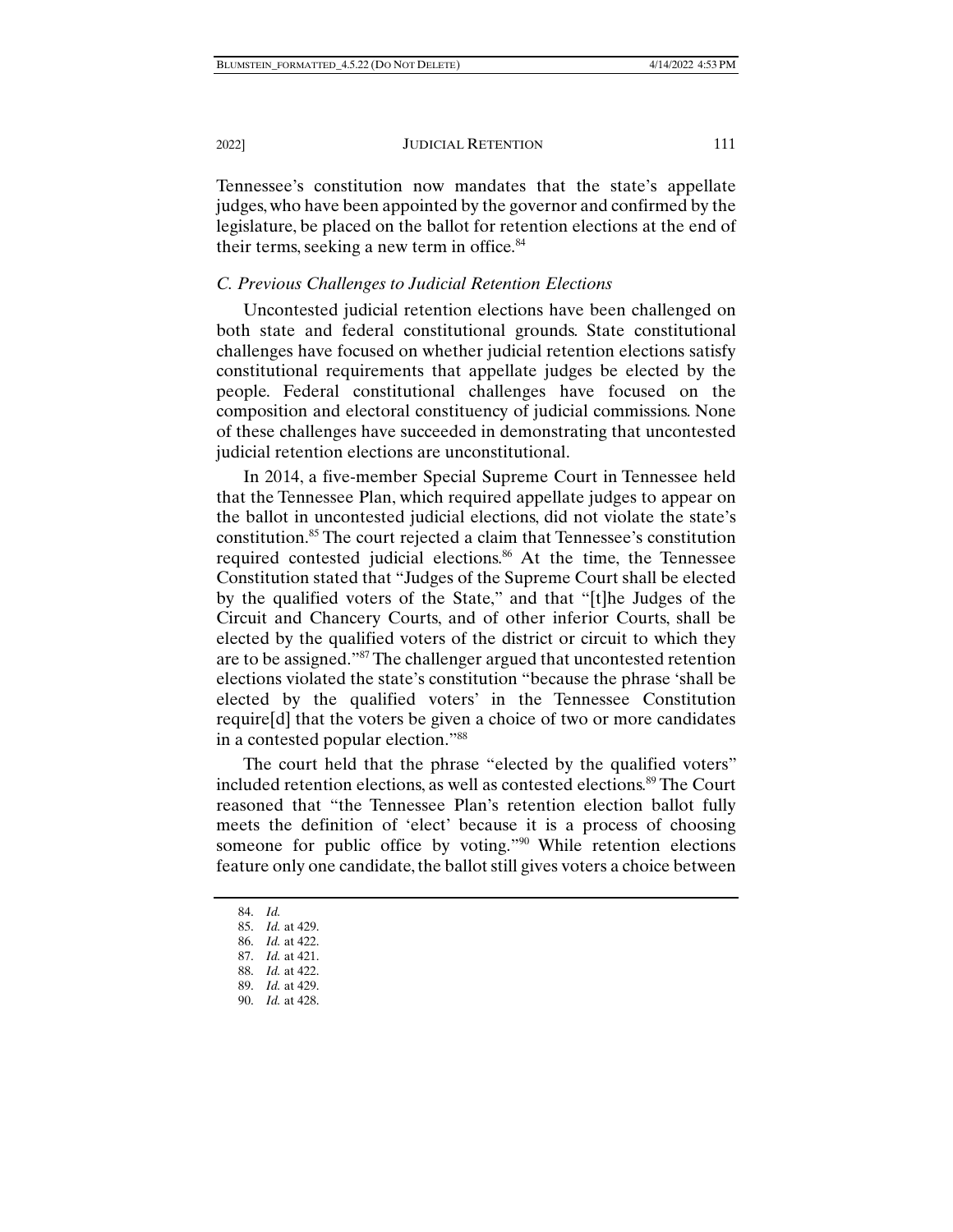two alternatives, because they can choose whether the judge is retained or replaced.91 Therefore, Tennessee's merit-selection system was upheld as constitutional under state law—a form of election as required under the Tennessee Constitution.<sup>92</sup>

Several federal challenges have also been brought against state laws establishing uncontested judicial retention elections. These challenges have focused primarily on the racial effect of a Missouri Plan style of judicial selection system under the Voting Rights Act; and whether the makeup of state judicial committees violated the Voting Rights Act or infringed on the Equal Protection rights of the voters participating in the retention elections.

In 1998, in *Bradley v. Work*, 93 the Seventh Circuit upheld Indiana's merit-selection process, which was closely modeled after the Missouri Plan.94 The challenge under the Voting Rights Act addressed "the system of appointment plus retention elections"95 and included a challenge to the racially disproportionate effects that arose from the composition of the judicial nominating committee.<sup>96</sup> The court held that a judicial-retention election was subject to the Voting Rights Act, even in the context of a Missouri-Plan-style system in which judges are initially appointed and "even though judges do not 'represent' anyone in the same way a legislator does."97 That is, the Voting Rights Act applies to the "retention phase"98 of the "system of appointment plus retention elections."99 While it may appear "a bit unseemly to think of the question of judicial retention as fundamentally the same as a bond issue or a proposal to amend the state's constitution," these "questions have the critical characteristic in common: it is the voters directly who make the choice, through the casting of their ballots."<sup>100</sup> Accordingly, the Voting Rights Act applied to judicial retention elections that followed initial gubernatorial appointment—even if the Act would not apply to the initial appointment process itself because it is not, by itself,

98. *Bradley*, 154 F.3d at 706.

 <sup>91.</sup> *Id.* 

 <sup>92.</sup> *Id.* at 429.

 <sup>93. 154</sup> F.3d 704 (7th Cir. 1998).

 <sup>94.</sup> *Id.* at 710–11.

 <sup>95.</sup> *Id.* at 706.

 <sup>96.</sup> *Id.*

 <sup>97.</sup> *Id.* at 709. The Seventh Circuit relied heavily on Chisom v. Roemer, 501 U.S. 380 (1991). *See* discussion *infra* Section III.C.

 <sup>99.</sup> *Id.* at 709.

 <sup>100.</sup> *Id.* at 710.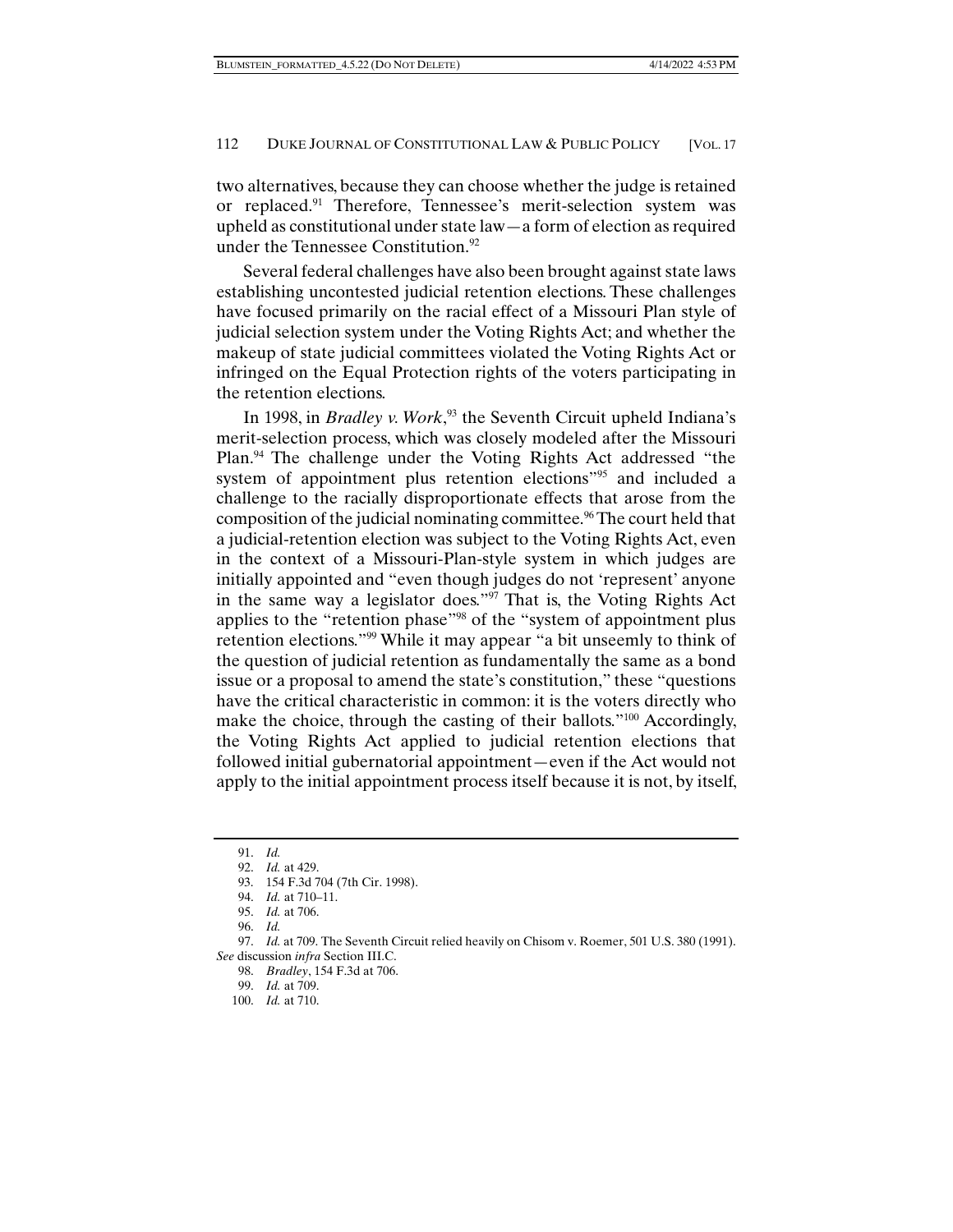an election.101

In 2010, the Ninth Circuit held that the Board of Governors of the Alaska Bar Association appointing three members to the state's Judicial Council did not constitute an Equal Protection violation.102 Historically, the makeup of the Judicial Council was modeled after the Missouri Plan.103 The Council includes three non-attorneys appointed by the governor and confirmed by the legislature, three attorneys, and the chief justice of the Alaska Supreme Court.104 The state's constitution mandates that the three attorneys "shall be appointed for six-year terms by the governing body of the organized state bar."<sup>105</sup>

The plaintiffs argued that "all participants in the judicial selection process must be either popularly elected or appointed by a popularly elected official."106 Therefore, the plaintiffs asked the court to enjoin the operation of Alaska's merit-selection process because three members of the Judicial Council were selected by the Board of Governors of the Alaska Bar Association.107 The Board of Governors was elected by the membership of the Alaska Bar, not by the public at large.108 The plaintiffs claimed that the Equal Protection Clause of the Fourteenth Amendment limits the appointment power to elected officials.109

The Ninth Circuit rejected the plaintiffs' Equal Protection claim.<sup>110</sup> The court noted that the Supreme Court had previously allowed a political party to appoint someone to fill an interim vacancy in the Puerto Rico Legislature.<sup>111</sup> The Supreme Court rejected the argument that the appointment violated the Equal Protection Clause because the political party was not made up of popularly elected officials.<sup>112</sup>

 <sup>101.</sup> *Id.* at 709 ("[A] state could avoid the Voting Rights Act altogether by using a system of appointed judges."). On the merits, the Seventh Circuit held that there was not enough evidence to find that the merit-selection system violated the Voting Rights Act. *Id.* at 710–11. The court also held that the voters had not preserved their independent 14th and 15th Amendment arguments on appeal but, in dicta, expressed skepticism that intentional race discrimination could be established. *Id.* at 711.

 <sup>102.</sup> Kirk v. Carpeneti, 623 F.3d 889, 896 (9th Cir. 2010).

 <sup>103.</sup> *Id.* at 892.

 <sup>104.</sup> *Id.* at 892–93.

 <sup>105.</sup> *Id.* at 893.

 <sup>106.</sup> *Id.* at 896.

 <sup>107.</sup> *Id.* at 895.

 <sup>108.</sup> *Id.* at 896 (citing Kramer v. Union Free Sch. Dist. No. 15, 395 U.S. 621, 622 (1969)).

 <sup>109.</sup> *Id.* at 898–99.

 <sup>110.</sup> *Id.* at 899–900.

 <sup>111.</sup> *Id.* 

 <sup>112.</sup> *Id.*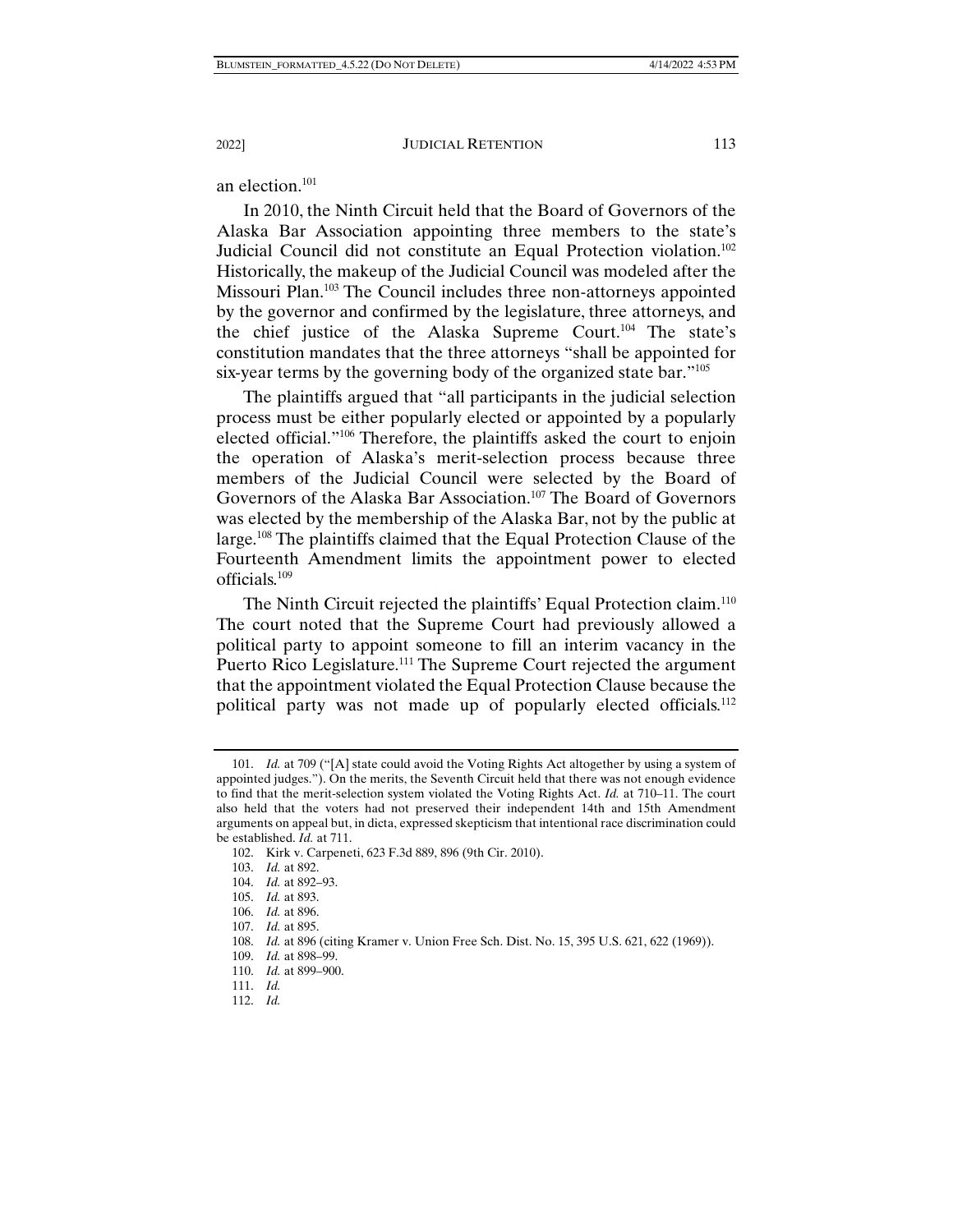Therefore, the Ninth Circuit held that the Supreme Court had already rejected the plaintiff's argument that the appointment power can only be vested in elected officials.<sup>113</sup>

Furthermore, the Ninth Circuit noted that even if the appointment power was limited to elected officials, that principle was not violated in *Kirk*. 114 The court reasoned that the Judicial Council only had the power to nominate candidates, not to make final judicial appointments.115 Under the Missouri Plan, the power to appoint judges is still vested in the popularly elected governor.<sup>116</sup>

The Tennessee Plan was also challenged in federal court in 2014.<sup>117</sup> Herbert Moncier, who wished to fill a vacancy on the Tennessee Court of Criminal Appeals, argued that the state of Tennessee violated his First and Fourteenth Amendment rights to ballot access and political association.118 The Sixth Circuit upheld the dismissal of Moncier's suit due to lack of standing.119 The court explained that "[r]ather than asserting a 'particularized stake in the litigation,' Moncier's complaint contained mostly general allegations that the manner in which Tennessee selects and retains its appellate court judges violates his rights *and the rights of all Tennessee voters* under the First and Fourteenth Amendments."120 The court also noted that there was no federally protected interest in seeking a state-court judgeship that had already been lawfully filled by the governor.<sup>121</sup>

The Sixth Circuit was not required to rule on Moncier's substantive claims because Moncier did not have standing to challenge Tennessee's merit-selection system.<sup>122</sup> If brought by a plaintiff with standing, however, the ballot-access argument may prove to be the strongest challenge to uncontested judicial retention elections. The Article now turns to that issue.

#### III. DOCTRINAL FRAMEWORK FOR BALLOT-ACCESS CHALLENGES

For over fifty years, the Supreme Court has recognized that access

 <sup>113.</sup> *Id.*  114. *Id.* at 900.

 <sup>115.</sup> *Id.* 

 <sup>116.</sup> *Id.* 

 <sup>117.</sup> Moncier v. Haslam, 570 Fed. Appx. 553, 554 (6th Cir. 2014).

 <sup>118.</sup> *Id.* at 555.

 <sup>119.</sup> *Id.* at 557.

 <sup>120.</sup> *Id.* 

 <sup>121.</sup> *Id.* at 559.

 <sup>122.</sup> *Id.* at 560.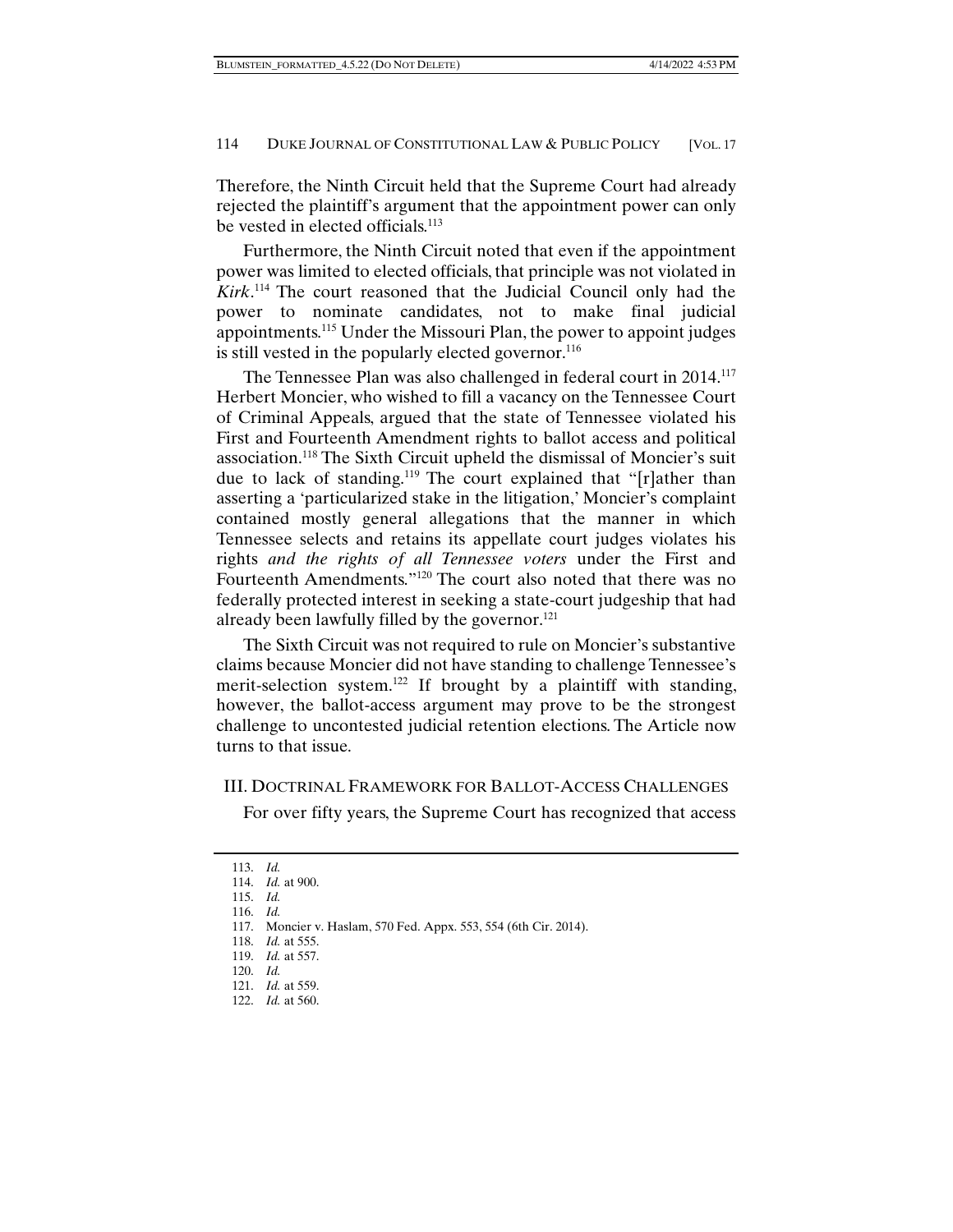to the election ballot affects fundamental "overlapping" interests (i) "of individuals to associate for the advancement of political beliefs" and (ii) "of qualified voters ... to cast their votes effectively."<sup>123</sup> Restrictions on ballot access that impose "severe burdens" on these interests are subject to strict scrutiny, necessitating a showing that they are "narrowly tailored and advance a compelling state interest."124

Ballot-access restrictions affect not only the interests of potential candidates but also have an impact on the interests of voters—limiting their range of choice among candidates.125 And the "impact of candidate eligibility requirements on voters implicates basic constitutional rights" of political association and voting rights.126 Ballotaccess restrictions also cannot be used to achieve impermissible substantive objectives, such as imposing term limits.<sup>127</sup> But states may make use of ballot-access restrictions that "protect the integrity and reliability of the electoral process itself."128

This Part addresses the history and legal framework of constitutional challenges to ballot-access restrictions. Ultimately, courts will apply strict scrutiny and likely invalidate laws that unnecessarily burden core associational rights of both candidates and voters. This strict scrutiny standard has also been applied to First Amendment cases in the context of judicial elections.

#### *A. Ballot-Access Restrictions: A Look at the Cases*

When addressing ballot-access issues, courts have recognized competing values, working to balance the voting rights of citizens and the policy goal of preserving the two-party system. The Supreme Court addressed this conflict in 1968 in *Williams v. Rhodes*, striking down an Ohio law that made it virtually impossible for third-party presidential candidates to appear on the ballot.<sup>129</sup> The Ohio law required new political parties "to obtain petitions signed by qualified electors totaling 15% of the number of ballots cast in the last preceding

 <sup>123.</sup> Williams v. Rhodes, 393 U.S. 23, 30 (1968).

 <sup>124.</sup> Timmons v. Twin Cities Area New Party, 520 U.S. 351, 358 (1997); *see Williams*, 393 U.S. at 31 (applying strict scrutiny).

 <sup>125.</sup> Anderson v. Celebrezze, 460 U.S. 780, 786 (1983). *Cf.* U.S. Term Limits, Inc. v. Thornton, 514 U.S. 779, 828–38 (1995) (recognizing significance of limiting ballot access as a vehicle for imposing unconstitutional term limits); Cook v. Gralike, 531 U.S. 510 (2001) (recognizing the same).

 <sup>126.</sup> *Anderson*, 460 U.S. at 786.

 <sup>127.</sup> *Term Limits*, 514 U.S. at 828–38.

 <sup>128.</sup> *Anderson*, 460 U.S. at 788 n.9.

 <sup>129.</sup> Williams v. Rhodes, 393 U.S. 23, 34 (1968).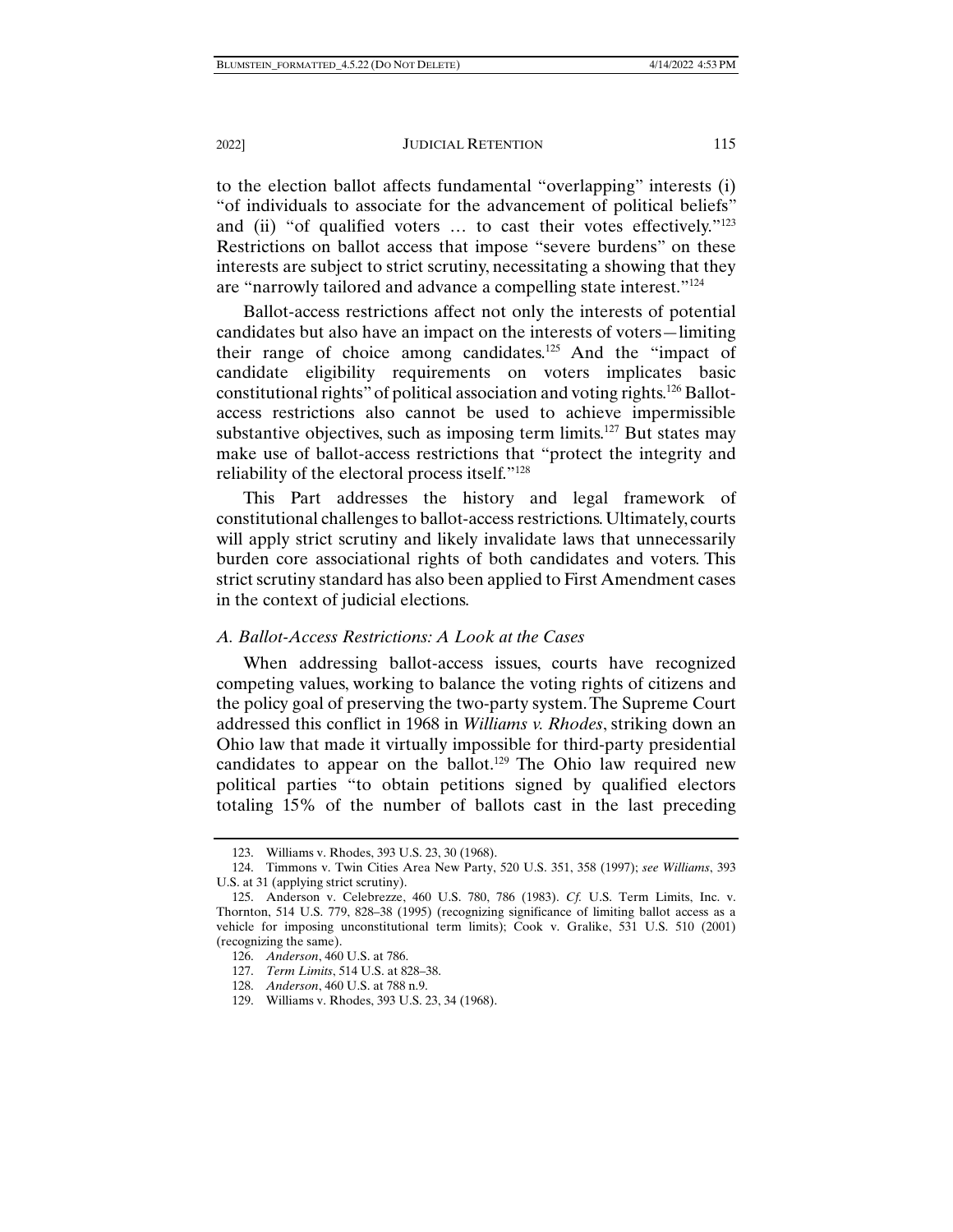gubernatorial election."130 This represented a significantly higher burden than that placed on the Democratic and Republican parties, which were "allowed to retain their positions on the ballot simply by obtaining 10% of the votes in the last gubernatorial election and need not obtain any signature petitions."131

The Court reviewed the Ohio law under a strict scrutiny standard because it "place[d] burdens on two different, although overlapping, kinds of rights—the right of individuals to associate for the advancement of political beliefs, and the right of qualified voters, regardless of their political persuasion, to cast their votes effectively."132 The Court explained that the right to associate and form a political party meant "little if that party could be kept off the election ballot and denied an equal opportunity to win votes."133 Additionally, the right to vote is significantly limited if citizens only have the option to choose between two parties, despite other parties wishing to appear on the ballot.134

The Court noted the constitutional importance of both of these rights. The right to political association is protected from federal encroachment by the First Amendment and protected from state encroachment by the Fourteenth Amendment.<sup>135</sup> The Court also emphasized the importance of the right to vote, stating that "[n]o right is more precious in a free country than that of having a voice in the election of those who make the laws under which, as good citizens, we must live."<sup>136</sup>

The law could not survive strict scrutiny analysis because Ohio "failed to show any 'compelling interest' which justifies imposing such heavy burdens on the right to vote and to associate."<sup>137</sup> Ohio argued that it had several compelling interests that supported the law. First, the state argued that preserving the two-party system, which led to political stability and compromise, represented a compelling interest.<sup>138</sup> The Court rejected that argument, noting that the Ohio law did not merely favor the two-party system, but gave two specific parties, Democrats

- 134. *Id.*
- 135. *Id.* at 30–31. 136. *Id.* at 31.
- 137. *Id.*
- 138. *Id.* at 31–32.

 <sup>130.</sup> *Id.* at 24–25.

 <sup>131.</sup> *Id.* at 25–26.

 <sup>132.</sup> *Id.* at 30.

 <sup>133.</sup> *Id.* at 31.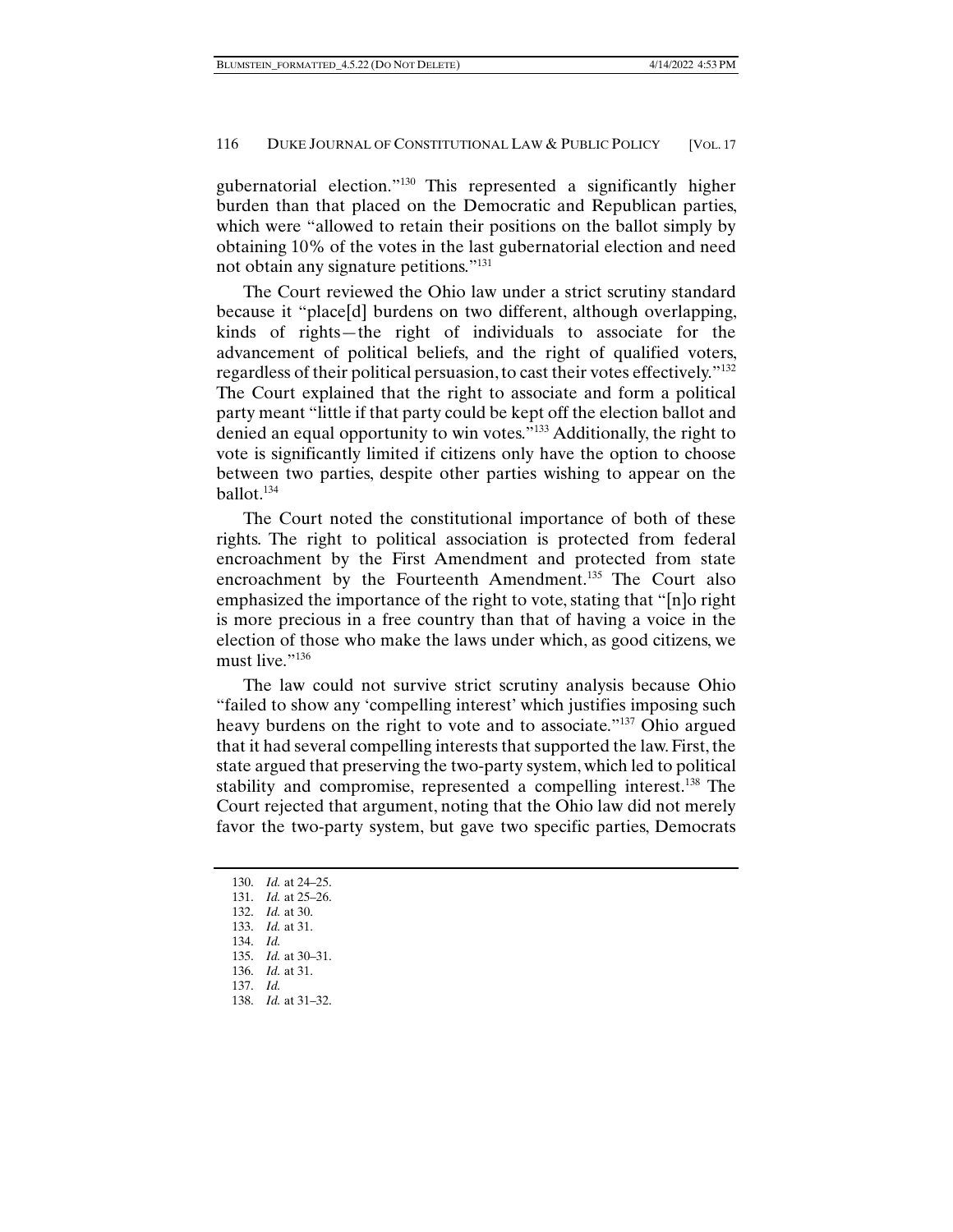#### 2022] JUDICIAL RETENTION 117

and Republicans, a complete monopoly on access to the ballot.<sup>139</sup> The Court did not view preserving this monopoly as a compelling interest, noting that competition in ideas is essential to the electoral process and is furthered by allowing new political parties access to the ballot.<sup>140</sup> Second, Ohio claimed it had an interest in ensuring that election winners were the choice of a majority of voters, not merely a plurality.<sup>141</sup> Though the Court conceded this concern was a legitimate state interest, it held that "this interest cannot justify the very severe restrictions on voting and associational rights which Ohio has imposed."142

The Court similarly rejected Ohio's other claimed interests, such as decreasing voter confusion and ensuring an effective party structure.<sup>143</sup> Thus, once a ballot-access law impinges on core associational rights, the interest claimed by the state must surpass generalized concerns such as preserving party systems and structure or reducing voter confusion.

In 1974, the Supreme Court applied a similar analysis to ballotaccess restrictions placed on independent candidates.144 In *Storer v. Brown*, the Court held that *Williams* stood for "the proposition that the requirements for an independent's attaining a place on the general election ballot can be unconstitutionally severe."145 The California law being challenged in *Storer* required independent candidates "to file a petition signed by voters not less in number than 5% of the total votes cast in California at the last general election."146 The Court noted that this percentage did not appear to be excessive based on its past rulings.147 California law, however, did not allow voters who participated in a party primary to sign an independent candidate's petition, which could make it significantly more difficult for an independent candidate to obtain the necessary number of signatures.<sup>148</sup> Therefore, the Supreme Court remanded the case to the district court "to assess realistically whether the law imposes excessively burdensome requirements upon independent candidates."149

The Court also rejected the state's argument that the signature

- 145. *Id.*
- 146. *Id.*

148. *Id.* at 739.

 <sup>139.</sup> *Id.* at 32.

 <sup>140.</sup> *Id.* 

 <sup>141.</sup> *Id.* 

 <sup>142.</sup> *Id.* 

 <sup>143.</sup> *Id.* at 31–32.

 <sup>144.</sup> Storer v. Brown, 415 U.S. 724, 738 (1974).

 <sup>147.</sup> *Id.* (citing Jenness v. Fortson, 403 U.S. 431, 442 (1971)).

 <sup>149.</sup> *Id.* at 738.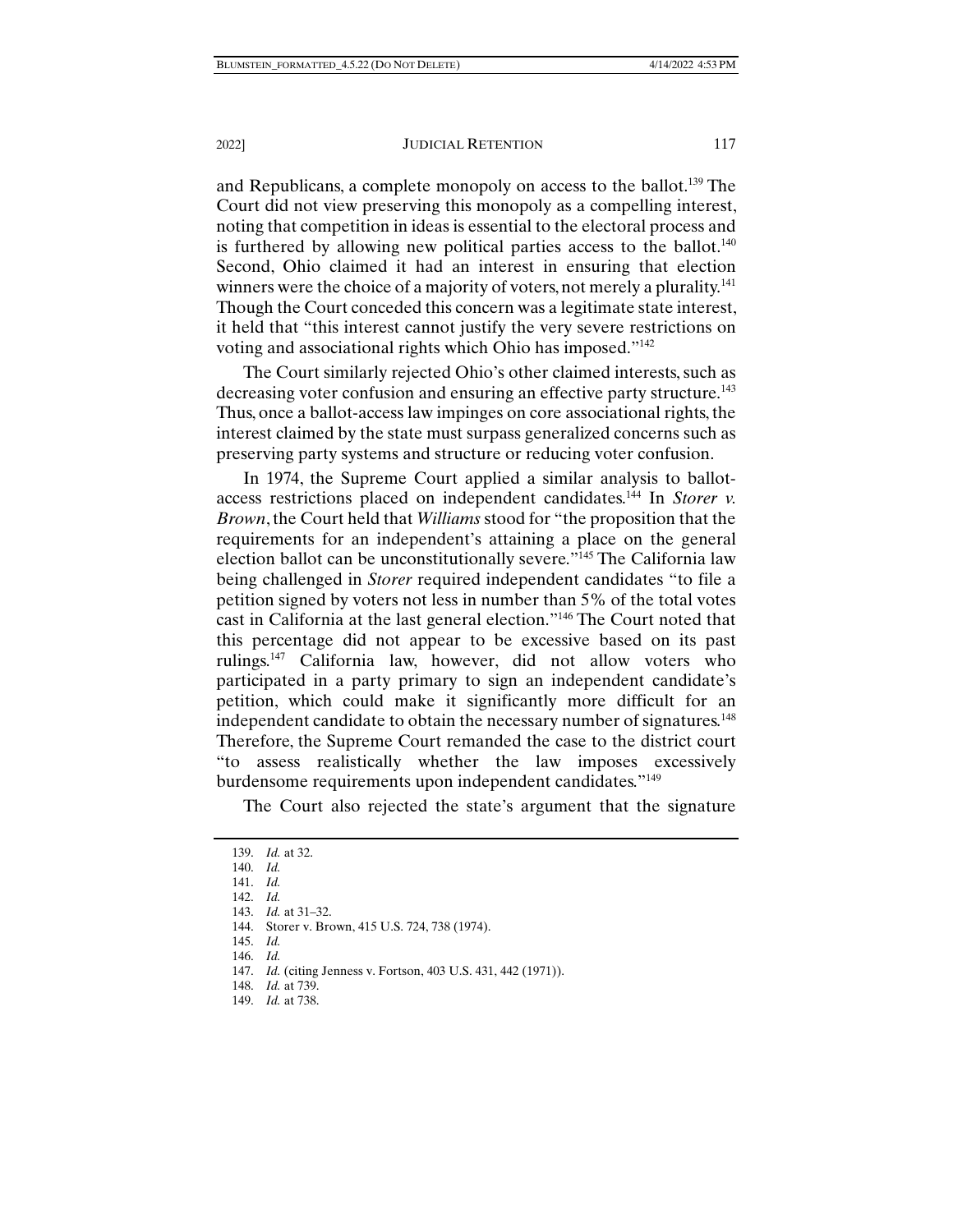requirement did not matter because California had an established system to allow new political parties to qualify for the ballot.<sup>150</sup> The Court explained that "the political party and the independent candidate approaches to political activity are entirely different and neither is a satisfactory substitute for the other."151 Therefore, the Court held that independent candidates could not be forced to join a political party in order to gain access to the ballot.<sup>152</sup> Mirroring the language of *Williams*, the Court stated "we perceive no sufficient state interest in conditioning ballot position for an independent candidate on his forming a new political party as long as the State is free to assure itself that the candidate is a serious contender, truly independent, and with a satisfactory level of community support."<sup>153</sup>

In subsequent rulings, the Supreme Court clarified the scope of its holding in *Williams*. The Supreme Court examined numerous restrictions on ballot access to determine which restrictions permissibly furthered the policy goal of political stability and which restrictions placed overly harsh burdens on the rights to vote and to associate.

In 1971, the Court upheld a law requiring that third-party candidates file nominating petitions signed by five percent of eligible voters.154 Additionally, in 1992, the Court upheld a prohibition on writein voting.155 However, in 1979 the Court struck down a law requiring independent candidates and new political parties to obtain more than 25,000 signatures to appear on the ballot in Chicago.156 The Court also struck down a law that created an early filing deadline for independent candidates who wished to appear on the general election ballot.<sup>157</sup>

This series of cases demonstrates that while the Supreme Court is willing to allow reasonable restrictions on access to the ballot that advance other critical interests, it will not uphold laws that unduly restrict or have the functional effect of completely barring third-party and independent candidates from access to the ballot. Yet, that is the very type of restriction that is part of the architecture—structural and

 <sup>150.</sup> *Id.* at 745–46.

 <sup>151.</sup> *Id.*at 745.

 <sup>152.</sup> *Id.* at 746.

 <sup>153.</sup> *Id.* 

 <sup>154.</sup> Jenness v. Fortson, 403 U.S. 431, 442 (1971).

 <sup>155.</sup> Burdick v. Takushi, 504 U.S. 428, 441–42 (1992).

 <sup>156.</sup> Ill. State Bd. of Elections v. Socialist Workers Party, 440 U.S. 173, 187 (1979). The unjustified burden resulted from the linkage of the numerosity requirement and the simultaneous geographical distribution requirement. See *id.* at 186. For a more detailed explanation, see text accompanying notes 242-45, *infra*.

 <sup>157.</sup> Anderson v. Celebrezze, 460 U.S. 780, 806 (1983).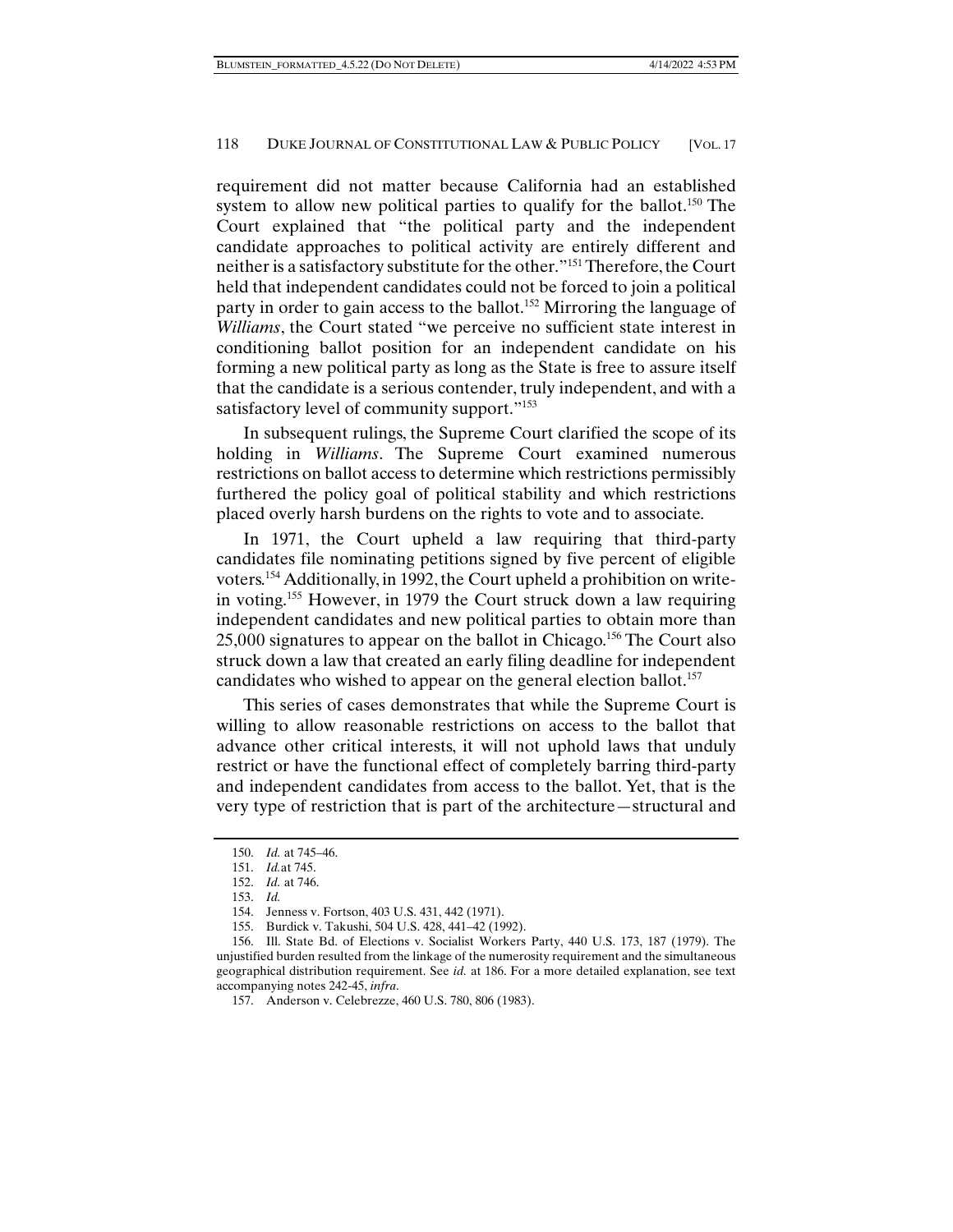from a policy perspective—of judicial-retention elections.

#### *B. First Amendment Challenges to Judicial Elections*

The Court has applied strict scrutiny in First Amendment challenges to judicial elections as well. In *Republican Party of Minnesota v. White*,<sup>158</sup> the Court held that Minnesota's "announce clause," which barred a judicial candidate from "announc[ing] his or her views on disputed legal or political issues," <sup>159</sup> violated the plaintiff's First Amendment rights.<sup>160</sup> The Court applied strict scrutiny to this restriction because it burdened a core First Amendment freedom— "speech about the qualifications of candidates for public office."161 The Court held that the announce clause failed both prongs of strict scrutiny.<sup>162</sup> The purported interest of impartiality—defined as a "lack" of preconception in favor of or against a particular *legal* view"—was not compelling because it was impossible, even undesirable, to find a judge who met the respondent's definition of impartiality.<sup>163</sup> Even if that interest—alternatively defined as "the lack of bias for or against either *party* to the proceeding"<sup>164</sup> – were compelling, the announce clause was not narrowly tailored to it; in fact, the Court ruled that "the clause was barely tailored to serve that interest *at all*" because it only barred speech against issues and not against particular parties.165

The Court has also applied strict scrutiny to a judicial election restriction in a case where it identified sufficiently compelling interests to uphold the law. In *Williams-Yulee v. Florida Bar*, 166 the Court applied strict scrutiny to a Florida judicial conduct rule that prohibited judges from personally soliciting campaign funds because "speech about public issues and qualifications of candidates for elected office commands the highest level of First Amendment protection."167 Nevertheless, the Court found this to be the "rare case" in which a state showed its speech restriction was narrowly tailored to serve a

 <sup>158. 536</sup> U.S. 765 (2002).

 <sup>159.</sup> *Id.* at 768.

 <sup>160.</sup> *Id.* at 788.

 <sup>161.</sup> *Id.* at 774.

 <sup>162.</sup> *See id.* at 776–78 (analyzing the policy under both the narrow tailoring and compelling government interest prongs of the strict scrutiny test and concluding that the State did not meet its burden).

 <sup>163.</sup> *Id.* at 777.

 <sup>164.</sup> *Id.* at 775.

 <sup>165.</sup> *Id.* at 776.

 <sup>166. 575</sup> U.S. 433 (2015).

 <sup>167.</sup> *Id.* at 443.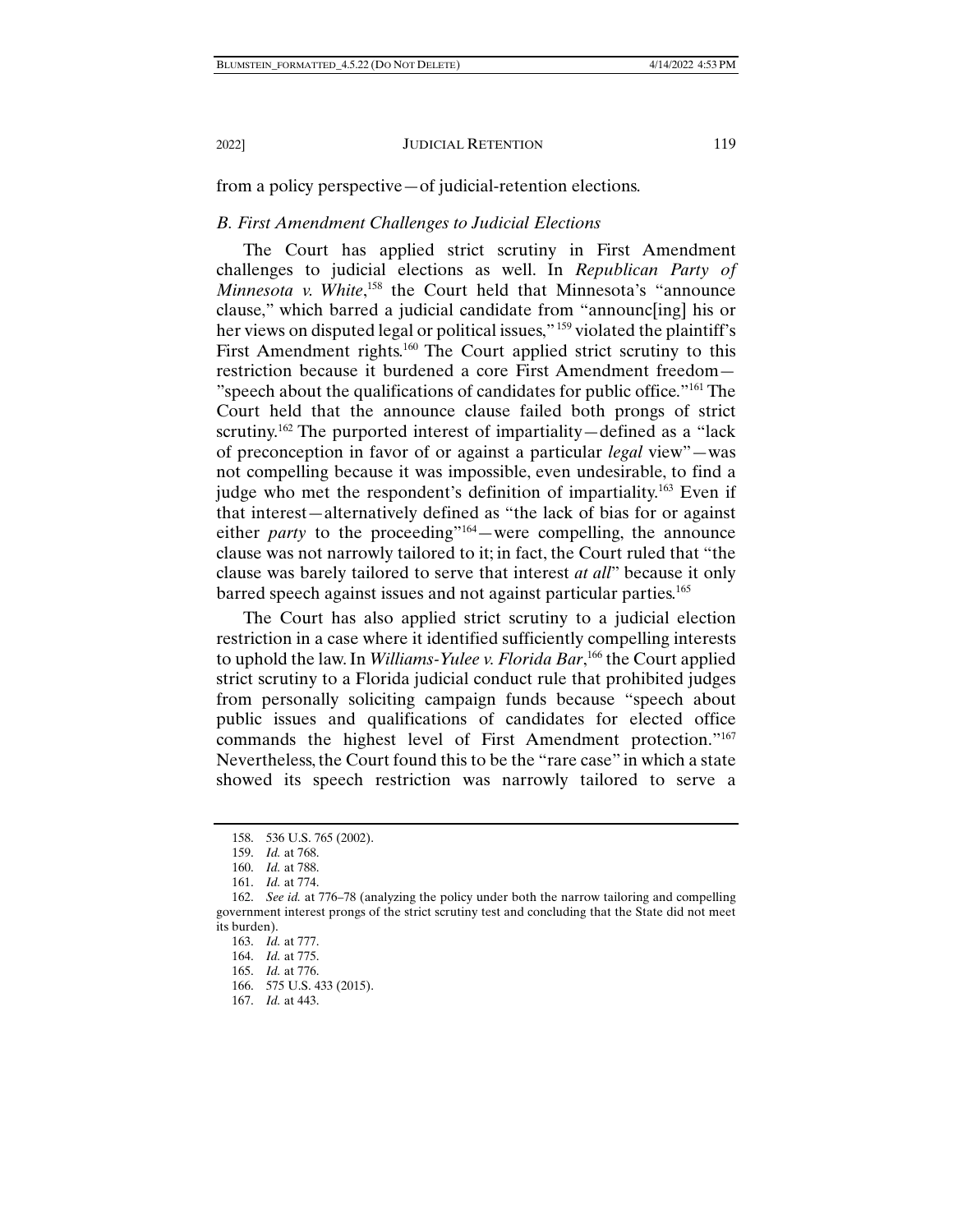compelling state interest.168

The Court found compelling Florida's twin interests of protecting the judiciary's integrity and maintaining the public's confidence in an impartial judiciary.169 The Court found that restricting personal solicitation of campaign funds was narrowly tailored to those compelling interests because it restricted "a narrow slice of speech" and left judicial candidates free to discuss any issue other than personally asking for campaign donations.170 While "[s]tates may regulate judicial elections differently than they regulate political elections because the role of judges differs from the role of politicians,"171 they may only do so if the different treatment satisfies both prongs of strict scrutiny when fundamental interests are at stake.<sup>172</sup>

In a third First Amendment challenge to a judicial selection process, the Court did not apply strict scrutiny but did apply conventional analysis in the judicial election process. In *New York State Board of Elections v. Lopez-Torres*, 173 a challenge to the state's method for selecting nominees for supreme court justice via a party convention, plaintiff contended that the process violated his First Amendment rights as a challenger to the candidates selected by party leadership.<sup>174</sup> The Court did not apply strict scrutiny because the primary First Amendment right cited by the respondent—the right for a political party to structure its internal processes and choose its own candidates—was a right of the party itself, not the respondent.<sup>175</sup> Importantly, the Court applied conventional doctrine, applicable generally to election nominations, without even suggesting that a different approach was called for because a judicial election was at issue.176

 <sup>168.</sup> *Id.* at 444 (citing Burson v. Freeman, 504 U.S. 191, 211 (1992) (plurality opinion)).

 <sup>169.</sup> *See id.* at 448.

 <sup>170.</sup> *Id.* at 452.

 <sup>171.</sup> *Id.* at 446.

 <sup>172.</sup> *Id.* at 444. The canon at issue in *Williams-Yulee* only applied to trial judges, who are selected through a contested election. Thus, the restrictive canon did not apply to the retention elections that were used in Florida for appellate judges. It is questionable whether the rationale for constraining the First Amendment interests in the context of contested elections, as applied in *Williams-Yulee*, would necessarily translate to the merit-selection context, where appellate judges are voted on in retention elections without competition.

 <sup>173. 552</sup> U.S. 196 (2008).

 <sup>174.</sup> *Id.* at 201–02.

 <sup>175.</sup> *See id*. at 203.

 <sup>176.</sup> *See id.* at 205 (reviewing past Court treatment of election nomination procedures without differentiating for judicial elections).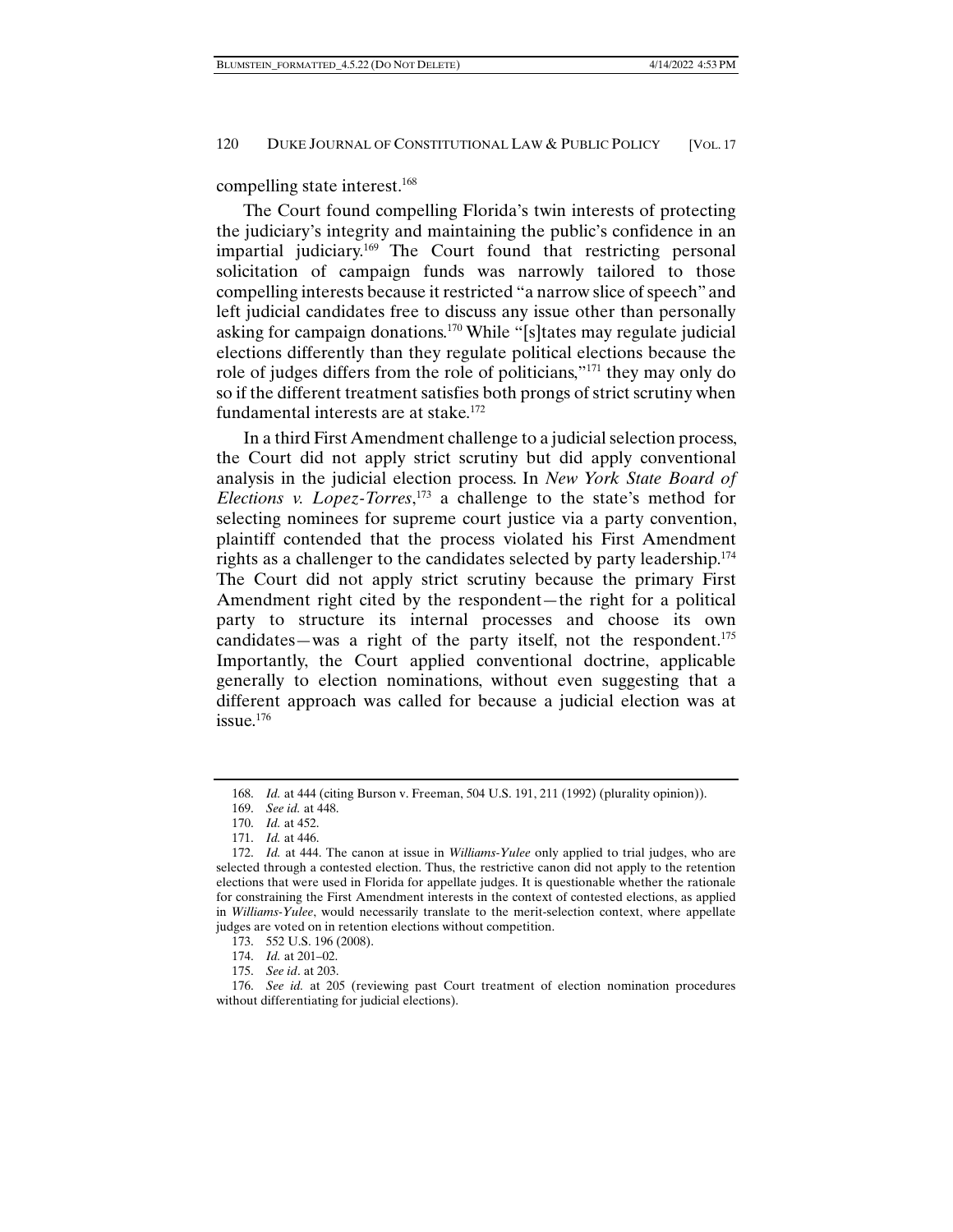# *C. Conventional Analysis Applies to Judicial Elections*

The above cases demonstrate that judicial elections do not receive a different constitutional analysis than traditional (representative) elections. Some have asserted that the nature of the offices should lead to differential treatment of these types of elections.177 However, despite these differences, courts continue to scrutinize judicial elections under the traditional constitutional doctrines—*i.e.*, strict scrutiny—that govern in election cases.

This is not to gainsay that there are inherent differences between judges and other officials, and that those differences can shape the application of traditional doctrines in the judicial election context. For example, in *Williams-Yulee*, the Court, while applying strict scrutiny, noted that "[s]tates may regulate judicial elections differently than they regulate political elections, because the role of judges differs from the role of politicians."178 However, these differences have only been highlighted and analyzed in circumstances substantially distinct from uncontested merit-selection processes. Additionally, doctrinally, those differences must be analyzed under strict scrutiny—as necessary to promote a compelling interest—with the burden of justification on the state.

In *Williams-Yulee*, the challenged Florida restrictions on personal candidate fundraising applied to contested elections for trial judges, not uncontested retention elections for appellate judges.<sup>179</sup> Florida's decision to distinguish the need for restrictions on personal solicitations by judges in the context of contested and uncontested elections provides a good illustration of narrow tailoring when First Amendment interests are at stake. The dangers to judicial integrity and perceived impartiality were deemed by Florida (and found to be by the Court) substantial when contested judicial elections are involved, but those interests were not similarly at stake in the context of uncontested appellate court retention elections.

The policy adopted by Florida and the judicial response in

 <sup>177.</sup> For example, an amicus brief supporting Minnesota's announce clause in *White* argued that "the judiciary is different from the other two branches of government and thus needs special rules to preserve the independence of the institution." *See* Brief of Ad Hoc Committee of Former Justices and Friends Dedicated to an Independent Judiciary as Amicus Curiae in Support of Respondents at 9, Republican Party of Minnesota v. White, 536 U.S. 765 (2002) (No. 01-521).

 <sup>178.</sup> *See* Williams-Yulee v. Fla. Bar, 575 U.S. 433, 446 (2015) (citing Republican Party of Minnesota v. White, 536 U.S. 765, 783 (2002)).

 <sup>179.</sup> *See id.* at 439–40 (explaining the Florida Code of Judicial Conduct).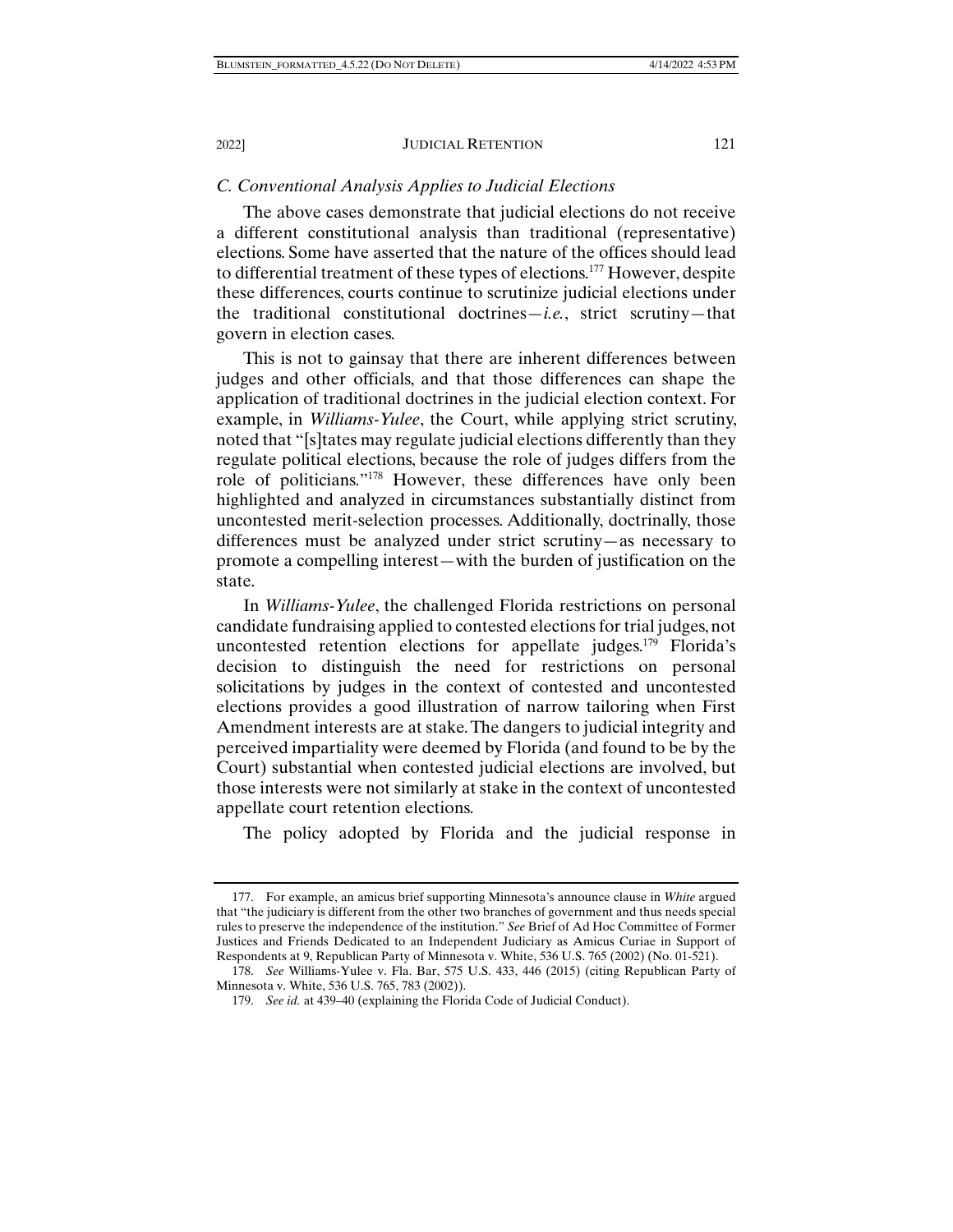*Williams-Yulee* reflected the application of the strict scrutiny tailoring approach—limit restrictions on fundamental voting interests only as necessary to promote compelling interests, but do not unnecessarily abrogate those compelling interests in voting by doing away with the contested elections themselves. Such elections affirm fundamental voting interests, and they are an integral part of assuring the legitimacy of the merit-selection system, particularly in states that require that judges be elected.<sup>180</sup> If contested judicial elections in some contexts or in some ways pose dangers, then government must regulate against those dangers in a targeted manner so as to safeguard the integrity of the judicial process, but must not unnecessarily restrict the elections themselves, which empower voters and promote fundamental democratic interests.181

In both the statutory and constitutional contexts, the Court has rejected arguments that judicial elections warrant different analytical frameworks from other elections. In sum, the Court has held that state judicial election systems are subject to the same federal statutory and Constitutional analyses and requirements as are other, representative elections.

The federal statutory context is reflected in *Chisom v. Roemer*, 182 where the Court held that state judicial elections are subject to the Voting Rights Act of 1965 (VRA).183 At issue in *Chisom* was whether § 2 of the VRA applied to judicial elections, including its test for determining whether a voting procedure resulted in abridging one's right to vote "on account of race or color."184 Section 2(b) provides a "totality of circumstances"185 test that assesses whether minority voters have less opportunity to "elect *representatives* of their choice."186 The Court ruled that the term "representatives" included "winners of representative, popular elections," a definition broad enough to include judges.<sup>187</sup>

Justice Stevens' opinion specified that neither the Constitution nor

 <sup>180.</sup> See Hooker v. Haslam, 437 S.W.3d 409, 426 (Tenn. 2013) (holding that Tennessee fulfills the state constitutional obligation to elect its judges by making appellate judges subject to uncontested retention elections).

 <sup>181.</sup> *Cf*. James v. Valtierra, 402 U.S. 137, 141 (1971) (reasoning that voting through provisions such as referendums empowers people and "demonstrate<sup>[s]</sup> devotion to democracy").

 <sup>182. 501</sup> U.S. 380 (1991).

 <sup>183.</sup> *Id.* at 404.

 <sup>184.</sup> *Id.* at 390–91 (quoting 79 Stat. 437).

 <sup>185.</sup> *Id.* at 394.

 <sup>186.</sup> *Id.*at 388 (quoting 96 Stat. 134) (emphasis added).

 <sup>187.</sup> *Id.* at 399.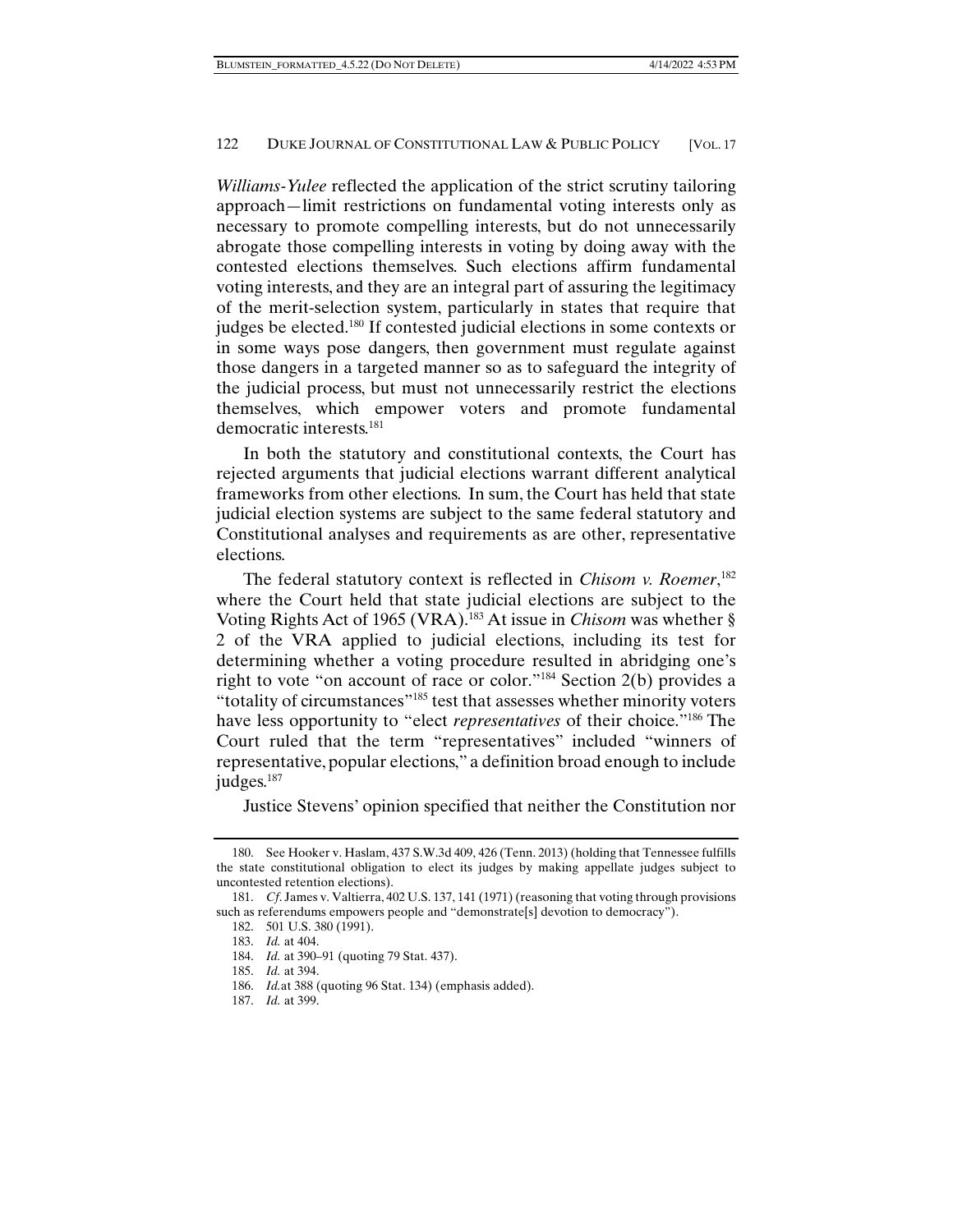federal statutory law requires state judges to be elected; however, once a state "has chosen a different course" and opted for a form of popular election, the state's judicial elections become subject to the VRA's requirements.188 In other words, state judicial elections are not different than other "representative" elections for purposes of federal statutory law under the VRA.

The same reasoning applies to federal constitutional challenges to judicial retention elections, as evidenced by the Court's opinion in *White*. Justice Scalia, writing for the majority, acknowledged that Minnesota had the right to eliminate popular elections altogether; however, he emphasized that "the greater power to dispense with elections altogether does not include the lesser power to conduct elections under conditions of state-imposed voter ignorance."189 Once a state "chooses to tap the energy and the legitimatizing power of the democratic process, it must accord the participants in that process . . . [their] First Amendment rights[]."<sup>190</sup> Therefore, a state that chooses to elect its judicial officials via a retention election must satisfy the federal constitutional doctrinal requirements specified by the Court's ballotaccess cases.

Justice O'Connor, who is no fan of judicial elections, concurred in White.<sup>191</sup> While she wrote "separately to express [her] concerns about judicial elections generally," she agreed that the regulation scheme involved in Minnesota's selection of judges was subject to the same federal constitutional standards as other, representative elections.192 When uncontested judicial retention elections are evaluated under the First and Fourteenth Amendments, it becomes clear that retention elections raise similar ballot-access issues to those addressed in *Williams* and *Storer*. Since fundamental constitutional interests are compromised, strict scrutiny applies. Retention elections infringe *personal* rights to vote and to associate. Under the cases, a court should apply strict scrutiny as the Court did in *Williams* and *Storer*, and, in the

 <sup>188.</sup> *Id.* at 400.

 <sup>189.</sup> Republican Party of Minnesota v. White, 536 U.S. 765, 788 (2002) (citing Renne v. Geary, 501 U.S. 312, 349 (1991) (Marshall, J., dissenting)).

 <sup>190.</sup> *Id.* (citing Renne v. Geary, 501 U.S. 312, 349 (1991) (Marshall, J., dissenting)).

 <sup>191.</sup> In her concurrence in *White*, Justice O'Connor criticized judicial elections, suggesting it is impossible for judges to ignore popular opinion when deciding cases in election systems likening it to "ignoring a crocodile in your bathtub"—and arguing that turning judges into elected politicians erodes respect for the judiciary. *See id.* at 789 (O'Connor, J., concurring) (citing Eule, *Crocodiles in the Bathtub: State Courts, Voter Initiatives and the Threat of Electoral Reprisal*, 65 U. COLO. L. REV. 733, 739 (1994)).

 <sup>192.</sup> *Id.* at 788.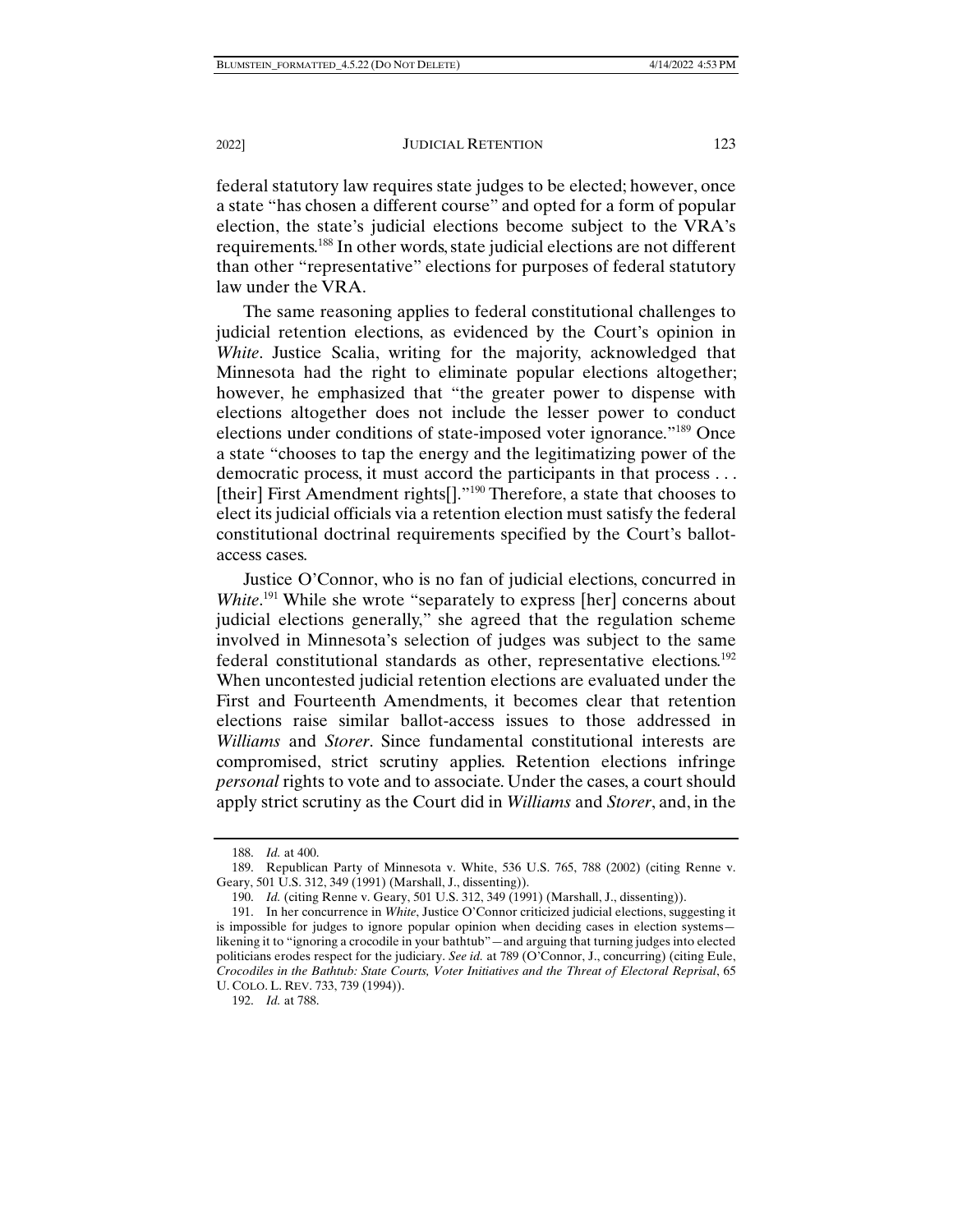# context of judicial elections, in *White* and *Williams-Yulee.*

Merit-selection systems bar access to the ballot completely. Only one candidate, the incumbent judge, is permitted to have his or her name on the ballot in a judicial retention election, which takes place at the end of the incumbent judge's term, and which determines who is elected to serve a new term. All other potential candidates for judge, either independents or members of another party, are prohibited from having their names placed on the ballot. This monopoly to ballot access places a significant burden on the rights of citizens to vote and to associate. The rights to associate and join a political party mean little in the context of judicial elections if a citizen does not have the option to vote for a candidate of his or her choice or chosen party. Under the ballot-access cases, the right to vote is significantly limited if voters only have the option to make a decision about one candidate.

# IV. RETENTION ELECTIONS UNDER STRICT SCRUTINY ANALYSIS

As shown above, merit-selection systems present serious ballotaccess concerns that call for application of strict scrutiny, in line with ballot-access cases generally. This Part will argue that strict scrutiny analysis reveals the constitutional Achilles Heel of the merit-selection system.

In order for judicial retention elections to survive strict scrutiny, states must demonstrate that the laws are narrowly tailored to meet a compelling state interest.<sup>193</sup> In the ballot-access cases, the Court has recognized state interests in political stability and political compromise, but has rejected giving a monopoly to the two major parties as a compelling state interest.<sup>194</sup> The Court has similarly rejected justifications for eliminating ballot access in elections such as the following: ensuring that election winners are the choice of a majority of voters; decreasing voter confusion in a cluttered ballot; and ensuring an effective party structure.<sup>195</sup> These state interests are, if anything, weaker in the context of judicial elections than in traditional representative elections.

At the same time, there are state interests peculiar to judicial elections that would qualify as compelling. For example, the Supreme Court has held that protecting the integrity of the judiciary and

 <sup>193.</sup> *See, e.g.*, *id.* at 774.

 <sup>194.</sup> Williams v. Rhodes, 393 U.S. 23, 32 (1968).

 <sup>195.</sup> *Id.* at 32–33.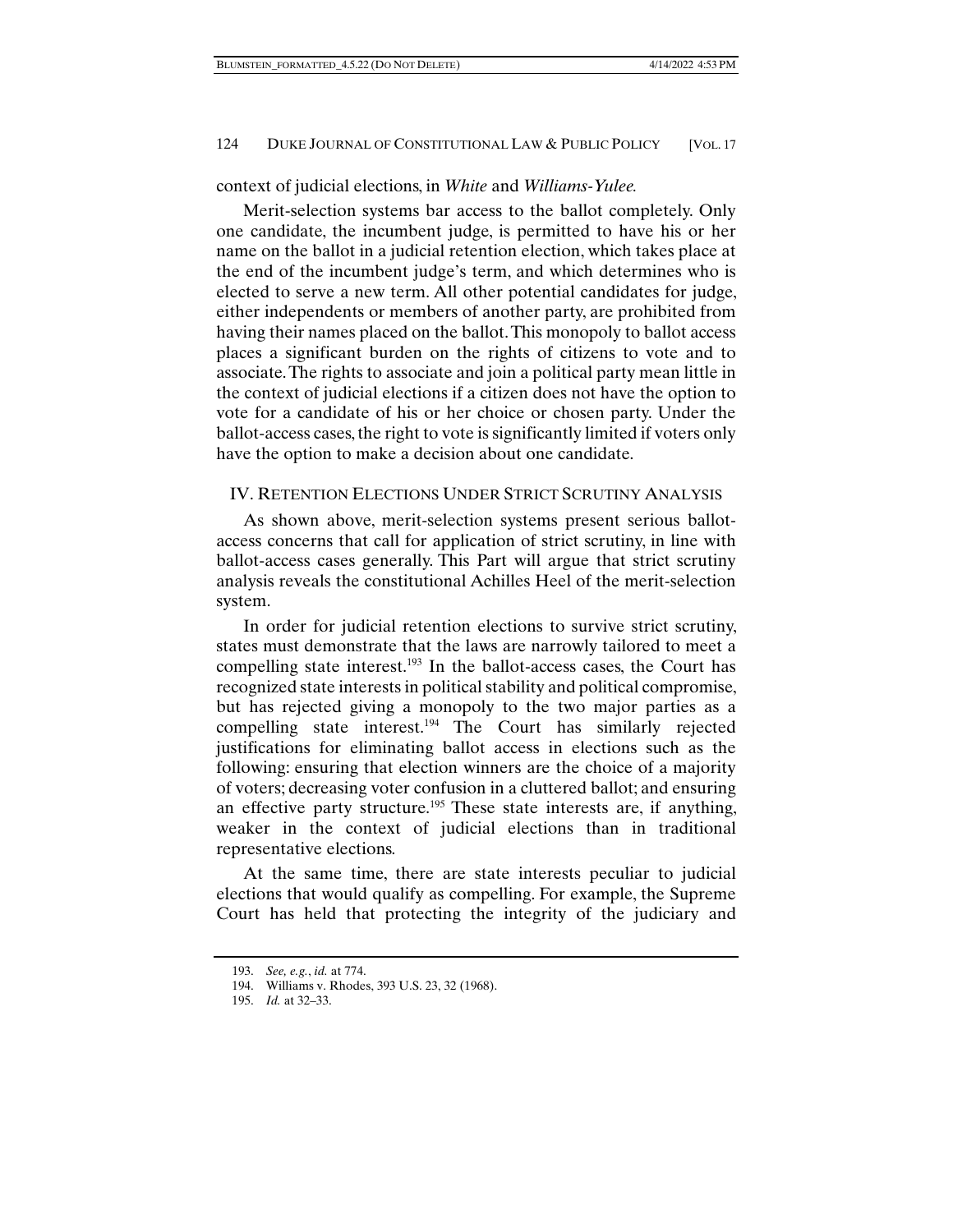maintaining the public's confidence in an impartial judiciary are compelling interests.196 As a general matter, insulating judges from certain aspects of the political process may be a reasonable, tailored means of protecting judicial integrity; but it will be difficult for states to demonstrate under strict scrutiny that laws establishing uncontested judicial retention elections are narrowly tailored.

Laws are only narrowly tailored under strict scrutiny if they provide the least restrictive means to achieve the compelling state interest in question.<sup>197</sup> To survive strict scrutiny analysis, states must shoulder the burden to prove that neither competitive judicial elections nor gubernatorial judicial appointments can succeed in assuring the compelling interests that the court has recognized in the context of judicial selection—protecting the judiciary's integrity and maintaining the public's confidence in an impartial judiciary.

# *A. Compelling Interests and Narrow Tailoring: Judicial Integrity and Impartiality*

Under strict scrutiny, the system of uncontested retention elections that characterizes merit selection must be shown to serve a compelling state interest in a narrowly tailored manner. In the context of judicial elections, the Supreme Court has only identified two interests it has deemed compelling: promoting public confidence in judicial integrity, from *Williams-Yulee*; and maintaining judicial impartiality, from *White*. Courts define these particular interests narrowly, with careful precision. Arguments designed to address generalized fears of public distrust or judicial partiality will likely not suffice.<sup>198</sup> And, under strict scrutiny, the presumption of validity that normally attaches to state legislation is reversed; the burden of justification rests with the state.

Merit selection—and the nominating commissions and uncontested retention elections that characterize merit-selection systems—are designed to insulate judges from what are perceived as the damaging

 <sup>196.</sup> Williams-Yulee v. Fla. Bar*,* 575 U.S. 433, 444–45 (2015).

 <sup>197.</sup> *See, e.g.*, United States v. Playboy Entm't Grp., Inc., 529 U.S. 803, 816 (2000) ("When a plausible, less restrictive alternative is offered to a content-based speech restriction, it is the Government's obligation to prove that the alternative will be ineffective to achieve its goals."); *Williams*, 393 U.S. at 31 (applying "compelling state interest" standard in ballot-access context); Dunn v. Blumstein, 405 U.S. 330, 335 (1972) (applying compelling interest standard in voter qualification context).

 <sup>198.</sup> *See White*, 536 U.S. at 774–80 (proposing and analyzing various potential meanings of judicial impartiality and concluding that the Minnesota regulation could not be upheld using that state interest).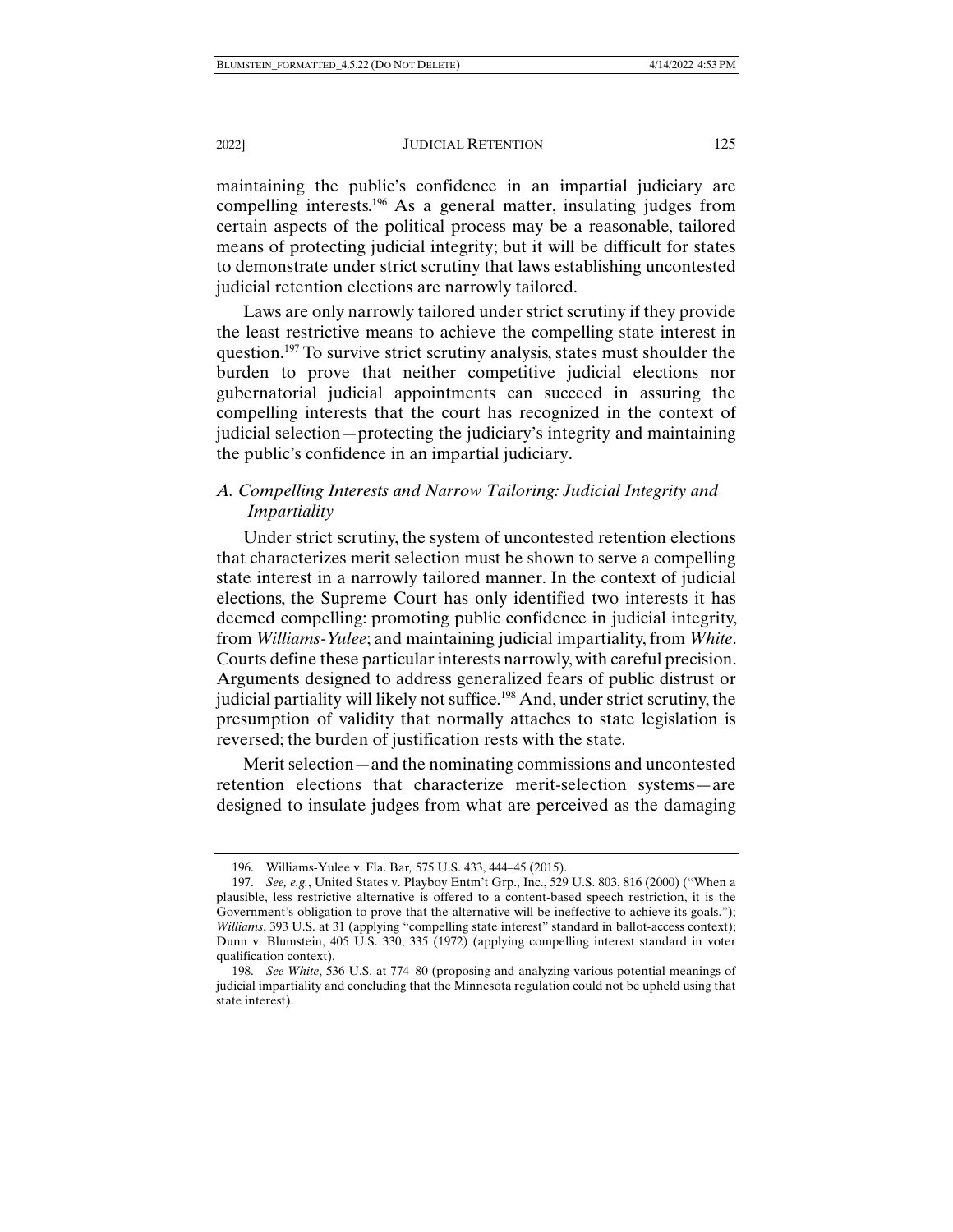effects of the political process. Such claims are hotly contested; but, in any event, those claims must be tested under strict scrutiny—which focuses on the fit between merit selection as a system of selecting judges and those claims. Under strict scrutiny, courts look into and weigh the nature and degree of harm to the constitutional values promoted by the ballot-access cases, and examine the availability of alternatives such as appointment or elections with less-constrained access to the ballot. Interests in support of merit selection must be carefully and narrowly defined, as was done in *White* regarding the concept of judicial impartiality, without reliance on general, abstract concerns. Narrow tailoring analysis includes consideration of alternative approaches that are less destructive to the constitutional interests recognized in the ballot-access cases. Appointment and other forms of election must be considered as alternatives.

# 1. Public Confidence in Judicial Integrity and Narrow Tailoring

Judges must be independent enough to strike down statutes that violate state or federal constitutions, even if those statutes are popular with voters.<sup>199</sup> This requires judicial integrity, which must be clear to the public. As Chief Justice Roberts noted in *Williams-Yulee*, "[u]nlike the executive or the legislature, the judiciary 'has no influence over either the sword or the purse; ... neither force nor will but merely judgment.' The judiciary's authority therefore depends in large measure on the public's willingness to respect and follow its decisions."200 Thus, even the "public perception of judicial integrity is 'a state interest of the highest order."<sup>201</sup>

Merit selection, proponents contend, maintains public confidence in judicial integrity by promoting judicial independence balanced with some backstop of weak, truncated democratic accountability. Democratic accountability, via elections, is a critical feature of merit selection. Under its design, the Missouri Plan utilizes a nonpartisan nominating commission to select a slate of qualified candidates for review by the appointing official.202 This feature of merit-selection

 <sup>199.</sup> *See* THE FEDERALIST NO. 78, at 465 (Alexander Hamilton) (C. Rossiter ed. 1961) ("[I]t is not to be inferred . . . that the representatives of the people, whenever a momentary inclination happens to lay hold of a majority of their constituents, incompatible with the provisions in the existing Constitution, would, on that account, be justifiable in a violation of those provisions.").

 <sup>200.</sup> *Williams-Yulee*, 575 U.S. at 445–46 (citing THE FEDERALIST NO. 78, at 465 (Alexander Hamilton) (C. Rossiter ed. 1961) (internal citations omitted)).

 <sup>201.</sup> *Id.* at 446 (citing Caperton v. A.T. Massey Coal Co., 556 U.S. 868, 889 (2009)).

 <sup>202.</sup> *See* Jeffrey D. Jackson, *Beyond Quality: First Principles in Judicial Selection and Their*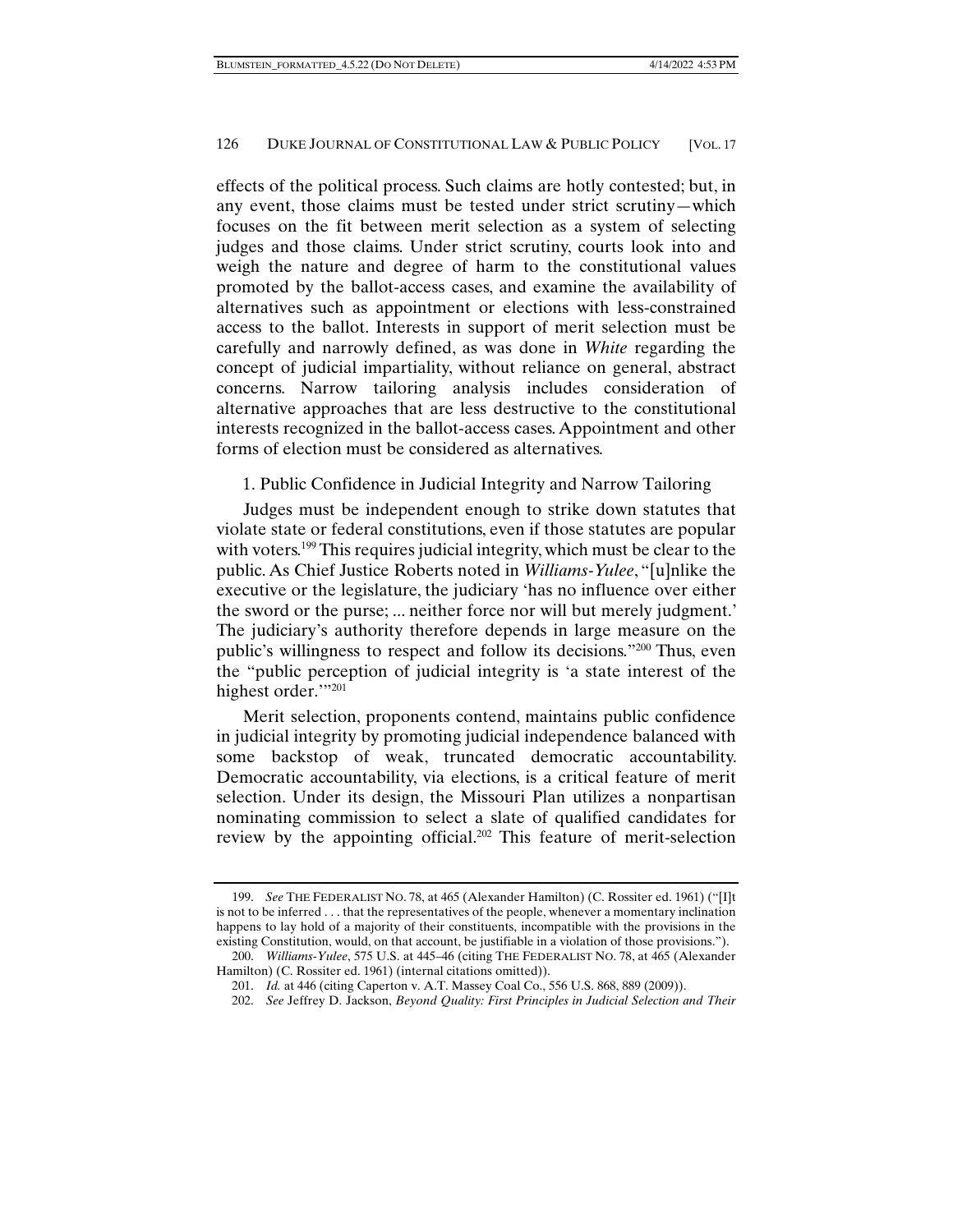systems promotes independence by eliminating concerns that judges will in some way provide a benefit for a coalition of interests that elevated them to power.<sup>203</sup> To maintain public faith in the system, some mechanism for democratic accountability must exist—the retention election.

To illustrate this concern, Professor Jeffrey Jackson highlights the potential concern of a judge that "has a long history of ruling in favor of one particular party, or in favor of criminal defendants in all situations regardless of the facts of the case."204 If no manner of political accountability existed, allowing for the removal of the judge in an election, the public might lose faith in judicial integrity. Therefore, uncontested retention elections maintain enough democratic accountability to maintain the perceived legitimacy of the system. Thus, proponents of the Missouri Plan claim the system maintains public confidence in the judiciary by protecting judges from the damaging effects of contested political elections and protecting the public from extreme and unrestrained judges.

Even if it were constitutionally permissible to take the politics out of elections by restricting ballot access and thereby impairing the constitutional values and interests that have been recognized and vindicated in the ballot-access cases, there is reason to believe merit selection does not eliminate the role of politics in judicial selection. Under strict scrutiny, the burden is on the state to show that the meritselection system does in fact and in a narrowly tailored manner further a compelling interest of protecting public confidence in the judiciary.

In evaluating the claim that the Missouri Plan eliminates the role of politics in selecting judges, Professor Brian Fitzpatrick of Vanderbilt Law School argues that merit-selection systems merely change the political venue of these decisions.205 Professor Fitzpatrick is "skeptical that merit selection *removes* politics from judicial selection," arguing that the process "may simply *move* politics" away from democratic processes and into the nominating commissions.206 In his view, "relative to other methods of selection in use today—elections and appointments by elected officials—[the nominating commissions and

206. *Id.*

*Application to a Commission-Based System*, 34 FORDHAM URB. L.J. 125, 133 (2007) (describing the Missouri Plan's design).

 <sup>203.</sup> *Id.*

 <sup>204.</sup> *Id.*

 <sup>205.</sup> *See* Brian T. Fitzpatrick, *The Politics of Merit Selection*, 74 MO. L. REV. 675, 676 (2009).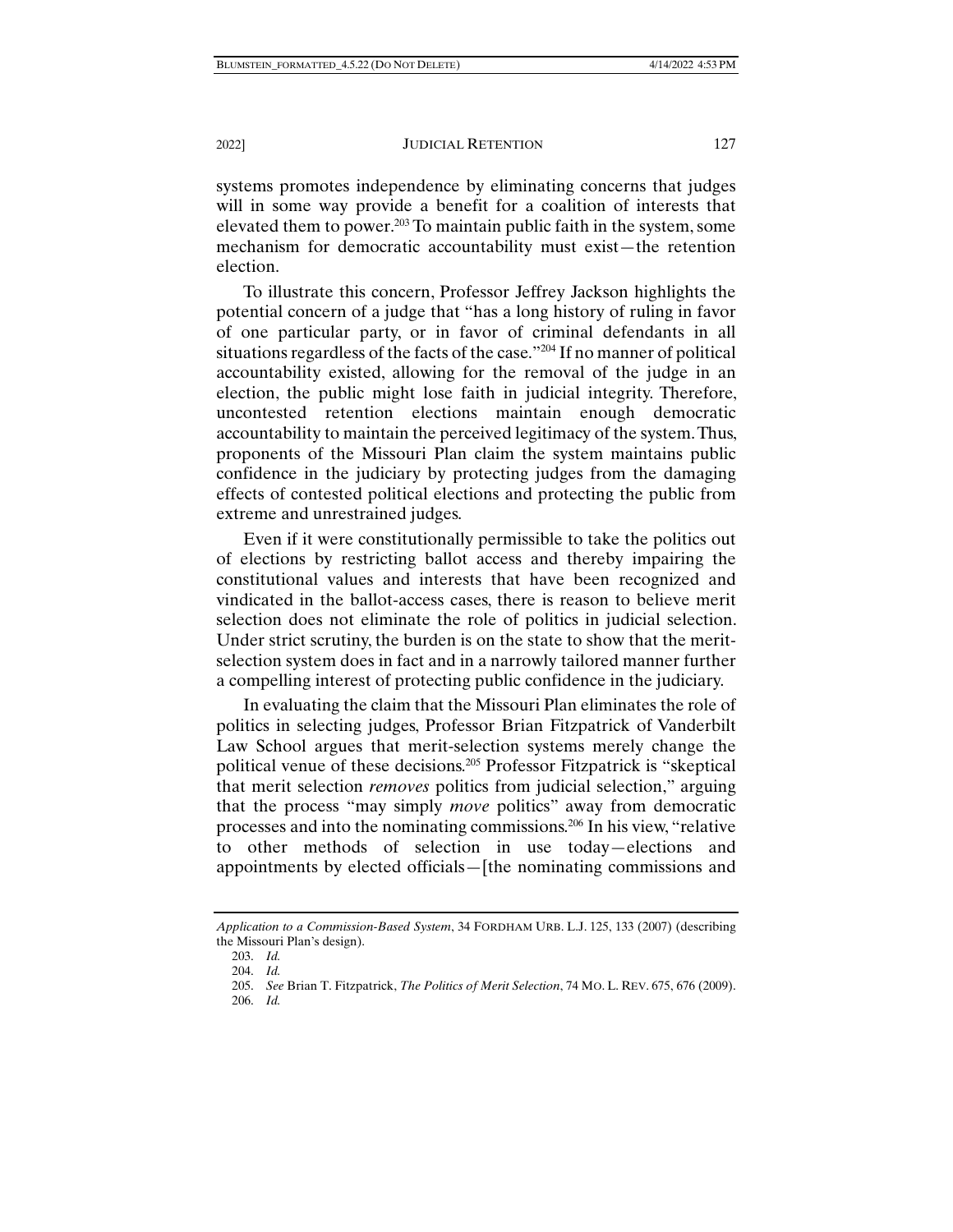uncontested retention elections] transfer power over judicial selection from the electorate to the bar."<sup>207</sup> Though merit selection may partially insulate judges from the political process, it does not eliminate the effect of politics emanating from the nominating commission. Professor Fitzpatrick notes that "[t]o believe that politics is deemphasized in merit systems, one would have to believe that the commissions who nominate candidates would exhibit greater indifference to" politics than the public.208 Therefore, even though the Missouri Plan might alter some of the deleterious effects of democratic politics, merit-selection systems might only insulate judges from the democratic process, not from politics generally. And the burden of persuasion in this debate under strict scrutiny is on states that adopt merit selection and restrict access to the retention election ballot.

Judicial integrity "does not easily reduce to precise definition, nor does it lend itself to proof by documentary record," so states that adopt merit-selection systems must provide courts with a specific articulation and evidence of how the nominating commissions and uncontested retention elections support this interest.209 The ballot-access limitations of the merit-selection system impinge on core associational and voting interests. Once a restriction infringes these interests, arguments that the restriction addresses generalized concerns are insufficient to sustain them. For example, in *Williams v. Rhodes*, 210 general concerns about political stability and promoting compromise through a two-party system were insufficient to sustain the ballot access restrictions at issue.211 Similarly, in *Illinois State Board of Elections v. Socialist Workers Party*<sup>212</sup>, the state interest of "avoiding overloaded ballots" could not sustain ballot restrictions.<sup>213</sup> Thus, states that seek to defend a meritselection system will likely have to make specific, evidence-based, nuanced arguments that the system protects public confidence in the judiciary in particular, unique ways. This burden will likely prove very difficult for states that seek to defend merit-selection systems.

 <sup>207.</sup> *Id*. at 679.

 <sup>208.</sup> *Id.* at 686.

 <sup>209.</sup> Williams-Yulee v. Fla. Bar, 575 U.S. 433, 447 (2015).

 <sup>210. 393</sup> U.S. 23 (1968).

 <sup>211.</sup> *See id.* at 31–32.

 <sup>212. 440</sup> U.S. 173 (1979).

 <sup>213.</sup> *See id.* at 186 (questioning why this state interest required more restrictive measures for Chicago than the rest of the state).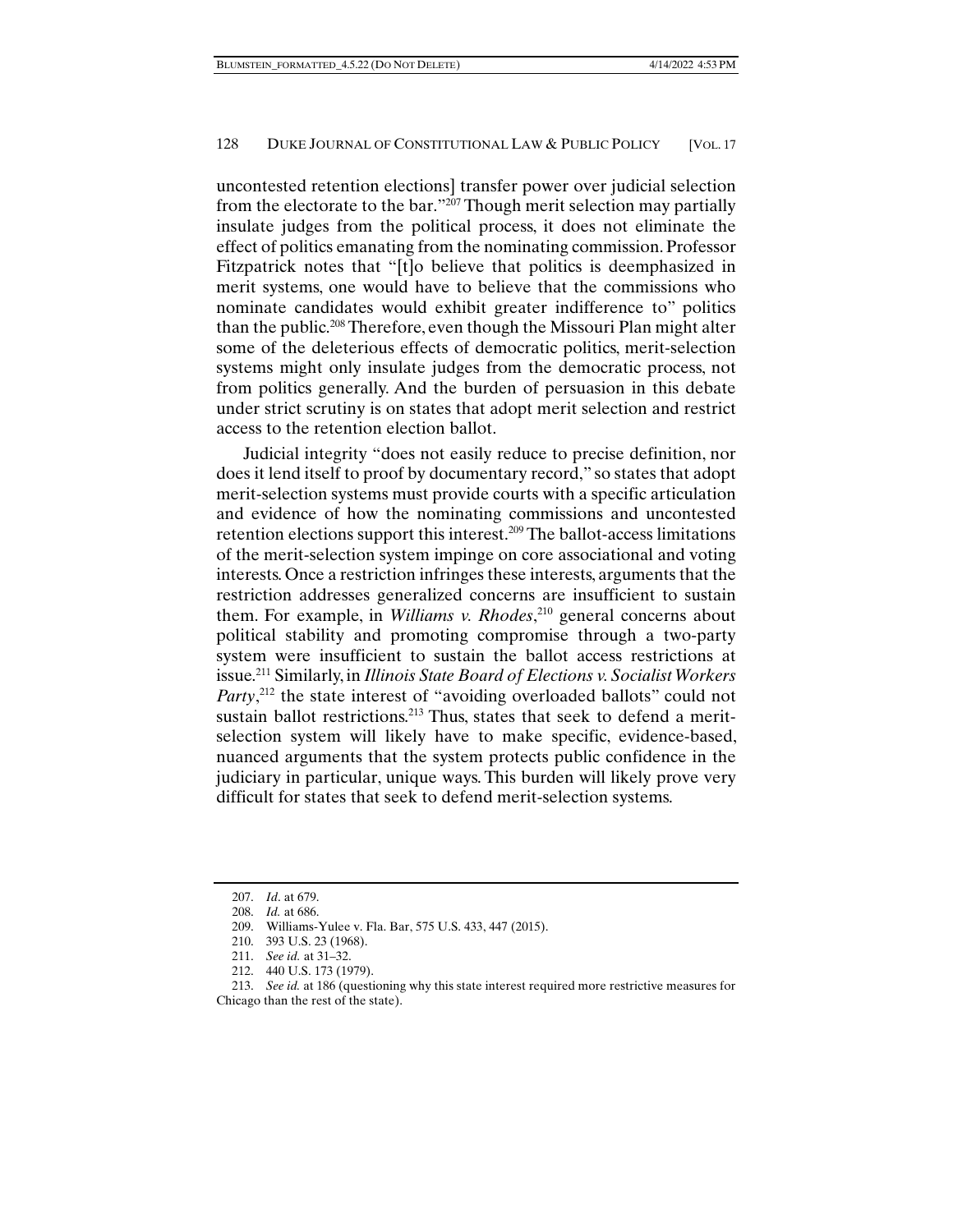### 2. Impartiality and Narrow Tailoring

Another potential compelling interest purportedly advanced by merit-selection systems could be judicial impartiality. As a threshold matter, a claim of "impartiality" as a basis for restricting access to the ballot—as a means of promoting a compelling interest in judicial integrity—would need to specify the meaning of the surprisingly broad term. In *White*, the Court provided a thorough discussion of the possible meanings of the term "impartiality" in the judicial context.214 It provided three possible definitions, stating that "impartiality" could be (i) the lack of bias for or against the *parties* in the litigation, (ii) the lack of bias for or against particular *legal views*, or (iii) a general quality of "openmindedness."215 The Court rejected the second definition out of hand as a compelling interest because a judge without any particular legal views is "evidence of lack of qualification, not a lack of bias."216

While the court did not explicitly deem the other definitions as compelling interests because the restriction failed the means-end relationship prong of the strict scrutiny analysis, discussions of each definition are enlightening. The first definition of impartiality—lack of bias against particular parties—appears in line with the traditional definition of the term, particularly in the due process context.<sup>217</sup> But as Justice O'Connor noted in her *White* concurrence, "the very practice of electing judges undermines this interest."218 Bias is an inherent part of any election process. As Justice O'Connor observed, the state chose to "elect its judges through contested popular elections instead of through an appointment system or a combined appointment and retention election system along the lines of the Missouri Plan. In doing so the State has voluntarily taken on the risks to judicial bias  $\dots$  ."<sup>219</sup> By limiting democratic involvement with judicial selection, merit selection seeks to reduce the bias from contested elections and, it is claimed, protects public confidence in judicial integrity by promoting the

 <sup>214.</sup> *See* Republican Party of Minnesota v. White, 536 U.S. 765, 775–80 (2002).

 <sup>215.</sup> *Id.* 

 <sup>216.</sup> *Id.* at 778 (quoting Laird v. Tatum*,* 409 U.S. 824, 835 (1972)).

 <sup>217.</sup> *See id.* at 776 (collecting cases illustrating this definition of impartiality in the due process context).

 <sup>218.</sup> *Id.* at 788 ("But if judges are subject to regular elections they are likely to feel that they have at least some personal stake in the outcome of every publicized case."). *See also* Chisom v. Roemer, 501 U.S. 380, 400–01 (1991) ("The fundamental tension between the ideal character of the judicial office and the real world of electoral politics cannot be resolved by crediting judges with total indifference to the popular will while simultaneously requiring them to run for elected office.").

 <sup>219.</sup> *White*, 536 U.S. at 792.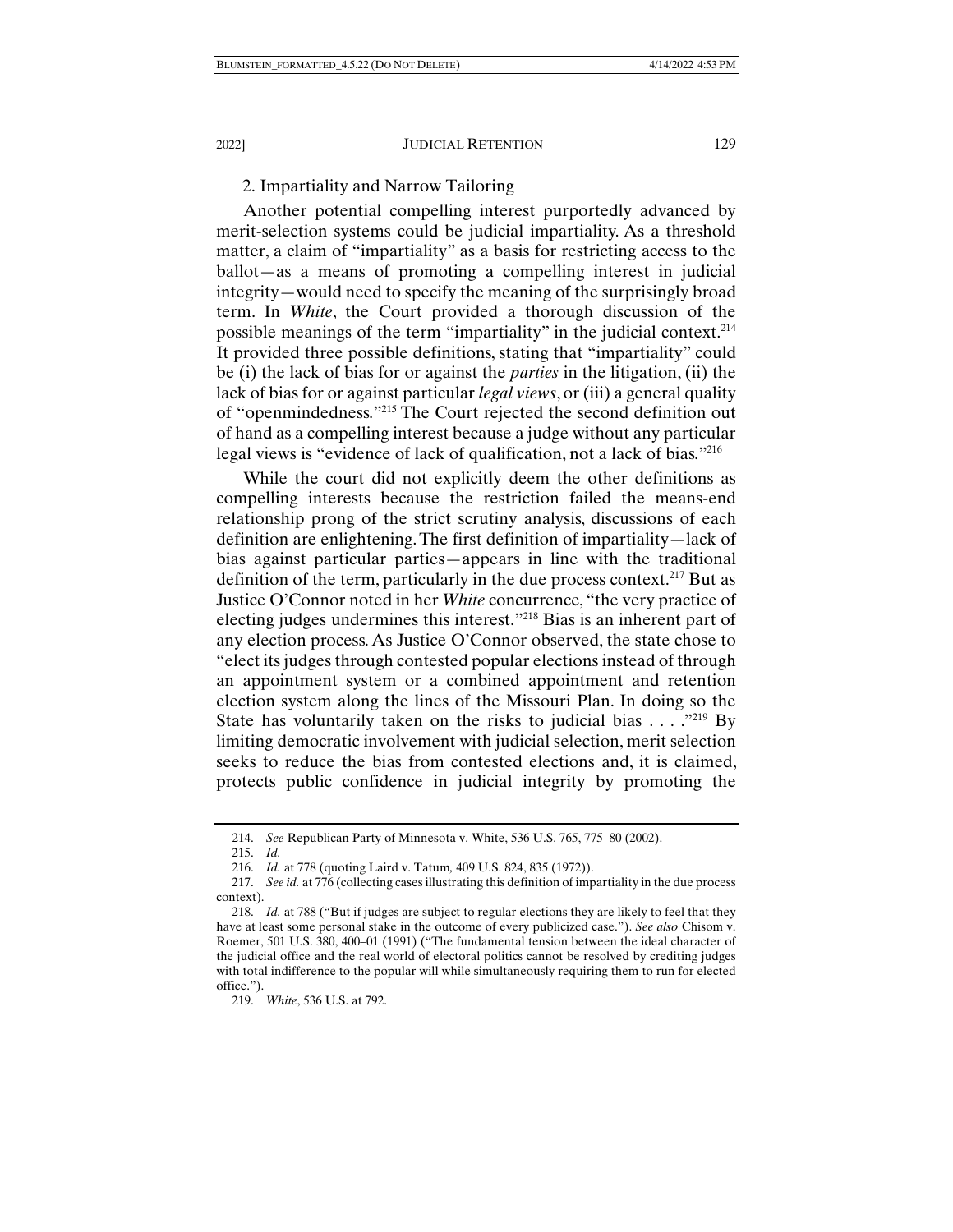perception of impartiality. This claim of impartiality must be tested under strict scrutiny—*i.e.*, it must not only be demonstrated to be present as a compelling interest, but also it must be narrowly tailored to achieve the demonstrated compelling interest.

Further, impartiality could be understood as "openmindedness," or a willingness to "consider views that oppose his preconceptions, and remain open to persuasion, when the issues arise in a pending case."<sup>220</sup> While the Court did not explicitly endorse this interest as compelling, merit selection proponents could argue that it is compelling, and that nominating commissions can properly consider such traits of potential judges.

# *B. Narrow Tailoring: Alternatives to Judicial Retention Elections*

There are two common alternatives to judicial retention elections that would not raise the same ballot-access issues as retention elections. The first alternative is contested judicial elections featuring multiple candidates. Election systems could include the introduction of professional review entities that inform voters of judicial temperament and similar qualifications, yet do not curtail ballot access as judicialretention elections do. The second alternative is a system of gubernatorial appointments and legislative confirmation, analogous to the system for selecting federal judges. Proponents of merit-selection systems would contend that these alternatives cannot succeed in achieving the compelling state interests of protecting public confidence in judicial integrity or protecting judicial impartiality, and thus meritselection systems must be deemed narrowly tailored. But it would seem that existing alternatives suffice as acceptable means of protecting state interests, causing retention elections to fail under strict scrutiny. Indeed, judicial elections originated, in part, to divest control of judges from political officials and to provide political accountability and oversight to voters, respecting political interests of voters.221

# 1. Competitive Judicial Elections

One of the biggest potential objections to judicial elections is that judicial candidates will be forced to solicit donations from special interest groups and then feel beholden to those special interest groups if they win. One empirical study confirmed "a significant relationship

 <sup>220.</sup> *Id.* at 778.

 <sup>221.</sup> *See supra* Part II.A.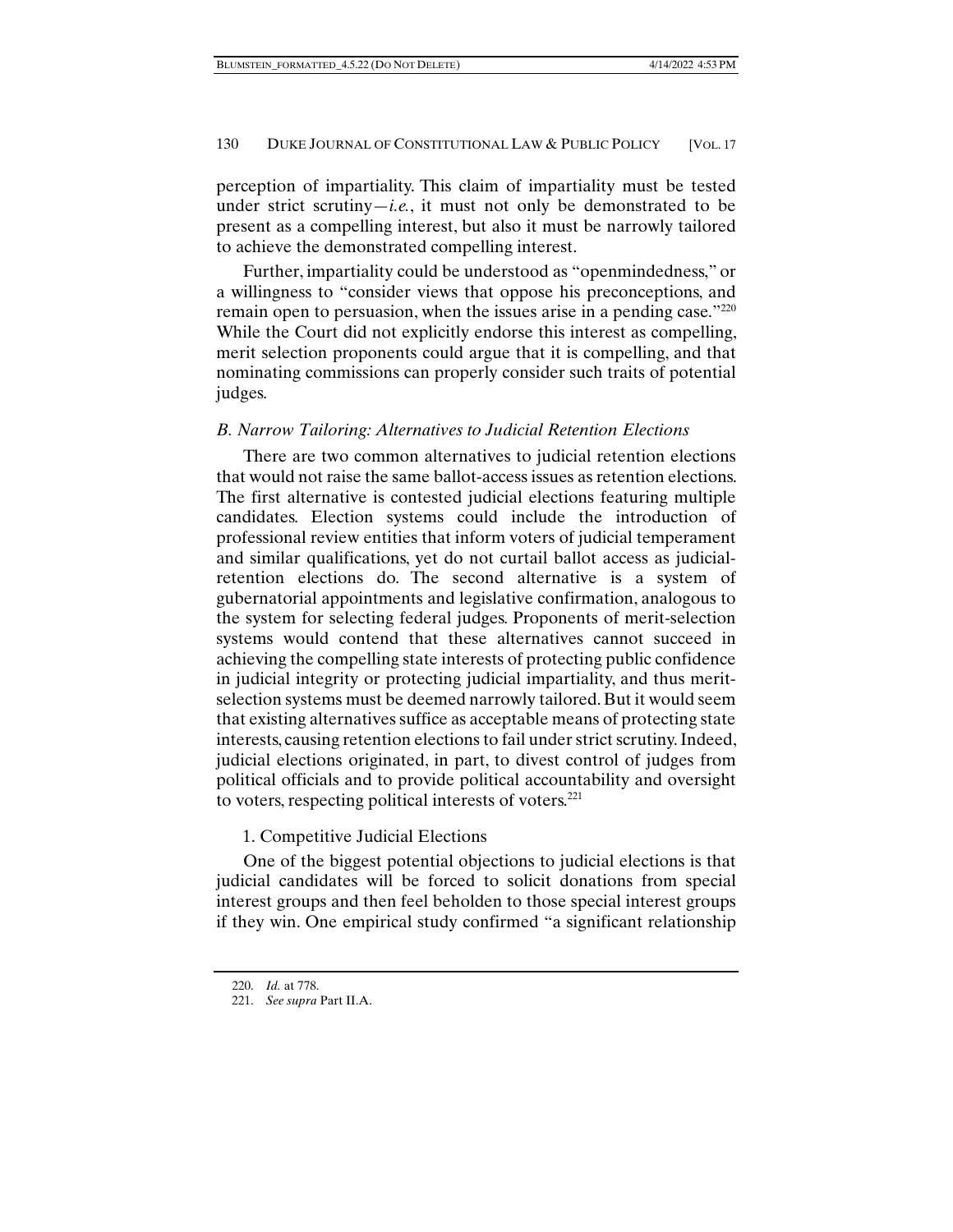2022] JUDICIAL RETENTION 131

between business group contributions to state supreme court justices and the voting of those justices in cases involving business matters."222 The data demonstrate that "the empirical relationship between business contributions and justices' voting for business interests exists only in partisan and nonpartisan systems."223 The study found "no statistically significant relationship between money and voting in retention election systems."224

Another potential objection to judicial elections is that judges will not treat criminal defendants fairly because they are concerned about the political consequences of appearing weak on crime. Business groups, which have no special connection to criminal law, often run advertisements criticizing the criminal records of judges they do not support.<sup>225</sup> This strategy appears to have affected judges' sentencing practices. Empirical studies have demonstrated that "judges facing imminent elections are less likely to overturn criminal convictions."<sup>226</sup> Similar to data about campaign contributions, "this tendency was highest in partisan elections and not as significant in retention elections."227

From these data it can be concluded that campaign contributions and negative advertising have a greater effect on judges who are forced to run in contested elections than judges who are only subject to retention elections. Therefore, it can be argued that contested elections are not an alternative that can succeed in achieving the compelling state interest of promoting public confidence in judicial integrity or assuring judicial impartiality.

The result in *Williams-Yulee* demonstrates how a properly regulated election process can result in a narrowly tailored solution in this context. In *Williams-Yulee*, the Court upheld the state bar canon

227. *Id.* 

 <sup>222.</sup> Joanna Shepherd, *Justice at Risk: An Empirical Analysis of Campaign Contributions and Judicial Decisions*, AMERICAN CONSTITUTION SOCIETY (June, 2013), https://www.acslaw.org/wp-content/uploads/old-

uploads/originals/documents/JusticeAtRisk\_Nov2013.pdf.

 <sup>223.</sup> *Id.* 

 <sup>224.</sup> *Id.* 

 <sup>225.</sup> Billy Corriher, *Merit Selection and Retention Elections Keep Judges Out of Politics*, CENTER FOR AMERICAN PROGRESS ACTION FUND (Nov. 1, 2012), http://cdn.americanprogress.org/wp-content/uploads/2012/11/JudicialElectionsPart3-C4-2.pdf. Examples of this strategy include a pro-tort reform group in Washington running an advertisement criticizing a judge for letting a convicted murderer go free and a coal company in West Virginia criticizing a judge for giving probation to a child abuser.

 <sup>226.</sup> *Id.*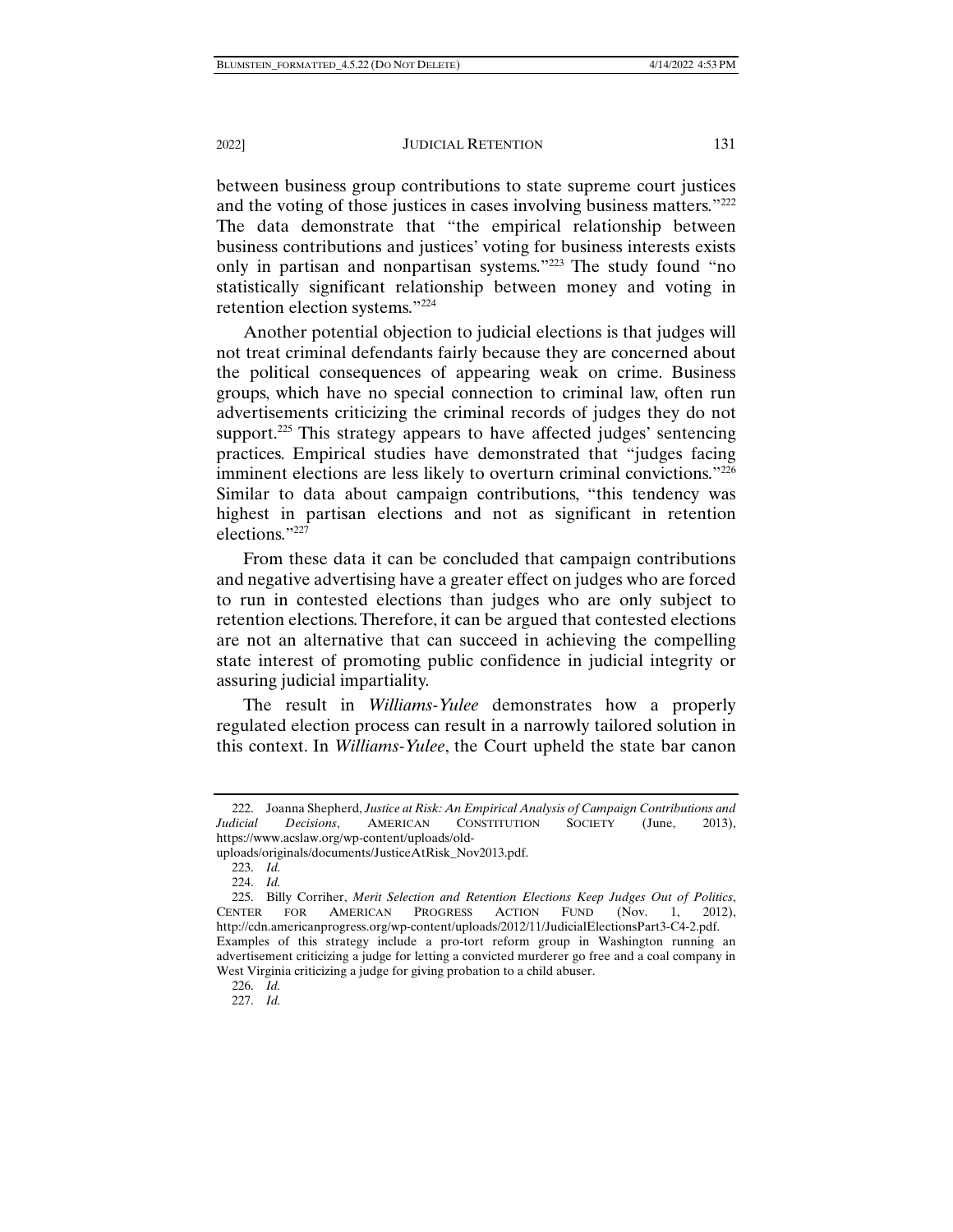prohibiting judicial candidates from personally soliciting campaign donations in contested elections.228 In its determination, the Court found that holding the election, but limiting the personal solicitation of funds, represented a narrowly tailored solution that furthered the compelling state interest of protecting public confidence in judicial integrity.229 Thus, *Williams-Yulee* is a proof-of-concept for the notion that states can adjust the regulation of contested elections to survive strict scrutiny, as the state found the proper balance there.

In addition, as a safeguard for judicial integrity and independence (and the appearance thereof), there are due process limits to political excesses. For example, in *Caperton v. A.T. Massey Coal Co.*, 230 the Supreme Court established constitutional constraints on the ability of litigants to influence judges through large campaign contributions.231 *Caperton* establishes a constitutional limitation that constrains political excesses, short of abandoning traditional elections or election principles such as ballot-access protections.

Further, this broad attack on judicial elections generally calls into question a system that many states historically have chosen as a means for selecting their judges and ignores the role that politics still plays in retention elections. Twenty-two states use some sort of traditional, contested judicial election—partisan or non-partisan—to select the judges on their high courts.<sup>232</sup>

Most states began to shift to an election system in the nineteenth century in order to "increase courts' independence and their power to check the [state] legislature," in addition to adding a more democratic check on the judiciary.233 Given their popularity and their important role in establishing political oversight and accountability of the judiciary, a court should find that a properly regulated election system that comports with ballot-access rules can adequately insulate judges from the improper aspects of the political process. Indeed, advocates for judicial elections argue that merit selections do not eliminate political influences, but merely replace them "with a *somewhat subterranean process of bar and bench politics*, in which there is little

 <sup>228.</sup> *See* Williams-Yulee v. Fla. Bar, 575 U.S. 433, 455 (2015).

 <sup>229.</sup> *Id.*

 <sup>230. 556</sup> U.S. 868 (2009).

 <sup>231.</sup> *Id.* at 889.

 <sup>232.</sup> *See Judicial Selection: Significant Figures*, BRENNAN CENTER FOR JUSTICE (last updated October 4, 2021), https://www.brennancenter.org/our-work/research-reports/judicial-selectionsignificant-figures.

 <sup>233.</sup> Shugerman, *supra* note 34, at 1098.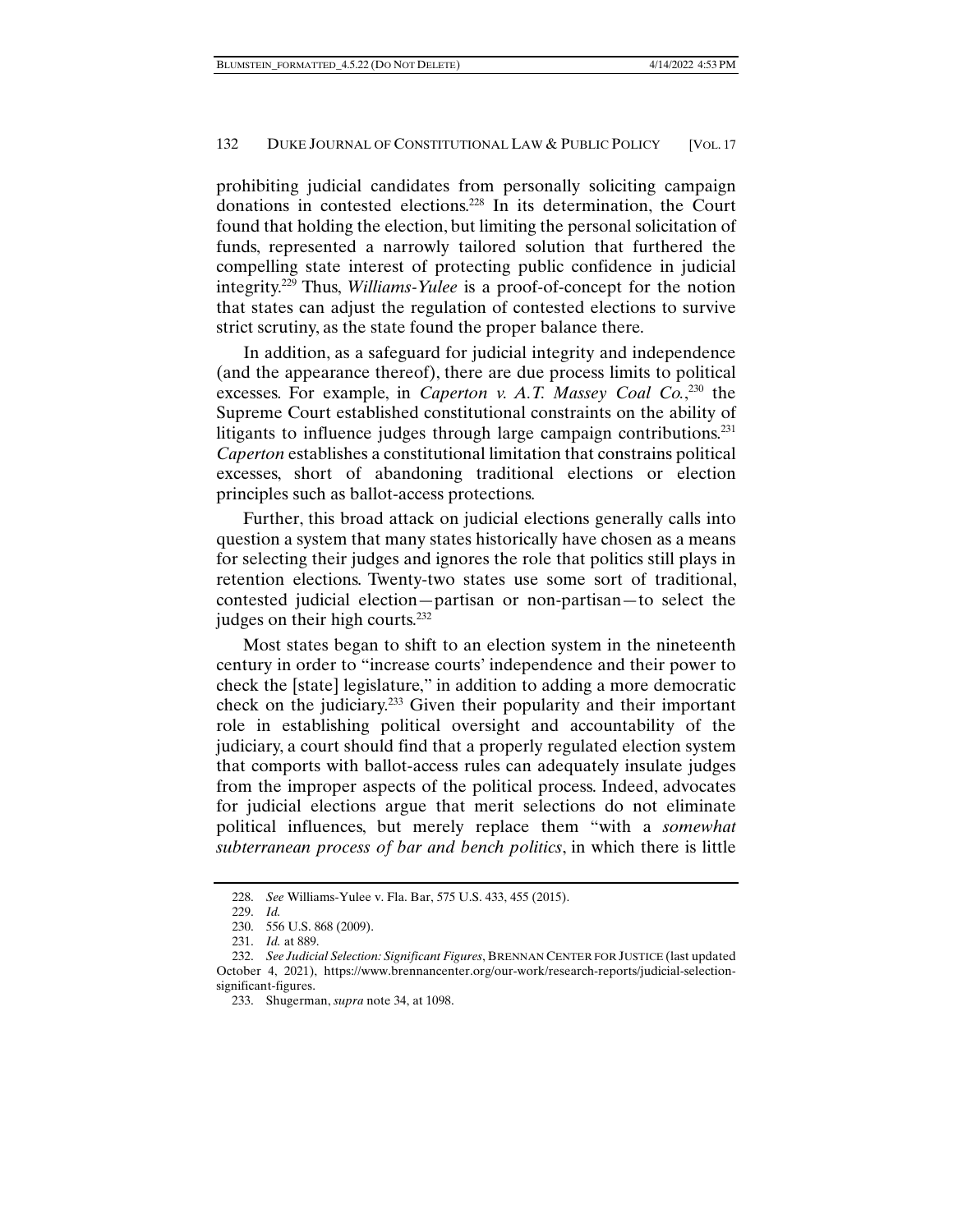popular control."234 These concerns echo the suspicions of Professor Fitzpatrick, who believes the politics of judicial selection via the Missouri Plan merely change the political venue from the public to the bar associations.<sup>235</sup> The anecdotal cynic asks the political or bar leader: Who is going to be merit selected this year? These subtler political activities—the proverbial smoke-filled parlor room discussions—were the impetus for many states to shift to judicial elections in the first place. And, of course, the analysis under strict scrutiny places the burden of justification for the retention-election system on the state, since it impinges on fundamental interests of voters as recognized for over fifty years in the ballot-access cases.

#### 2. Judicial Appointments

Another alternative to merit-selection systems as a means to protect public confidence in judicial integrity and to ensure judicial impartiality is the appointment system similar to that used to select federal judges. The federal system does not require popular judicial elections or any form of oversight by the political branches once a judge is confirmed by the Senate. Just as nominating commissions can be seen as reducing the role of politics in choosing judges, appointments could be viewed similarly; the decision rests with one appointing official, advised as that official deems appropriate. Thus, the federal model of an appointment system represents an alternative to merit selection. It is a traditional and longstanding means of insulating sitting judges from politics and protecting judicial integrity and impartiality. And, by eliminating elections, a non-elective system of appointments does not come within the ballot-access cases, which only apply to elections, not appointments.<sup>236</sup>

In addition, Supreme Court precedent has demonstrated that ballot-access regulations that limit ballot access—without eliminating it—can survive strict scrutiny, and thus represent a less restrictive means to achieve the appropriate compelling state interests. For example, in *Storer v. Brown*,<sup>237</sup> the Court upheld a ballot-access restriction that barred independent candidates from the general election ballot if they had either: (1) voted in the immediately

 <sup>234.</sup> Michael DeBow, et al., THE CASE FOR PARTISAN JUDICIAL ELECTIONS, 33 U. TOL. L. REV. 393 (2002).

 <sup>235.</sup> *See* Fitzpatrick, *supra* note 205, at 676.

 <sup>236.</sup> *See supra* note 16 and accompanying text.

 <sup>237. 415</sup> U.S. 724 (1974).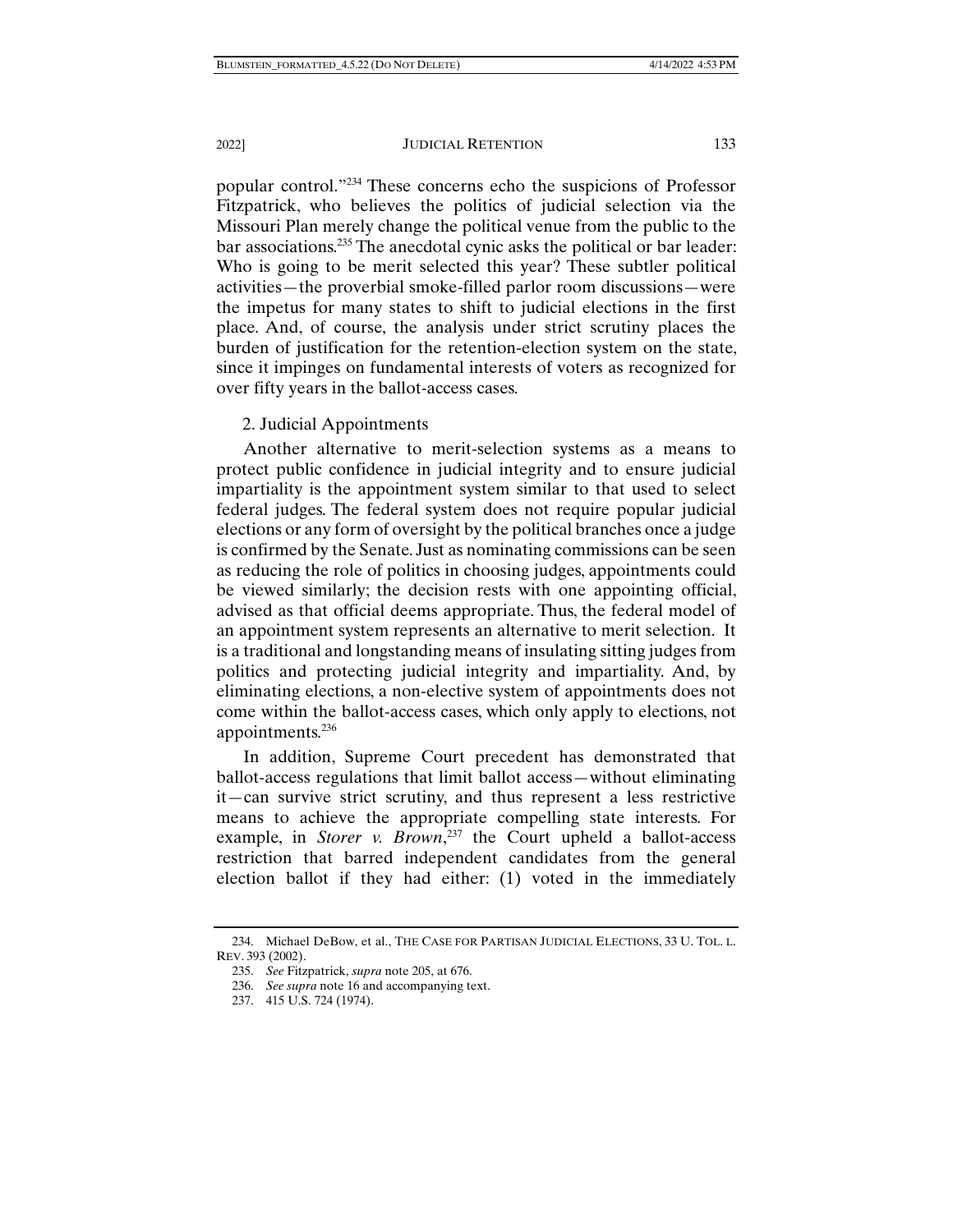preceding primary; or (2) had been a registered member of a party at any time within a year of the preceding primary.238 The Court identified the compelling state interest as eliminating "unrestrained factionalism" and promoting political stability.239 For the Court, those ballot-access restrictions represented a permissible means of achieving this vital state interest.<sup>240</sup>

On the other hand, laws that effectively bar ballot access to candidates have never been upheld under strict scrutiny.241 In *Illinois Board of Elections v. Socialist Workers Party*, 242 a political party challenged a state law regarding petition signature requirements for independent candidates and new political parties.<sup>243</sup> For statewide races, these candidates and parties had to get 25,000 signatures, but local races only required a number equal to 5% of the municipality's voter total in the previous election for the position.244 Given the size of Chicago and its number of voters, this system led to the anomalous result of local candidates requiring more than the 25,000 signatures needed by statewide candidates.<sup>245</sup> Because this "historical accident" served as a complete bar on ballot access, the law could not survive strict scrutiny.

The same result occurred in *Williams v. Rhodes*, where the state "made it virtually impossible for a new political party . . . to be placed on a state ballot."246 The Court has made it clear that total bars on ballot access will not be accepted, but certain limitations in pursuit of compelling state interests will. Under this view, some type of ballotaccess limitations or preferences for judges seeking a new term through retention could represent a less restrictive means of protecting judicial integrity and impartiality than the total bar created by judicial retention elections.

In sum, competitive judicial elections, including some limited, targeted ballot-access restrictions or preferences if desired—but short of the total exclusion of ballot access under merit selection—and

 <sup>238.</sup> *Id.* at 726.

 <sup>239.</sup> *Id.* at 736.

 <sup>240.</sup> *Id.* 

 <sup>241.</sup> *See, e.g.*, Williams v. Rhodes, 393 U.S. 23, 31–32 (1968) (failing under strict scrutiny because the state failed to identify a compelling interest to sustain the functional bar on ballot access to third-party candidates).

 <sup>242. 440</sup> U.S. 173 (1979).

 <sup>243.</sup> *Id.* at 178.

 <sup>244.</sup> *See id.* at 176. 245. *See id.* at 177.

 <sup>246.</sup> *Williams*, 393 U.S. at 24.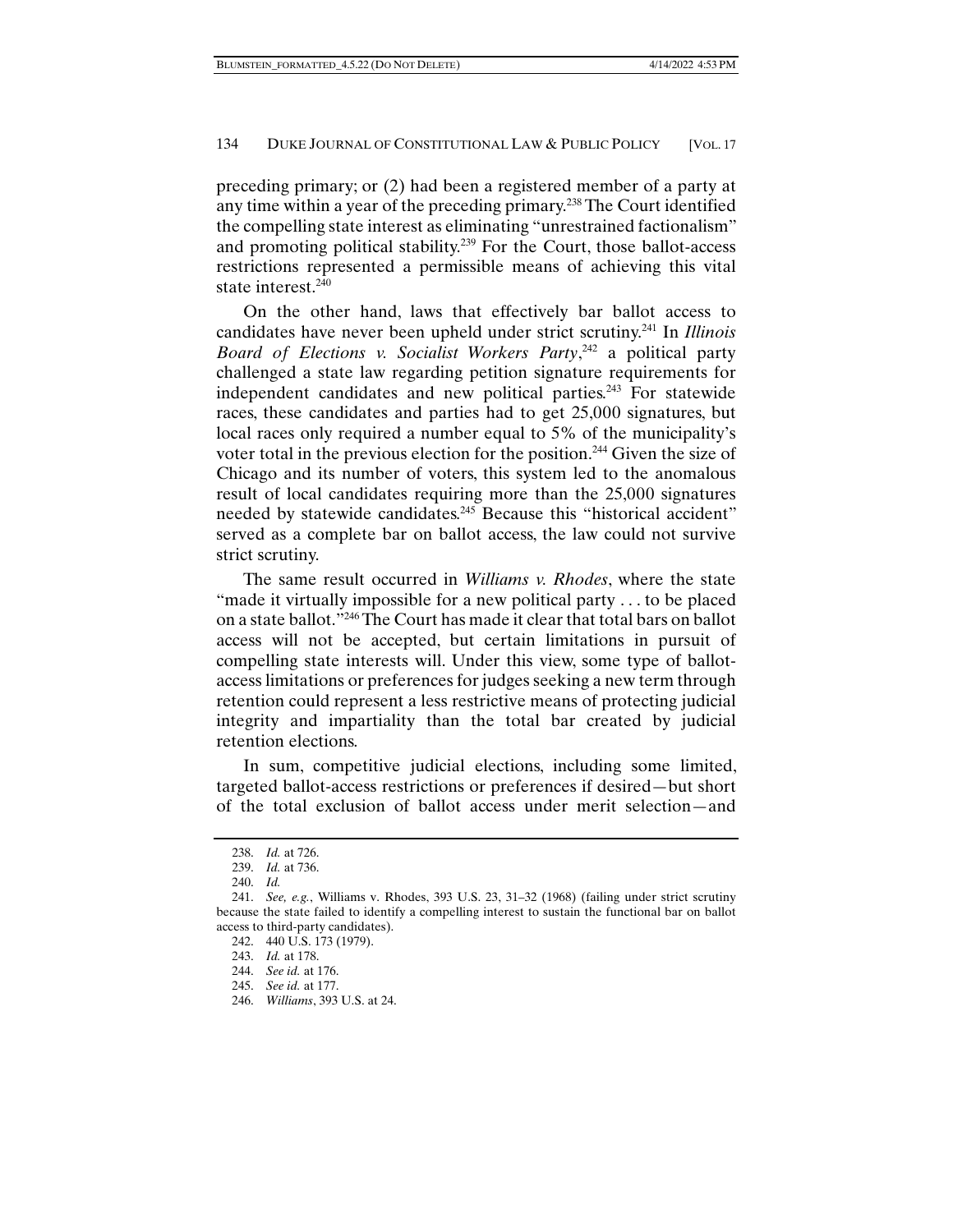appointments can provide sufficient means to address the relevant state interests. States would be allowed to generate sufficient regulations to protect compelling state interests, but would not be allowed to embrace the total ballot-access exclusion of merit selection. States can find the right balance in these solutions between running effective, competitive elections, as twenty-two states do, and still maintain public confidence in judicial integrity and impartiality. Once these alternatives are identified, are available, and sufficiently protective of the compelling interests at stake, these options represent sufficient alternatives under the narrow-tailoring prong of strict scrutiny. Accordingly, arguments that judicial-retention elections under existing merit-selection systems are necessary to promote a compelling interest should have a hard time satisfying strict scrutiny.

# V. DO RETENTION ELECTIONS FIT WITHIN THE RECALL ELECTION PARADIGM?

The next question is whether succor for judicial retention elections under merit selection can arise from an analogy to recall elections, which provide an opportunity for voters to remove a sitting officeholder from office before his or her term has expired. Some recall election procedures constrain candidate ballot access; so, one could see an argument being advanced that retention elections should be characterized as a species of recall and should be acceptable on that basis.

While not all merit-selection systems fit a single mode, and not all state constitutional provisions are uniform, the analogy of retention elections to recall elections will not likely save merit-selection retention elections.

The closest call is a claim that a judicial selection system is appointive in character, with the retention elections part of and a check on an appointive process. Systems of appointment are not governed by the election cases. But even in those circumstances, a retention election built into the judicial selection process—and serving a political legitimation function—should be properly characterized as a selection via an election, not a recall. The strongest case for application of traditional strict scrutiny is the situation in which a retention election fulfills a state's constitutional obligation to fill judicial positions by election, not appointment. $247$ 

 <sup>247.</sup> In Tennessee, for example, before its Constitution was amended to allow expressly for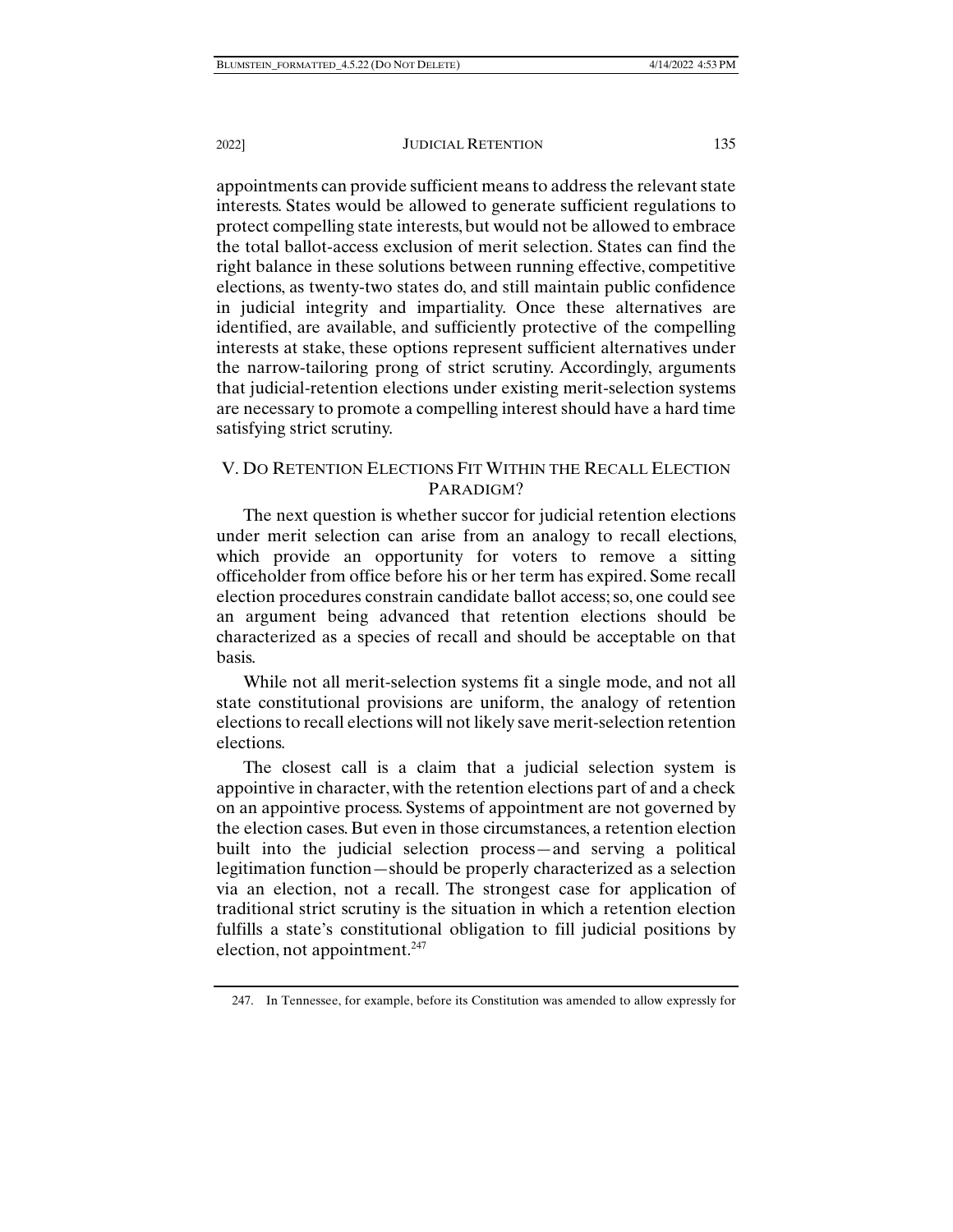Overall, given the important differences between merit-selection retention elections and recall processes, analogies to recall elections likely fail to save merit selection from invalidation under strict scrutiny as required by the ballot-access cases.

### *A. Recall Elections: In General*

Nineteen states allow for recall elections, in which voters can vote to replace state officials before the expiration of the officeholder's term.248 The procedure for holding a recall election is governed by the state's constitution or the statute authorizing the recall election.<sup>249</sup> In six states, the election for a replacement is held at the same time as the recall election. This is known as simultaneous recall.<sup>250</sup> In the other thirteen states, the recall ballot only asks whether the official should be replaced.251 If the official is recalled, a replacement will be appointed by the governor or a special election will be held at a later date.<sup>252</sup>

Most of the highly publicized recall elections have taken place in states that employ the simultaneous model. In 2003, the Democratic Governor of California, Gray Davis, was recalled and replaced by Republican movie star Arnold Schwarzenegger.253 The first question on the California recall ballot asked only whether Davis should be recalled.254 The second question asked voters to select a replacement

a hybrid appointment and retention election process, the state Constitution mandated that judges be elected. The retention election was deemed to be an election that fulfilled the constitutional duty to elect judges. Hooker v. Haslam, 437 S.W.3d 409 (Tenn. 2014). Where the retention election fulfills a state constitutional obligation to elect judges, then the ballot-access cases would seem to apply, and the recall election paradigm would not seem to fit.

 <sup>248.</sup> *Recall of State Officials*, NATIONAL CONFERENCE OF STATE LEGISLATURES (Sep. 15, 2021), http://www.ncsl.org/research/elections-and-campaigns/recall-of-state-officials.aspx.

 <sup>249.</sup> *Id.* 

 <sup>250.</sup> *Id.* Simultaneous recall elections can take two forms. In Colorado and California, voters are sent a ballot with two questions. *Id.* The first question asks whether the state official should be recalled. *Id.* The second question asks voters to pick a replacement candidate for the office. *Id.* The official being recalled cannot be listed as a candidate on the second question. *Id.* If a majority of voters vote to recall the official, the second ballot question is used to select the official's replacement. *Id.* If a majority of voters vote against the recall, the second question is moot, and the official remains in office. *Id.* In the other four states that require simultaneous recall elections, the certification of a recall petition essentially triggers a special election. *Id.* The recall ballot in these states will only consist of a list of candidates running for the office. *Id.* The official who is being recalled may appear on the ballot along with the other candidates. *Id.* Wisconsin and Arizona automatically place the officials on the ballot, unless they resign their office. *Id.* 

 <sup>251.</sup> *Id.* 

 <sup>252.</sup> *Id.* 

 <sup>253.</sup> *Davis Concedes, Schwarzenegger wins*, CNN (October 8, 2003, 4:20 AM), http://www.cnn.com/2003/ALLPOLITICS/10/07/recall.main/.

 <sup>254.</sup> *Id.*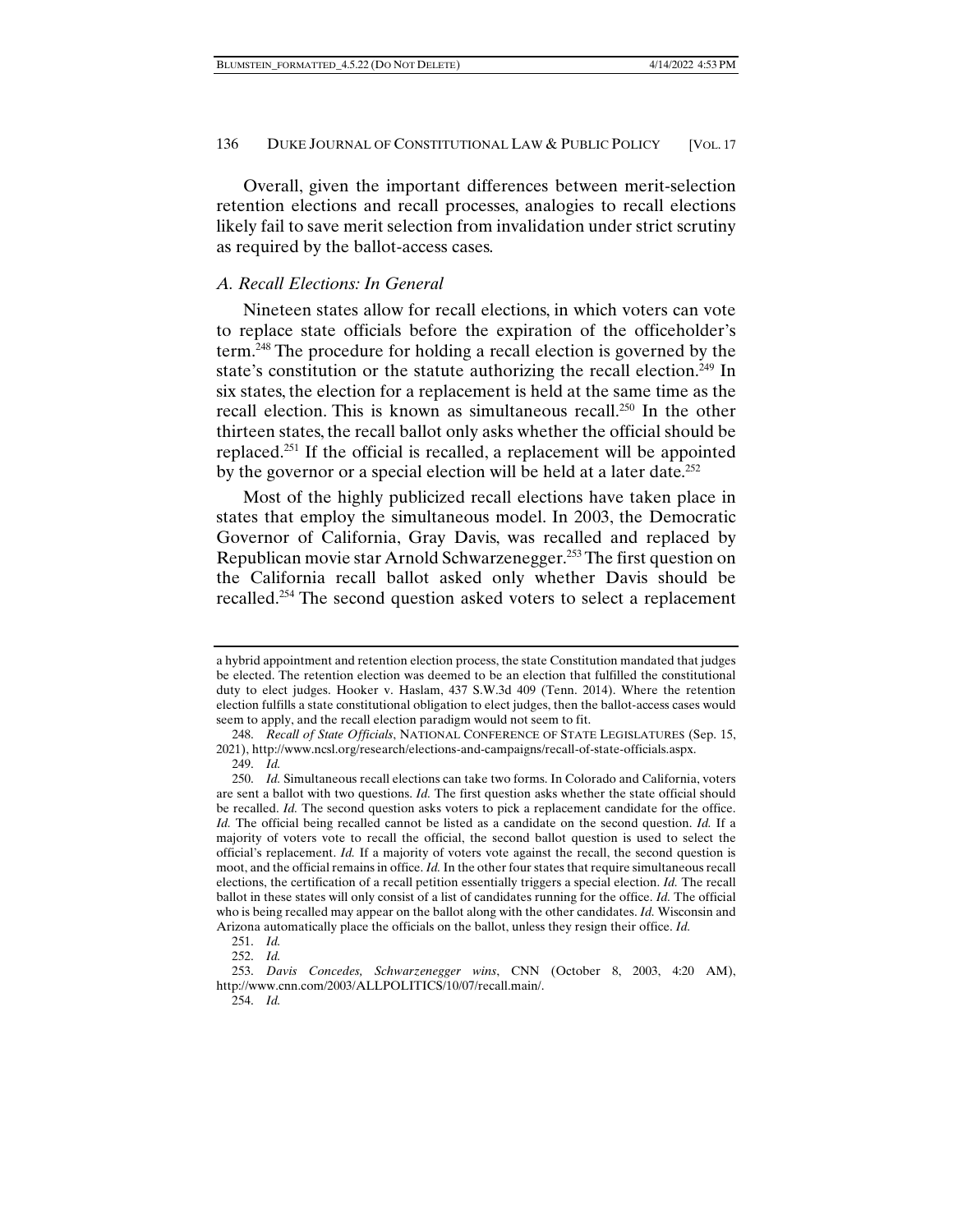for the Governor.<sup>255</sup> 135 candidates appeared on the ballot to replace Davis.<sup>256</sup> This included the Democratic Party's preferred replacement for Davis, Lieutenant Governor Cruz Bustamante.257 California voters voted yes on the first question, removing Davis from office, and simultaneously, in response to the second question, chose Schwarzenegger as Davis's replacement.<sup>258</sup>

In 2012, Wisconsin Governor Scott Walker survived a recall attempt over his decision to cut collective bargaining rights for public employee unions.259 The Wisconsin recall ballot contained only one question, asking voters to pick their preferred candidate for governor.260 Walker was automatically placed on the ballot as the incumbent state official being recalled.<sup>261</sup> Milwaukee Mayor Tom Barrett won a Democratic primary to appear on the ballot as the Democratic nominee challenging Walker.<sup>262</sup> Therefore, while the election was triggered by a recall petition, it functioned as a traditional, contested special election, observing traditional ballot-access rules.263

In 2013, two Democratic state legislators in Colorado were recalled for their support of gun control legislation.<sup>264</sup> Similar to California, Colorado uses a two question ballot for its simultaneous recall election; however, that recall election functioned differently from the California gubernatorial recall.265 The first question on the ballot asked whether the legislators should be recalled, and the second question asked voters to select a replacement.<sup>266</sup> Democrats did not nominate or place

 <sup>255.</sup> *Id.* 

 <sup>256.</sup> *Id.* 

 <sup>257.</sup> *Id.* 

 <sup>258.</sup> *Id.* In 2021, California had a recall election regarding Governor Gavin Newsom. At the threshold, that process led to a vote not to recall Gov. Newsom, so the second stage was not reached. For a report on the unsuccessful recall election, see Kathleen Ronayne and Michael R. Blood, *California Gov. Gavin Newsom beats back GOP-led recall,* AP (Sept. 15, 2021), https://apnews.com/article/california-recall-results-gavin-newsoma590782877be099d44f1766b2d138394.

 <sup>259.</sup> *Walker Survives Wisconsin Recall Vote*, NEW YORK TIMES (June 5, 2012), http://www.nytimes.com/2012/06/06/us/politics/walker-survives-wisconsin-recall-

effort.html?pagewanted=all&\_r=0.

 <sup>260.</sup> *Id.*  261. *Id.* 

 <sup>262.</sup> *Id.* 

 <sup>263.</sup> *Id.* 

 <sup>264.</sup> Jack Healy, *Colorado Lawmakers Ousted in Recall Vote Over Gun Law*, NEW YORK TIMES (Sept. 11, 2013), http://www.nytimes.com/2013/09/11/us/colorado-lawmaker-concedesdefeat-in-recall-over-gun-law.html?pagewanted=all&\_r=0.

 <sup>265.</sup> *Colorado Election Results*, SECRETARY OF STATE SCOTT GESSLER (Sept. 26, 2013), http://results.enr.clarityelections.com/CO/47986/118604/en/summary.html.

 <sup>266.</sup> *Id.*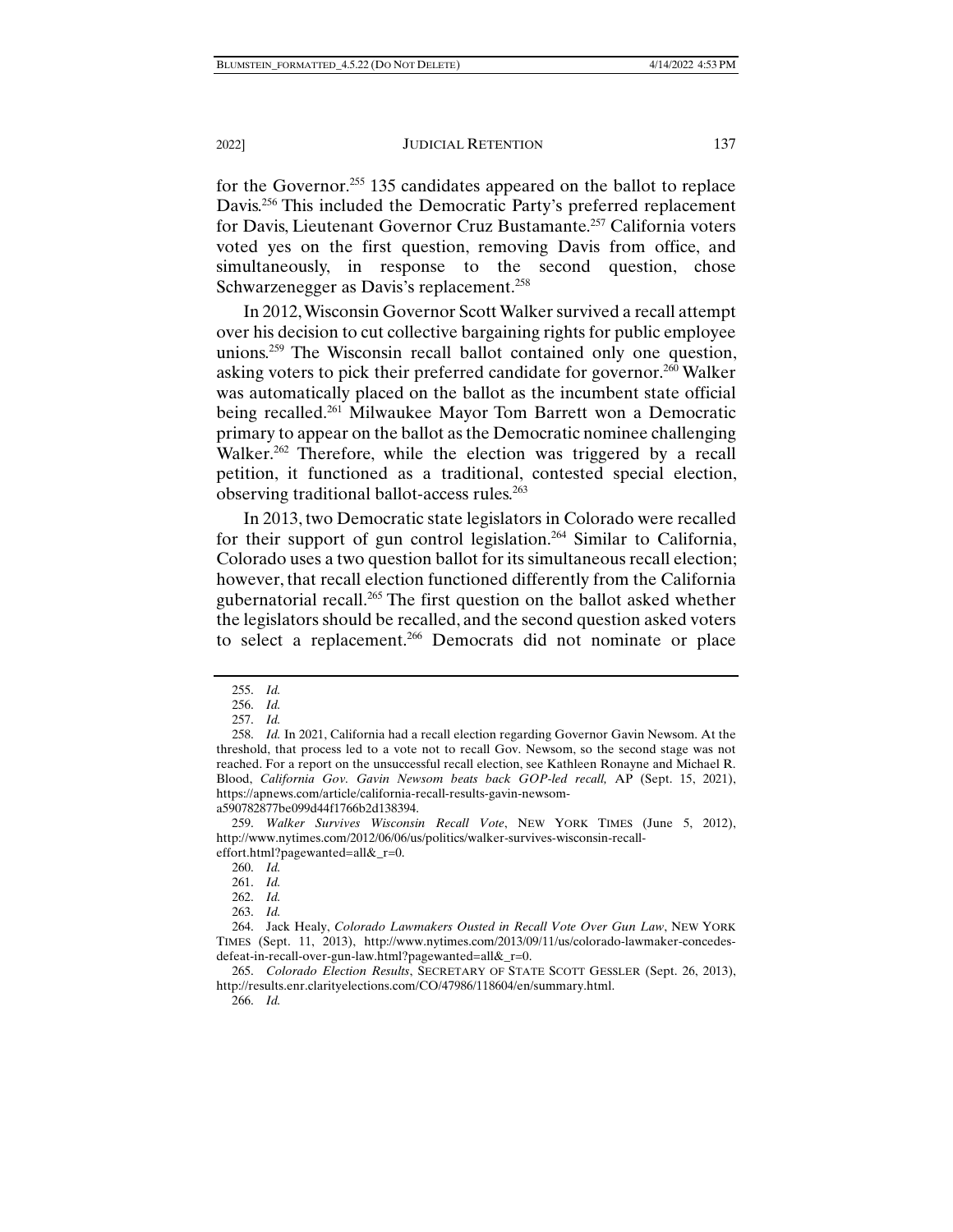candidates on the ballot for the second question, ensuring victory for the Republican nominees if the Democratic legislators were recalled.<sup>267</sup> Therefore, while the election formally employed a two question ballot, it functioned as a special election between the Democratic incumbents and the Republican challengers.<sup>268</sup>

Legal challenges have not been successful in stopping recall elections of state officials. Numerous state and federal lawsuits were brought in attempts to enjoin the 2003 California recall election, none of which were successful.269 While none of the challenges prevented the recall election from occurring, a federal district court in *Partnoy v. Shelley*<sup>270</sup> did hold that California could not require citizens to vote on the recall question in order to have their vote in the succession election counted.271 The court explained that the California law would "effectively bar Plaintiffs from having their otherwise valid vote for a gubernatorial successor counted, or compel them to vote on a separate issue upon which they do not wish to vote."272 Therefore, the Court held that the California law placed "a severe restriction on [the Plaintiffs'] Constitutional right to vote."273 The *Partnoy* case demonstrates that the rules surrounding recall elections can invoke election-law principles and doctrines and can place constitutionally impermissible burdens on the rights to vote and to associate.

So, the natural question is whether the paradigm of recall elections, where (in many states) only one candidate might be on the ballot, insulates judicial retention elections from the constitutional requirements of the ballot-access cases. Elections, including retention elections, that select officials for office likely come within the scope of the ballot-access cases. Recall elections that undo the outcome of an election and force an incumbent from office during his or her term of office would seem to call for a different analysis.

# *B. Should Judicial Retention Elections Be Characterized as Recall Elections?*

Some states are required by their state constitutions to select judges

 <sup>267.</sup> *Id.* 

 <sup>268.</sup> *Id.* 

 <sup>269.</sup> Kenneth P. Miller, *The Davis Recall and the Courts*, AMERICAN POLITICS RESEARCH (Mar. 2005), https://journals.sagepub.com/doi/pdf/10.1177/1532673X04272729.

 <sup>270. 277</sup> F.Supp.2d 1064 (S.D.Cal. 2003).

 <sup>271.</sup> *Id.* at 1075.

 <sup>272.</sup> *Id.* 

 <sup>273.</sup> *Id.*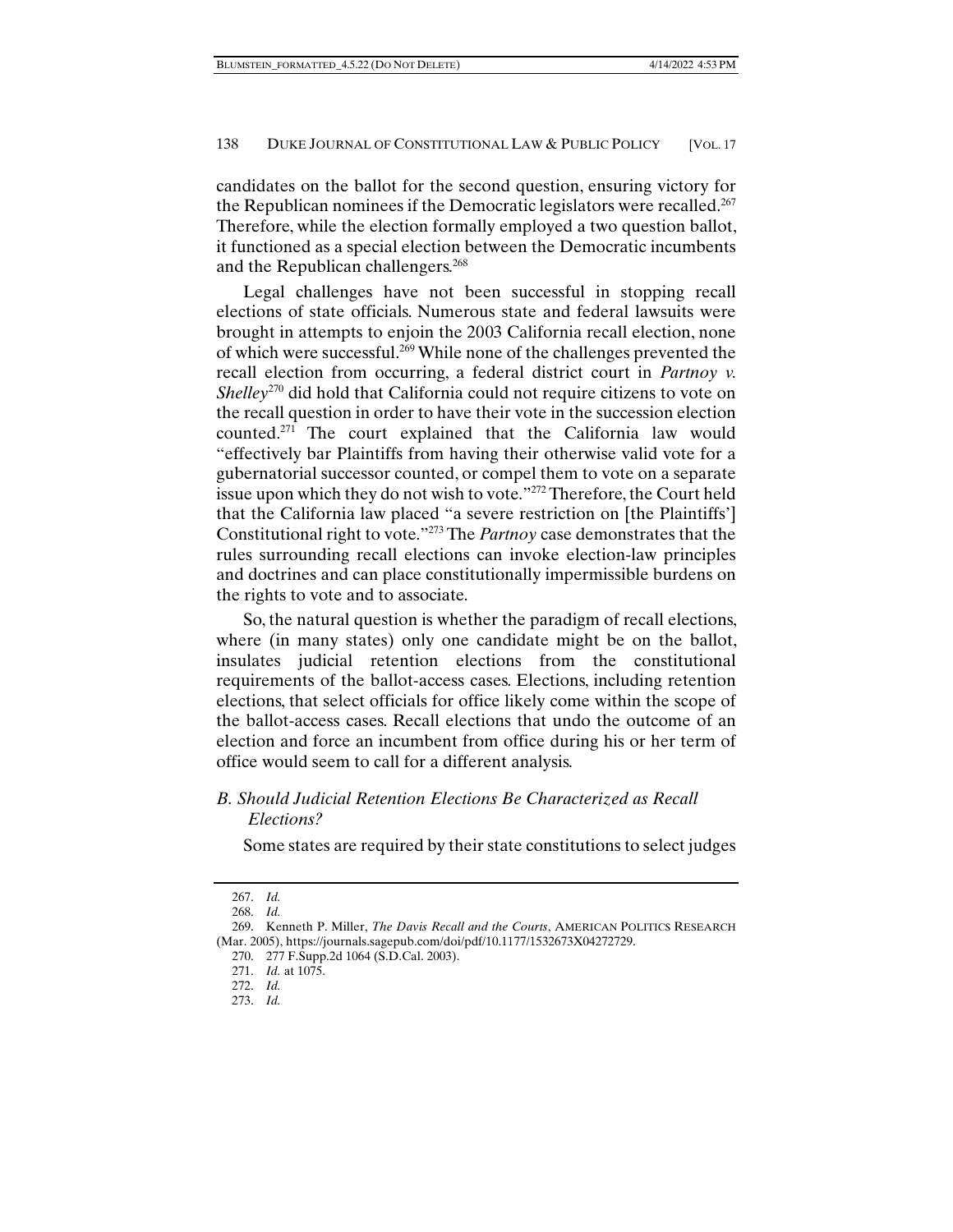2022] JUDICIAL RETENTION 139

via an election. A retention election can qualify as an election, a form of selecting judges, and thereby satisfy the state constitutional requirement for voting.274 In such circumstances, the retention election is the election for selecting judges as required by state law. The ballotaccess cases would seem to fit such circumstances, and the ballot-access standards would apply. Restricting access to the ballot to a single incumbent in such cases would likely be subject to strict scrutiny and would come up short for the reasons already discussed.

On the other hand, a system of pure judicial appointments would not be covered by the ballot-access cases, which do not apply to appointment systems.275 Judicial merit selection that is based on a state constitution that allows for judicial appointment and formalized retention elections—a hybrid system—raises more nuanced questions.

Recall elections are dissimilar from retention elections in important ways. Recall elections occur outside of the regular election process and are distinct from the underlying process of selecting officials for office. Recall elections undo elections and are designed to correct or supersede an election outcome. There is a threshold requirement for a recall election, typically a petition; a recall is not a routine part of an election process but distinct from it. Once that threshold for recall is satisfied, by the petition or a two-step voting process, a replacement process occurs.

Voters participating in a recall election already had access to the ballot with an opportunity to vote for their desired candidate. The recall election is a way of allowing voters to discipline an official who had been chosen in compliance with normal election-law requirements. It is designed to undo the results of an election, with provisions for an election in the case of a successful recall. That subsequent selection election—even in the context of simultaneous recalls—and the original election would be compliant with ballot-access requirements. Ballotaccess principles apply to the initial election and to the replacement election.

In a merit-selection judicial-retention system, the requirements of the ballot-access cases are eviscerated so that the voter-based constitutional values of ballot access are not honored. The retention election is integral to the process, not a corrective of the electoral outcome in a special, distinct procedure with significant triggering

 <sup>274.</sup> Hooker v. Haslam, 437 S.W.3d 409 (Tenn. 2013).

 <sup>275.</sup> *See supra* note 16 and accompanying text.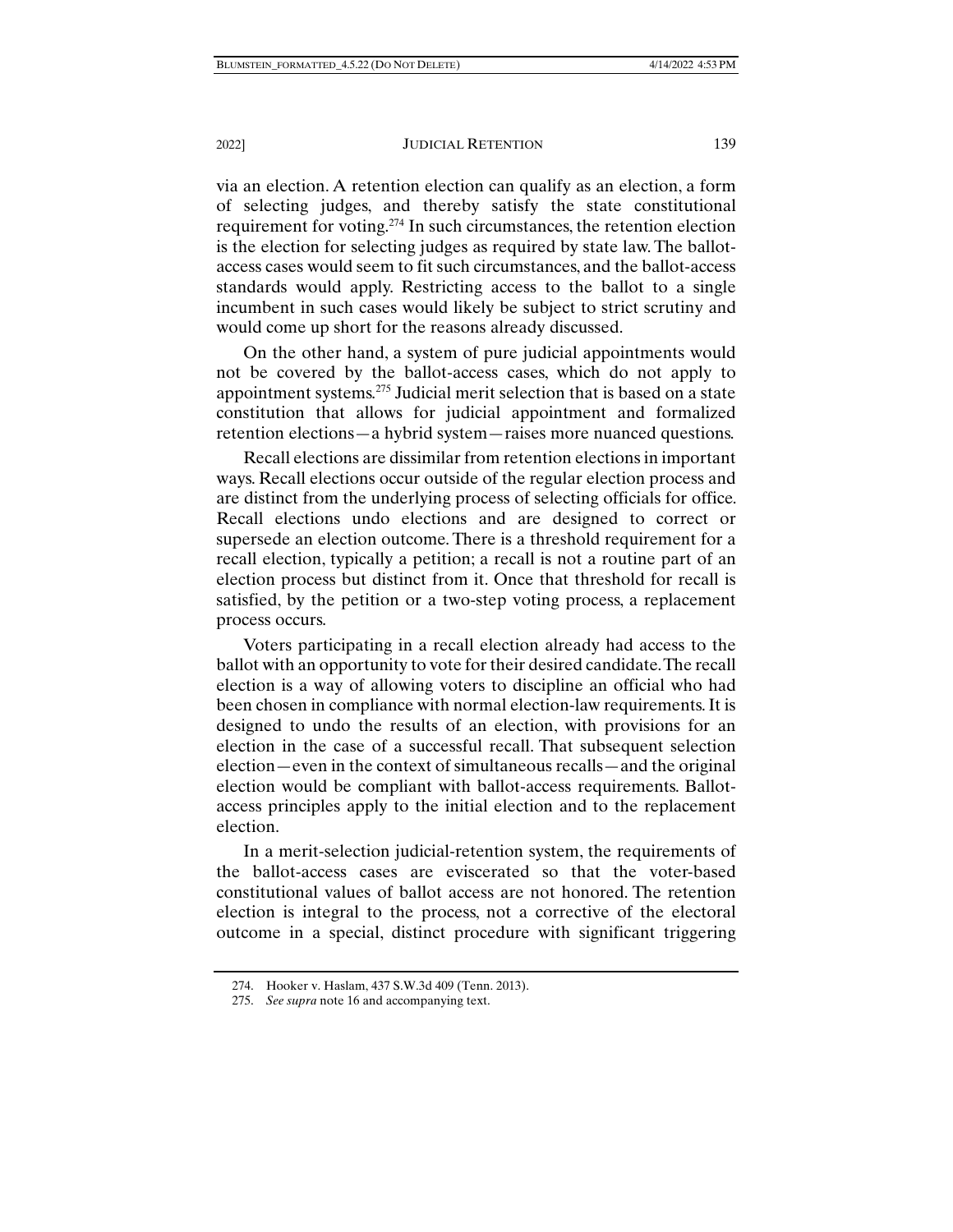requirements. The retention election is an essential, democratizing component of a merit-selection system, and it occurs at the end of a judge's term of office. The retention election is designed to select a judge to office for a new term. No petition is needed; the retention election is routine, scheduled, and designed to limit the scope of the election to a single candidate --- the incumbent judge. This is what the ballot-access cases deal with and are driven by—opening access to the ballot in an election process designed to select (not deselect) a candidate for office

In this regard, a recall election is more similar to an impeachment or popular removal process. To return to the example of Governor Davis, Californians had two means to remove Davis from the governor's office—a recall election decided by California's voters or an impeachment process decided by the Assembly.276 The recall election was one means of removal during the governor's term because the voters were dissatisfied with Davis' performance, $277$  even though he did not commit any "misconduct in office" as required for impeachment.<sup>278</sup> Like impeachment, recall is a means of removal that serves as a check on the election process—an opportunity to remove an official who has already been elected via a constitutionally valid election. And the removal comes during the office holder's term, not at the end of the term when the issue involves selection of a person for a new term via an election process. Targeting a single candidate in a recall process may be appropriate in the context of undoing a selection during a term but not so in the context of selecting a candidate at the end of a term for a new term of office.

In sum, judicial retention elections are an integral, planned method of selection for a new term in a position, rather than a method of removal from a position. Tennessee's constitution, for example, states that judges, as part of a hybrid system, "shall be *elected* in a retention election by the qualified voters of the state."279 Recall elections occur outside the normal, periodic election cycles and are designed, with procedural hurdles, to remove a specific, duly-elected official from a position to which he or she was elected and from a position in which he

 <sup>276.</sup> CAL. CONST. art. IV, § 18.

 <sup>277.</sup> *Davis Concedes, Schwarzenegger wins*, CNN (October 8, 2003), http://www.cnn.com/2003/ALLPOLITICS/10/07/recall.main/ (citing a "whopping 72 percent" disapproval rating for Davis).

 <sup>278.</sup> CAL. CONST. art. IV, § 18.

 <sup>279.</sup> *See* TN. CONST. art. VI, § 3 (emphasis added).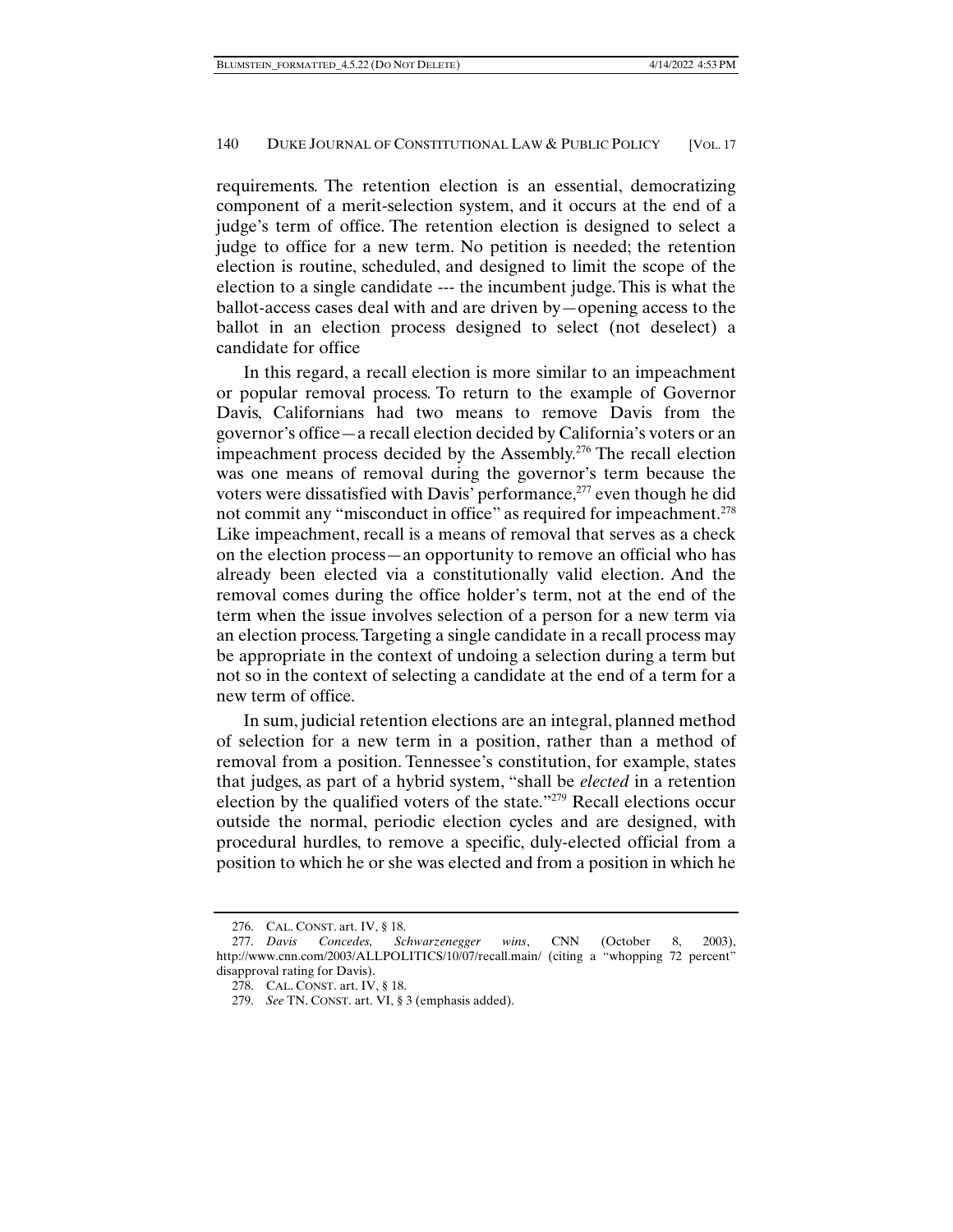or she is serving during the term of office originally contemplated. Retention elections are a form of popular election to a new term in office; recall elections and other checks on the election process are special instruments for undoing or superseding an election and can result in removal from office during an office holder's term of office.

#### **CONCLUSION**

Merit-selection systems have long been challenged yet never toppled. This Article has identified a new potential arrow for a challenger's quiver. By casting the judicial retention election as a complete bar to the ballot for candidates, challengers can utilize the Court's ballot-access jurisprudence to their advantage. The resulting strict scrutiny could lead to the invalidation of the law, as the judicial retention election is not narrowly tailored to protect a compelling state interest. Alternatives to judicial retention election systems exist contested elections and systems of appointment without elections. By challenging the merit-selection system under the ballot-access paradigm and related ballot-access cases, challengers to retention elections in a merit-selection system may well have a path to success.

If they adopt an appointment system of judicial selection, like the federal system, states can avoid the implications of the ballot-access cases and avoid having judicial elections; but once a state chooses to hold an election, relying on the legitimating role of an election as a means of selecting judges and holding them politically accountable, it chooses to subject its election process to the relevant federal election laws such as the Voting Rights Act and the Supreme Court's ballotaccess jurisprudence.<sup>280</sup>

The United States Constitution does not prohibit states from appointing officials, including judges, as opposed to electing them.281 States are given "vast leeway in the management of [their] internal affairs."282 Laws creating appointment processes completely eliminate access to the ballot,but that lack of ballot access does not raise federal constitutional issues because states have sovereign power to determine how to fill vacancies in state and local offices.<sup>283</sup>

Absent a state's decision to hold an election for judicial office, even

 <sup>280.</sup> *See supra* Part III.C.

 <sup>281.</sup> Sailors v. Board of Ed. of Kent Cty., 387 U.S. 105, 108 (1967). *See supra* note 16 and accompanying text.

 <sup>282.</sup> *Sailors,* 387 U.S. at 109.

 <sup>283.</sup> *Id.*